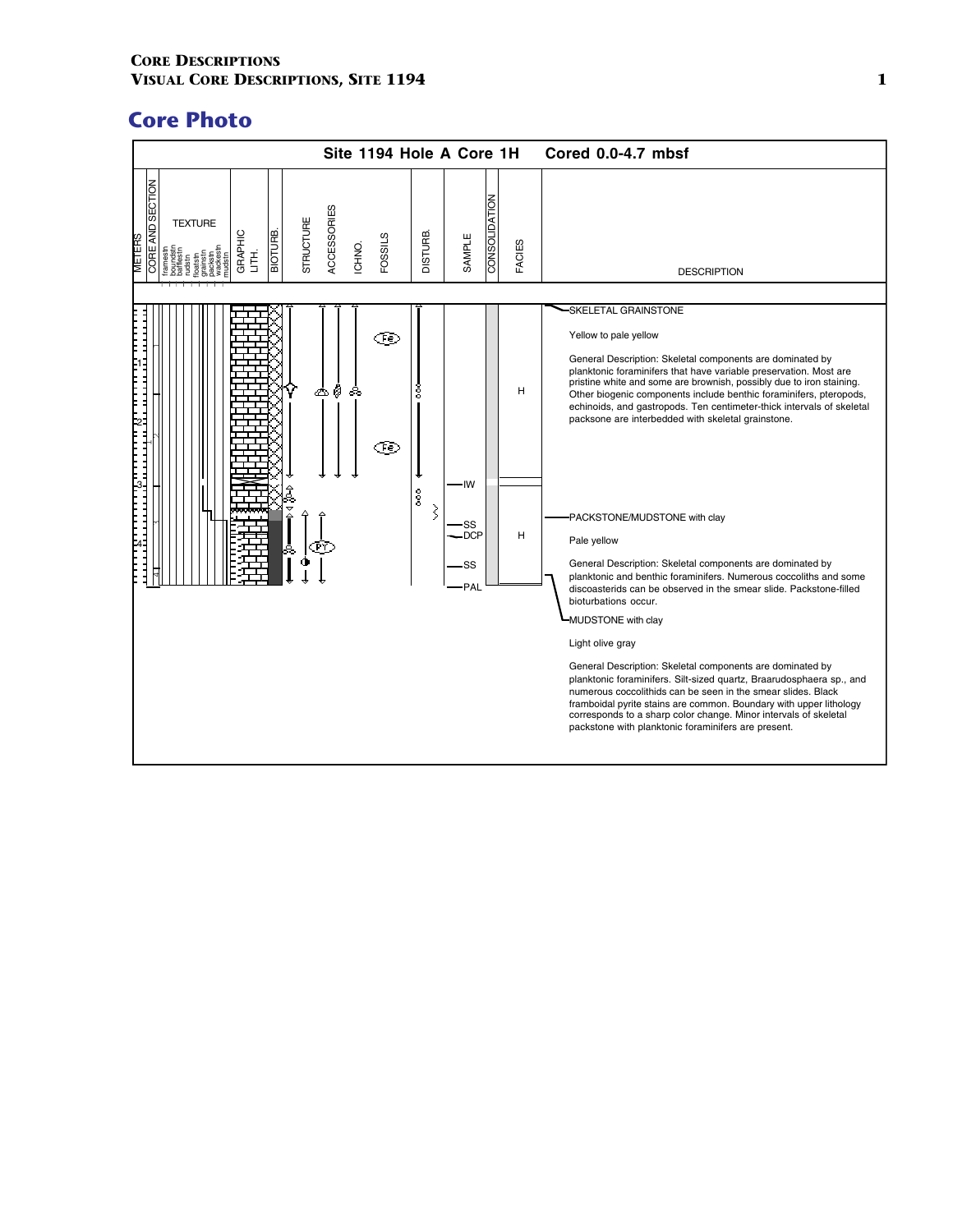|                                          |                                              |                          |                                            |             |           |                |                 | Site 1194 Hole A Core 2H |               |        | Cored 4.7-14.2 mbsf                                                                                                                                                                                                                                                                                                                                                                                                                                                                                                                            |
|------------------------------------------|----------------------------------------------|--------------------------|--------------------------------------------|-------------|-----------|----------------|-----------------|--------------------------|---------------|--------|------------------------------------------------------------------------------------------------------------------------------------------------------------------------------------------------------------------------------------------------------------------------------------------------------------------------------------------------------------------------------------------------------------------------------------------------------------------------------------------------------------------------------------------------|
| <b>CORE AND SECTION</b><br><b>METERS</b> | <b>TEXTURE</b><br>patstn<br>ainstr<br>ackstn | BIOTURB.<br>GRAPHIC<br>舌 | STRUCTURE                                  | ACCESSORIES | ICHNO.    | <b>FOSSILS</b> | <b>DISTURB.</b> | SAMPLE                   | CONSOLIDATION | FACIES | <b>DESCRIPTION</b>                                                                                                                                                                                                                                                                                                                                                                                                                                                                                                                             |
|                                          |                                              |                          |                                            |             |           |                |                 |                          |               |        |                                                                                                                                                                                                                                                                                                                                                                                                                                                                                                                                                |
| IЗ.                                      |                                              |                          | နီ<br>٠<br>→<br>$\hat{r}$<br>≙<br>శిం<br>۰ | Œ<br>è<br>Œ | ÷Х.<br>Đ. |                |                 | - IW<br>- PAL            |               | н      | -SKELETAL PACKSTONE with clay<br>Pale olive<br>General Description: Skeletal components are dominated by<br>planktonic foraminifers. Platy benthic foraminifers are also common.<br>Black pyrite stains are common.<br>Gradual downcore increase in mud content<br>- WACKESTONE/MUDSTONE with clay<br>Pale olive<br>General Description: Skeletal components are dominated by<br>planktonic foraminifers with benthic foraminifers being present.<br>Numerous burrows are filled with light gray muddy sediments.<br>-Wood fragment (cm-sized) |
|                                          |                                              |                          |                                            |             |           |                |                 |                          |               |        |                                                                                                                                                                                                                                                                                                                                                                                                                                                                                                                                                |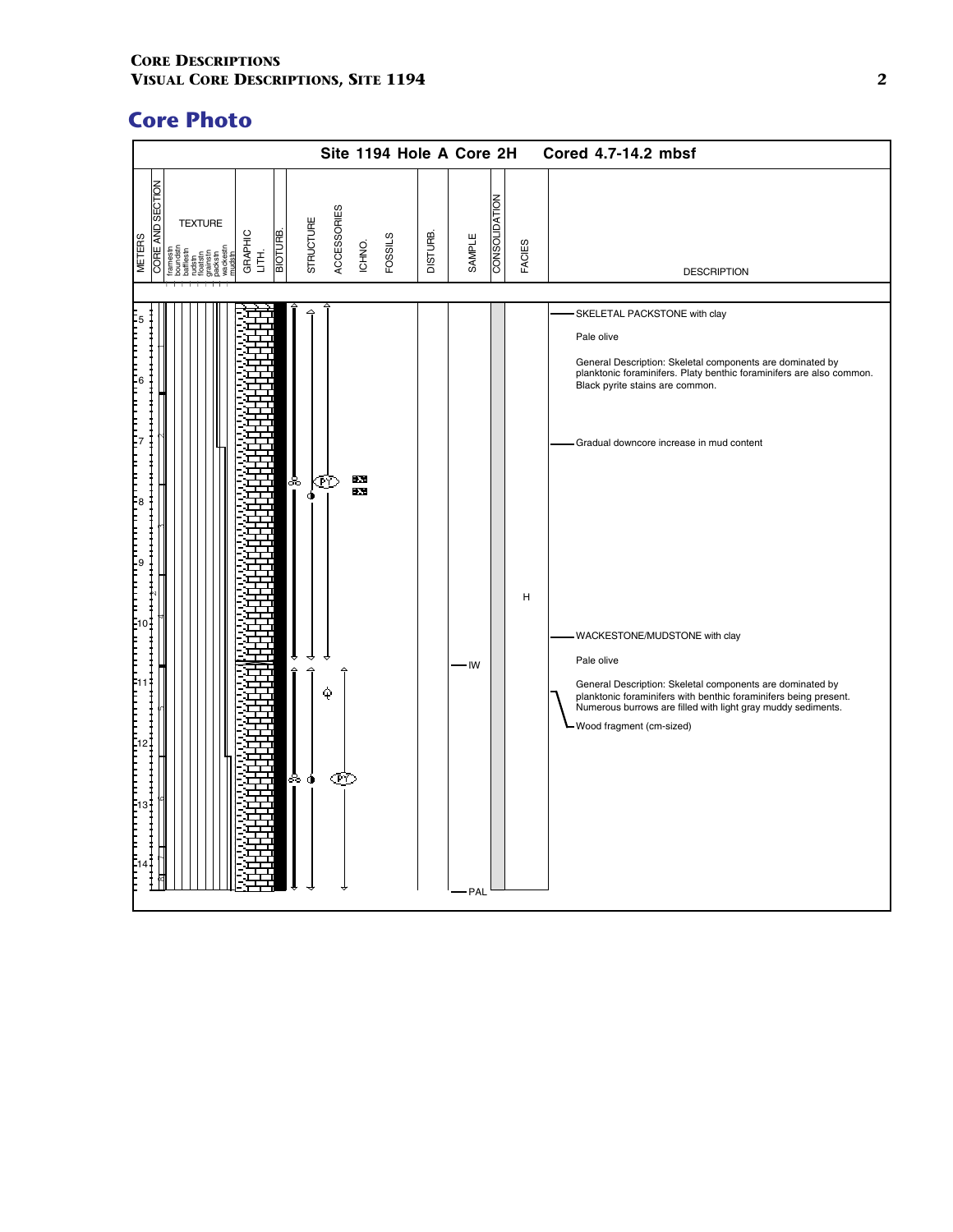|                                          |                                                          |                                    |                   |             |        |                |          | Site 1194 Hole A Core 3H |               |        | Cored 14.2-23.7 mbsf                                                                                                                                                                                                                                                      |
|------------------------------------------|----------------------------------------------------------|------------------------------------|-------------------|-------------|--------|----------------|----------|--------------------------|---------------|--------|---------------------------------------------------------------------------------------------------------------------------------------------------------------------------------------------------------------------------------------------------------------------------|
| <b>CORE AND SECTION</b><br><b>METERS</b> | <b>TEXTURE</b><br>vackest<br>nudstn<br>rainstr<br>ackstn | <b>BIOTURE</b><br>GRAPHIC<br>LITH. | STRUCTURE         | ACCESSORIES | ICHNO. | <b>FOSSILS</b> | DISTURB. | SAMPLE                   | CONSOLIDATION | FACIES | <b>DESCRIPTION</b>                                                                                                                                                                                                                                                        |
|                                          |                                                          |                                    |                   |             |        |                |          |                          |               |        | MUDSTONE/WACKESTONE with clay                                                                                                                                                                                                                                             |
|                                          |                                                          |                                    | $\mathbf{X}$<br>Œ | ఉ           |        |                |          | -SS<br>·SS               |               | Н      | Pale olive<br>General Description: Skeletal components are dominantly planktonic<br>foraminifers. Rare silt-sized quartz grains and abundant coccoliths are<br>visible in smear slide. Black pyrite stains are common. Lithology is<br>very constant throughout the core. |
|                                          |                                                          |                                    | ෙෙෙ               |             |        |                |          | -SMP<br>- PAL            |               | н      |                                                                                                                                                                                                                                                                           |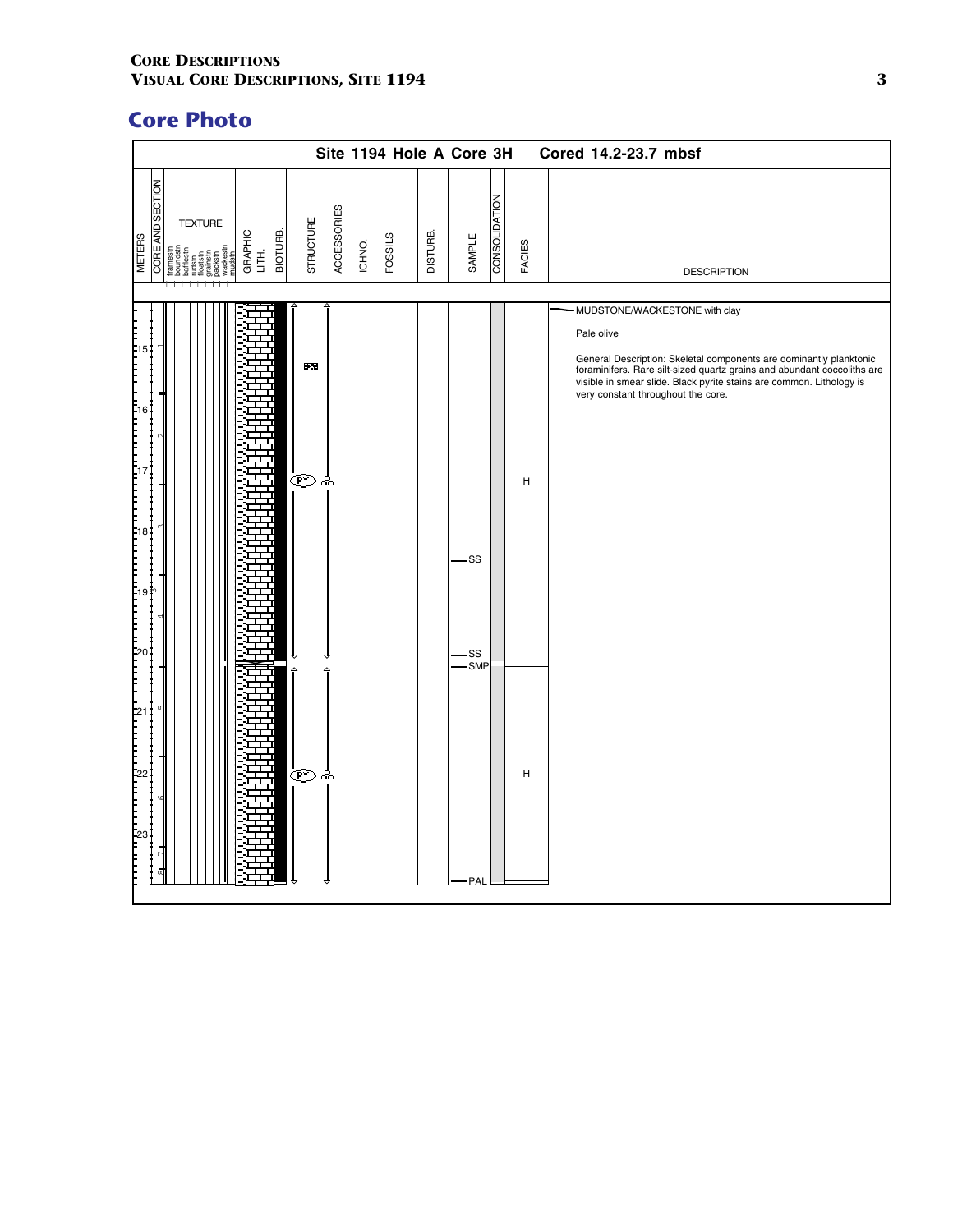|                                          |                                                        |                                |           |             |        |                |                 | Site 1194 Hole A Core 4H |               |        |   | Cored 23.7-33.2 mbsf                                                                                                                                                                                                                                                                                                                                 |
|------------------------------------------|--------------------------------------------------------|--------------------------------|-----------|-------------|--------|----------------|-----------------|--------------------------|---------------|--------|---|------------------------------------------------------------------------------------------------------------------------------------------------------------------------------------------------------------------------------------------------------------------------------------------------------------------------------------------------------|
| <b>CORE AND SECTION</b><br><b>METERS</b> | <b>TEXTURE</b><br>frames<br>patstn<br>ainstr<br>ickstr | <b>BIOTURE</b><br>GRAPHIC<br>舌 | STRUCTURE | ACCESSORIES | ICHNO. | <b>FOSSILS</b> | <b>DISTURB.</b> | SAMPLE                   | CONSOLIDATION | FACIES |   | <b>DESCRIPTION</b>                                                                                                                                                                                                                                                                                                                                   |
|                                          |                                                        |                                |           |             |        |                |                 |                          |               |        |   |                                                                                                                                                                                                                                                                                                                                                      |
|                                          |                                                        |                                | ಹಿ        |             |        |                | š               | - SS                     |               |        | н | SKELETAL WACKESTONE with clay<br>Light greenish-gray<br>General Description: Skeletal components are dominated by<br>planktonic foraminifers but benthic foraminifers are present. Core<br>disturbance has destroyed bioturbation structures. Dolomite is visible<br>in the smear slide.                                                             |
|                                          |                                                        |                                |           |             |        |                |                 | - IW                     |               |        |   |                                                                                                                                                                                                                                                                                                                                                      |
|                                          |                                                        |                                | ಹಿ        |             |        |                | ŝ<br>ξ          | PAL                      |               |        | H | SKEKETAL WACKESTONE/PACKSTONE with clay<br>Light greenish-gray<br>General Description: Skeletal components are dominated by<br>planktonic foraminifers (Orbulinids) mixed in with benthic foraminifers.<br>Cibicidoides-like fragments are present. Sediment is becoming<br>increasingly firm. Small, black framboidal pyrite particles are present. |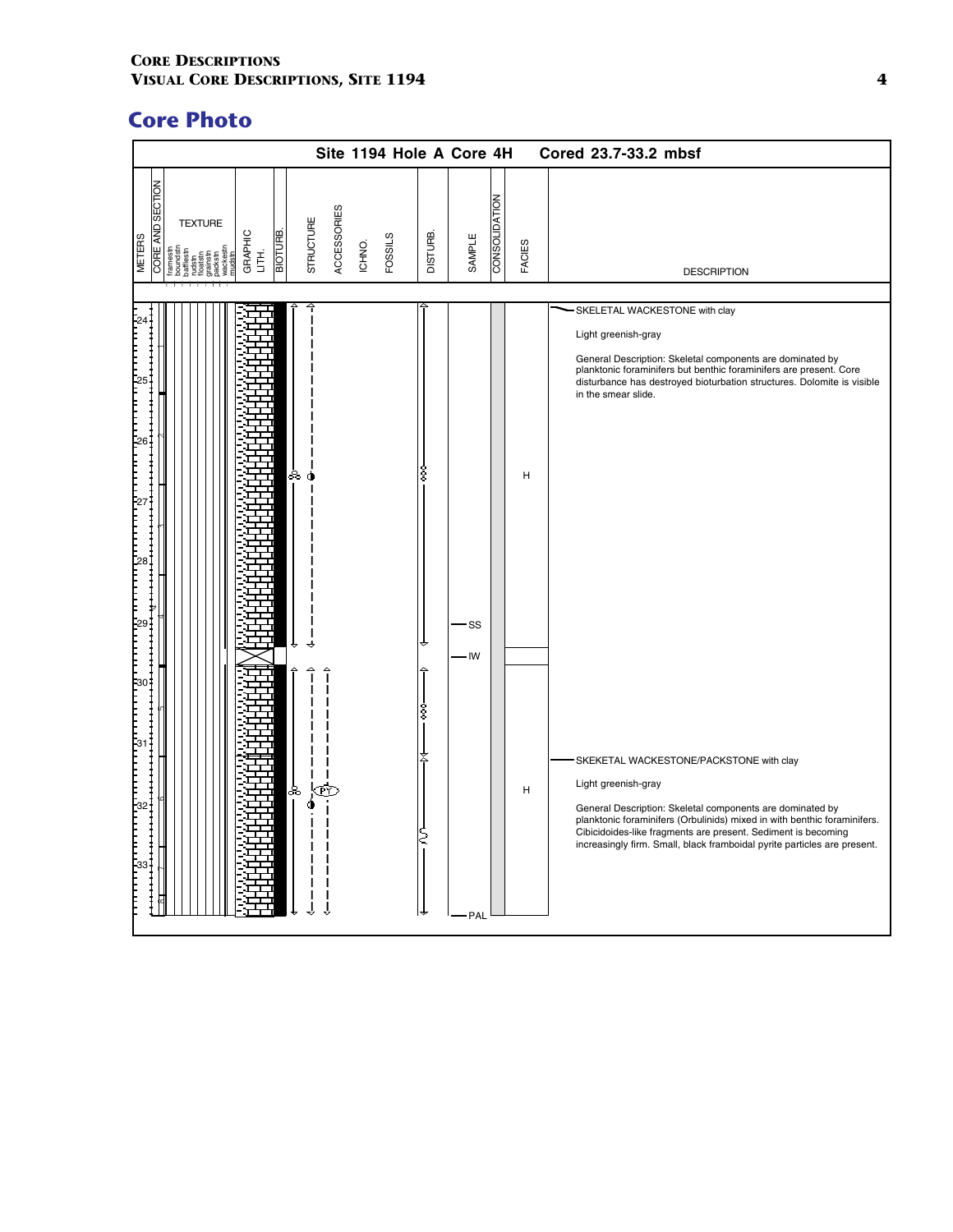| <b>CORE AND SECTION</b><br>CONSOLIDATION<br>ACCESSORIES<br><b>STRUCTURE</b><br><b>TEXTURE</b><br>BIOTURB.<br>GRAPHIC<br><b>DISTURB.</b><br><b>FOSSILS</b><br><b>METERS</b><br>SAMPLE<br>ICHNO.<br>FACIES<br>百<br>floatstn<br>grainstr<br>packstn<br><b>DESCRIPTION</b><br>SKELETAL WACKESTONE with clay<br>Light greenish gray<br>·SS<br>ஃ௦ஊை | Cored 33.2-42.7 mbsf                                                                                                                                                                                                                                                                                                                                                                                                                                                                                                                                                                                                         |  | Site 1194 Hole A Core 5H |  |  |  |  |
|-----------------------------------------------------------------------------------------------------------------------------------------------------------------------------------------------------------------------------------------------------------------------------------------------------------------------------------------------|------------------------------------------------------------------------------------------------------------------------------------------------------------------------------------------------------------------------------------------------------------------------------------------------------------------------------------------------------------------------------------------------------------------------------------------------------------------------------------------------------------------------------------------------------------------------------------------------------------------------------|--|--------------------------|--|--|--|--|
|                                                                                                                                                                                                                                                                                                                                               |                                                                                                                                                                                                                                                                                                                                                                                                                                                                                                                                                                                                                              |  |                          |  |  |  |  |
|                                                                                                                                                                                                                                                                                                                                               |                                                                                                                                                                                                                                                                                                                                                                                                                                                                                                                                                                                                                              |  |                          |  |  |  |  |
| H<br>$\triangle$<br>$\Delta$<br>ஃச⊠ாβி<br>PAL                                                                                                                                                                                                                                                                                                 | General Description: Skeletal components are dominated by<br>planktonic and benthic foraminifers. This core is distinctive due to the<br>alternations of mudstone, packstone, and wackestone. There<br>generally is a sharp base between the underlying mudstone and<br>overlying minor packstone/wackestone. Bioturbation is very evident<br>with some preserved ichnfossils in the mudstone. Teichichnus and<br>Chondrites are common. These burrows are filled with the coarser<br>overlying sediment. Smear slide observations indicate the presence of<br>abundant dolomitic rhombs. Mica is common and quartz is rare. |  |                          |  |  |  |  |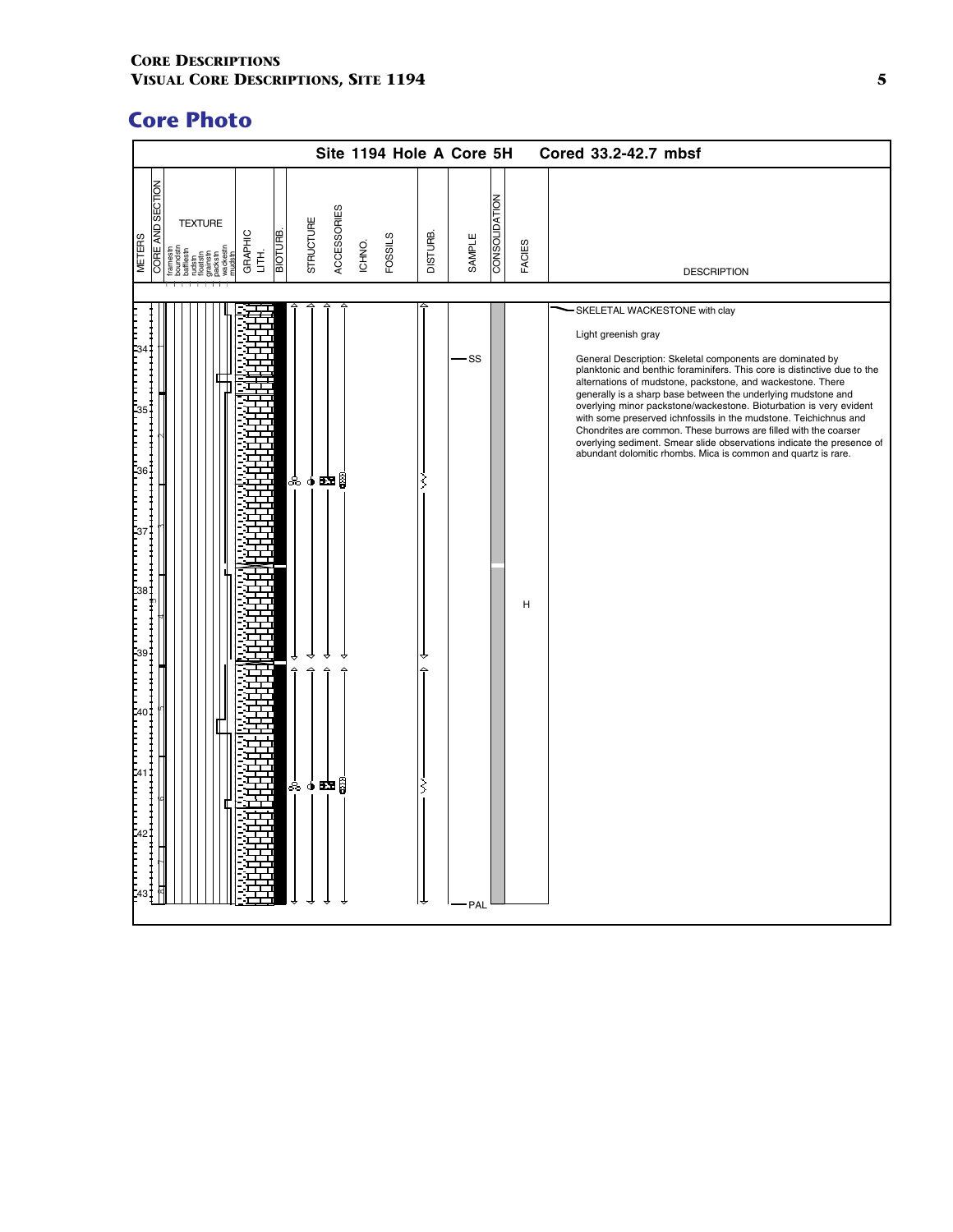| SECTION<br>CONSOLIDATION<br>ACCESSORIES<br>STRUCTURE<br><b>TEXTURE</b><br><b>RE AND</b><br>BIOTURB.<br>DISTURB.<br>GRAPHIC<br>LITH.<br><b>FOSSILS</b><br>SAMPLE<br><b>METERS</b><br>ICHNO.<br>FACIES<br>rainstr<br>ackstrn<br>8<br><b>DESCRIPTION</b><br>MUDSTONE with clay<br>Very light green gray<br>SS<br>Genral Description: Skeletal components are dominantly planktonic<br>foraminifers with some benthic foraminifers. Unit is primarily a<br>homogenized mud with burrow mottles. Small black pyrite mottles<br>exist throughout. Smear slide analysis shows that coccoliths are<br>Q<br>abundant, and that dolomite and quartz are scarce<br>〻<br>ஃ<br>SKELETAL WACKESTONE with clay<br>☆<br>Light greenish gray<br>General Description: Skeletal components are dominated by<br>planktonic and benthic foraminifers.<br>- MUDSTONE with clay<br>Light greenish gray<br>н<br>General Description: Skeletal components are dominantly planktonic<br>foraminifers. Primary features are large (>30 mm) burrows (Planolites)<br>with foraminifer grains brought in from wackestone unit above. Pyrite<br>mottles occur throughout.<br>÷Х.<br>ಹಿ<br>s<br>↓<br>PAL |  |  |  |  | Site 1194 Hole A Core 6H |  | Cored 42.7-52.2 mbsf |
|--------------------------------------------------------------------------------------------------------------------------------------------------------------------------------------------------------------------------------------------------------------------------------------------------------------------------------------------------------------------------------------------------------------------------------------------------------------------------------------------------------------------------------------------------------------------------------------------------------------------------------------------------------------------------------------------------------------------------------------------------------------------------------------------------------------------------------------------------------------------------------------------------------------------------------------------------------------------------------------------------------------------------------------------------------------------------------------------------------------------------------------------------------------------------|--|--|--|--|--------------------------|--|----------------------|
|                                                                                                                                                                                                                                                                                                                                                                                                                                                                                                                                                                                                                                                                                                                                                                                                                                                                                                                                                                                                                                                                                                                                                                          |  |  |  |  |                          |  |                      |
|                                                                                                                                                                                                                                                                                                                                                                                                                                                                                                                                                                                                                                                                                                                                                                                                                                                                                                                                                                                                                                                                                                                                                                          |  |  |  |  |                          |  |                      |
|                                                                                                                                                                                                                                                                                                                                                                                                                                                                                                                                                                                                                                                                                                                                                                                                                                                                                                                                                                                                                                                                                                                                                                          |  |  |  |  |                          |  |                      |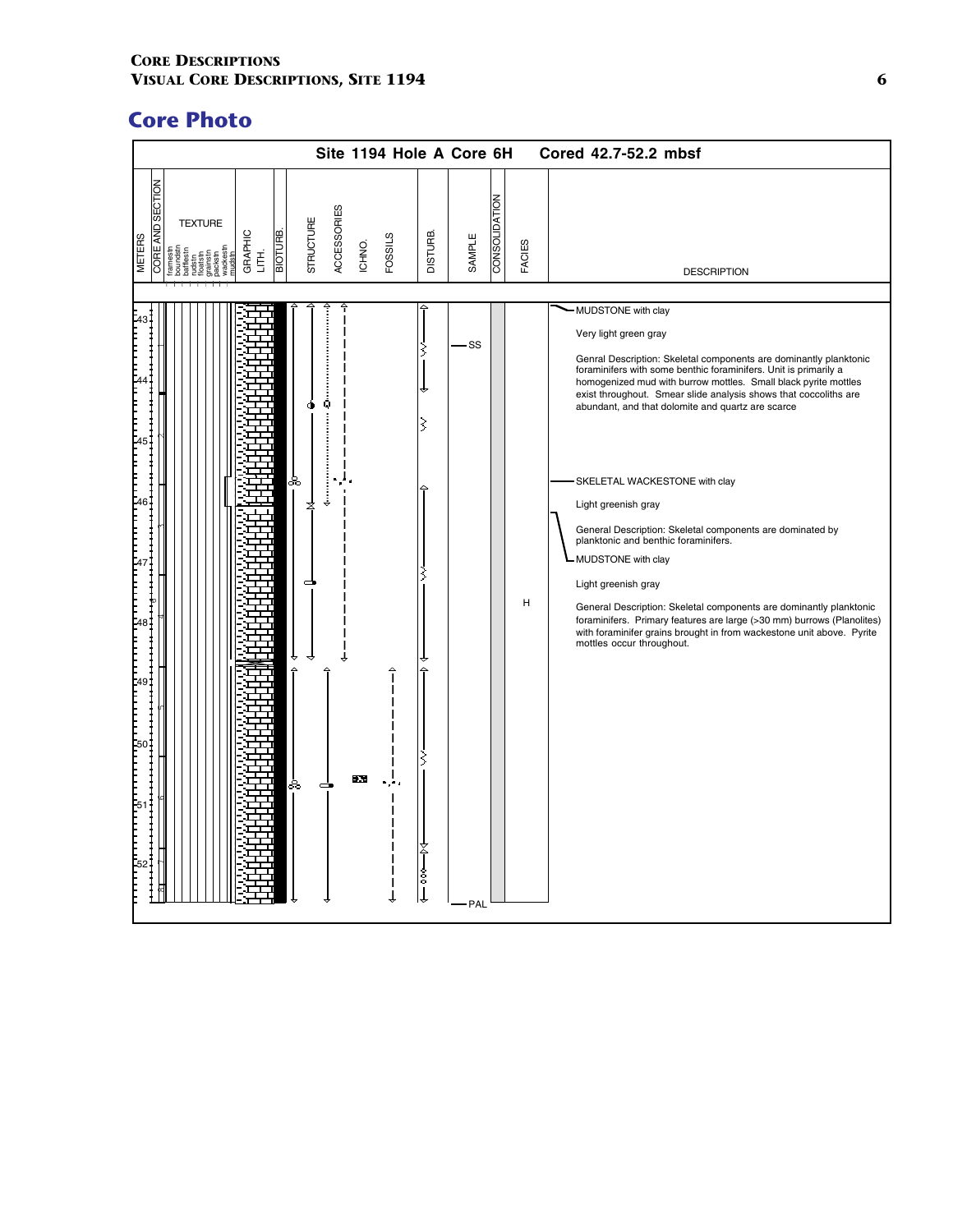|                                                                                                                                                       | Site 1194 Hole A Core 7H                                      |                 |                                |               | Cored 52.2-61.7 mbsf                                                                                                                                                                                                                                                                                                                                                                                                                                                                                                                                                                                                                                                                                                                                                                                                                                                   |
|-------------------------------------------------------------------------------------------------------------------------------------------------------|---------------------------------------------------------------|-----------------|--------------------------------|---------------|------------------------------------------------------------------------------------------------------------------------------------------------------------------------------------------------------------------------------------------------------------------------------------------------------------------------------------------------------------------------------------------------------------------------------------------------------------------------------------------------------------------------------------------------------------------------------------------------------------------------------------------------------------------------------------------------------------------------------------------------------------------------------------------------------------------------------------------------------------------------|
| <b>SECTION</b><br><b>TEXTURE</b><br><b>AND</b><br><b>BIOTURE</b><br>GRAPHIC<br><b>METERS</b><br>grainstn<br>packstn<br>wackesti<br>mudstn<br>舌<br>COR | ACCESSORIES<br>STRUCTURE<br><b>FOSSILS</b><br>ICHNO.          | <b>DISTURB.</b> | <b>CONSOLIDATION</b><br>SAMPLE | <b>FACIES</b> | <b>DESCRIPTION</b>                                                                                                                                                                                                                                                                                                                                                                                                                                                                                                                                                                                                                                                                                                                                                                                                                                                     |
|                                                                                                                                                       | ŒΥ<br>✕<br>EX.<br>ಹಿ<br>$\mathbf{z}$<br>ಹಿ<br>נננננ<br>स्टस्ट | 〻               | ·SS<br>SS-<br>- IW<br>PAL      | н<br>н        | MUDSTONE/WACKESTONE with clay<br>Light greenish gray<br>General Description: This unit is characterized by strong bioturbation<br>filled with mottles pyrite.<br>SKELETAL WACKESTONE with clay<br>Light greenish gray<br>General Description: Skeletal components are dominated by<br>planktonic foraminifers and some benthic foraminifers. Chondrites<br>burrows are evident.<br>MUDSTONE with clay<br>Light greenish gray<br>General Description: A sharp contact, probably a firmground, defines<br>the top of this unit. Bioturbation is abundant with Chondrites burrows<br>filled with mud and spreiten-fill with grains. Further downcore,<br>Taenidium and Zoophycos may be present. Smear slides reveal that<br>coccoliths are dominant, planktonic foraminifers are abundant,<br>benthic foraminifers are common, mica is present, and dolomite is<br>rare. |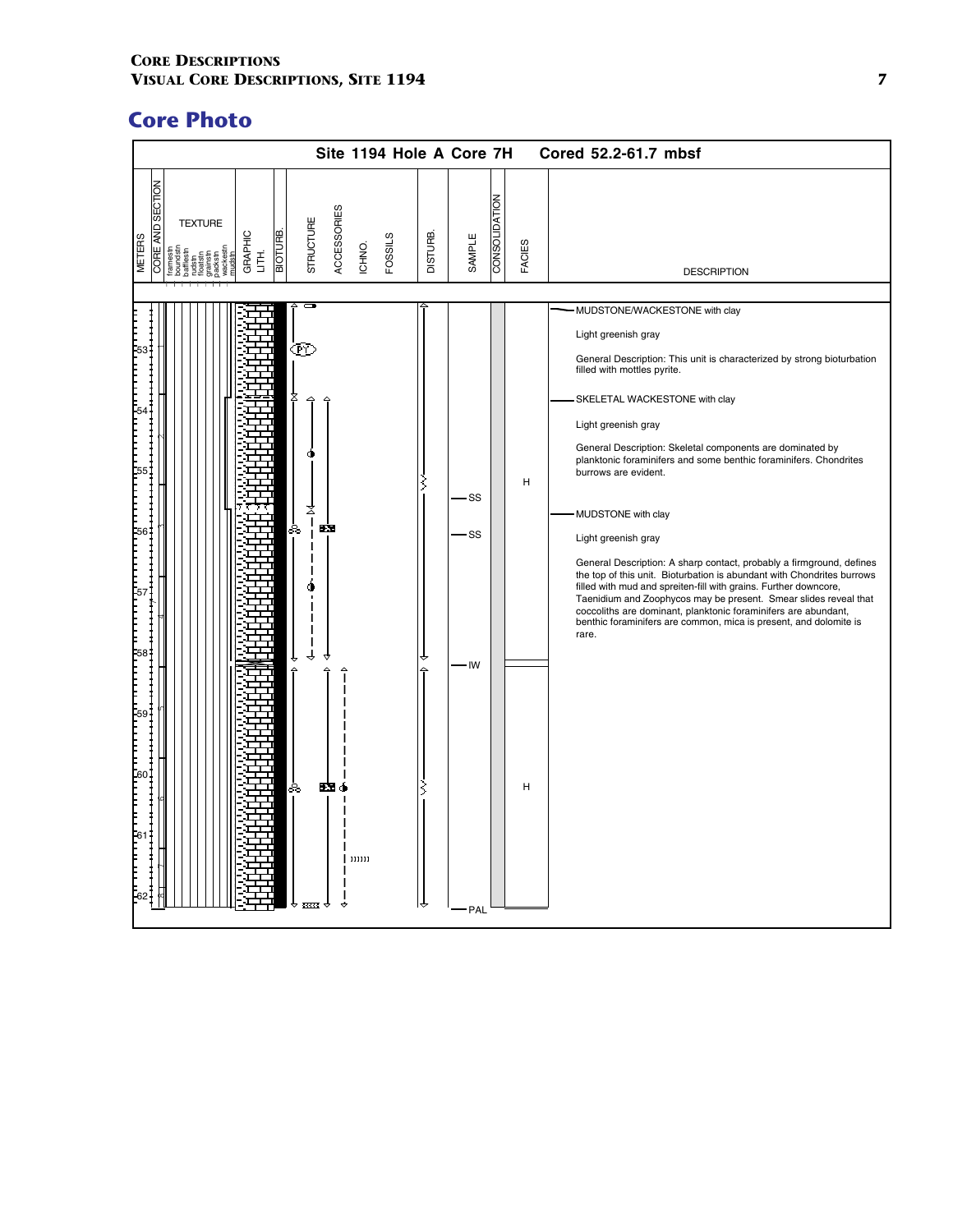|                                          |                                                                                                  |                                    |               |             |                                                          |                |                 | Site 1194 Hole A Core 8H |               |        | Cored 61.7-71.2 mbsf                                                                                                                                                                                                                                                                                                                                                                                                        |
|------------------------------------------|--------------------------------------------------------------------------------------------------|------------------------------------|---------------|-------------|----------------------------------------------------------|----------------|-----------------|--------------------------|---------------|--------|-----------------------------------------------------------------------------------------------------------------------------------------------------------------------------------------------------------------------------------------------------------------------------------------------------------------------------------------------------------------------------------------------------------------------------|
| <b>CORE AND SECTION</b><br><b>METERS</b> | <b>TEXTURE</b><br>boundstn<br>bafflestn<br>bafflestn<br>rudstn<br>rudstn<br>weckestn<br>weckestn | <b>BIOTURE</b><br>GRAPHIC<br>LITH. | STRUCTURE     | ACCESSORIES | ICHNO.                                                   | <b>FOSSILS</b> | <b>DISTURB.</b> | SAMPLE                   | CONSOLIDATION | FACIES | <b>DESCRIPTION</b>                                                                                                                                                                                                                                                                                                                                                                                                          |
|                                          |                                                                                                  |                                    |               |             |                                                          |                |                 |                          |               |        |                                                                                                                                                                                                                                                                                                                                                                                                                             |
|                                          |                                                                                                  |                                    | ஃ<br>Ф<br>↔   | kœ          | נננננ<br>נננננ<br>נננננ<br>$\hat{\mathbf{u}}$ נננננ<br>♦ |                | ξ               |                          |               | H      | MUDSTONE with clay<br>Light greenish gray<br>General Description: The sediment is heavily bioturbated.<br>Wackestone fills some burrows and pyrite mottles are common. The<br>core has no distinct boundaries. Nannofossils are dominant,<br>planktonic foraminifers are abundant, benthic foraminifers are<br>common, and mica is present according to smear slide observations.<br>Clay content appears to be decreasing. |
|                                          |                                                                                                  |                                    |               |             |                                                          |                |                 | - WRP                    |               |        |                                                                                                                                                                                                                                                                                                                                                                                                                             |
|                                          |                                                                                                  |                                    | శిం<br>۰      | ICP O       | ננננננ                                                   |                | ξ               | SS-                      |               | н      |                                                                                                                                                                                                                                                                                                                                                                                                                             |
|                                          |                                                                                                  |                                    | △<br>శిం<br>Φ | <b>i</b>    | ננננננ                                                   |                |                 | - IW<br>PAL              |               | H      |                                                                                                                                                                                                                                                                                                                                                                                                                             |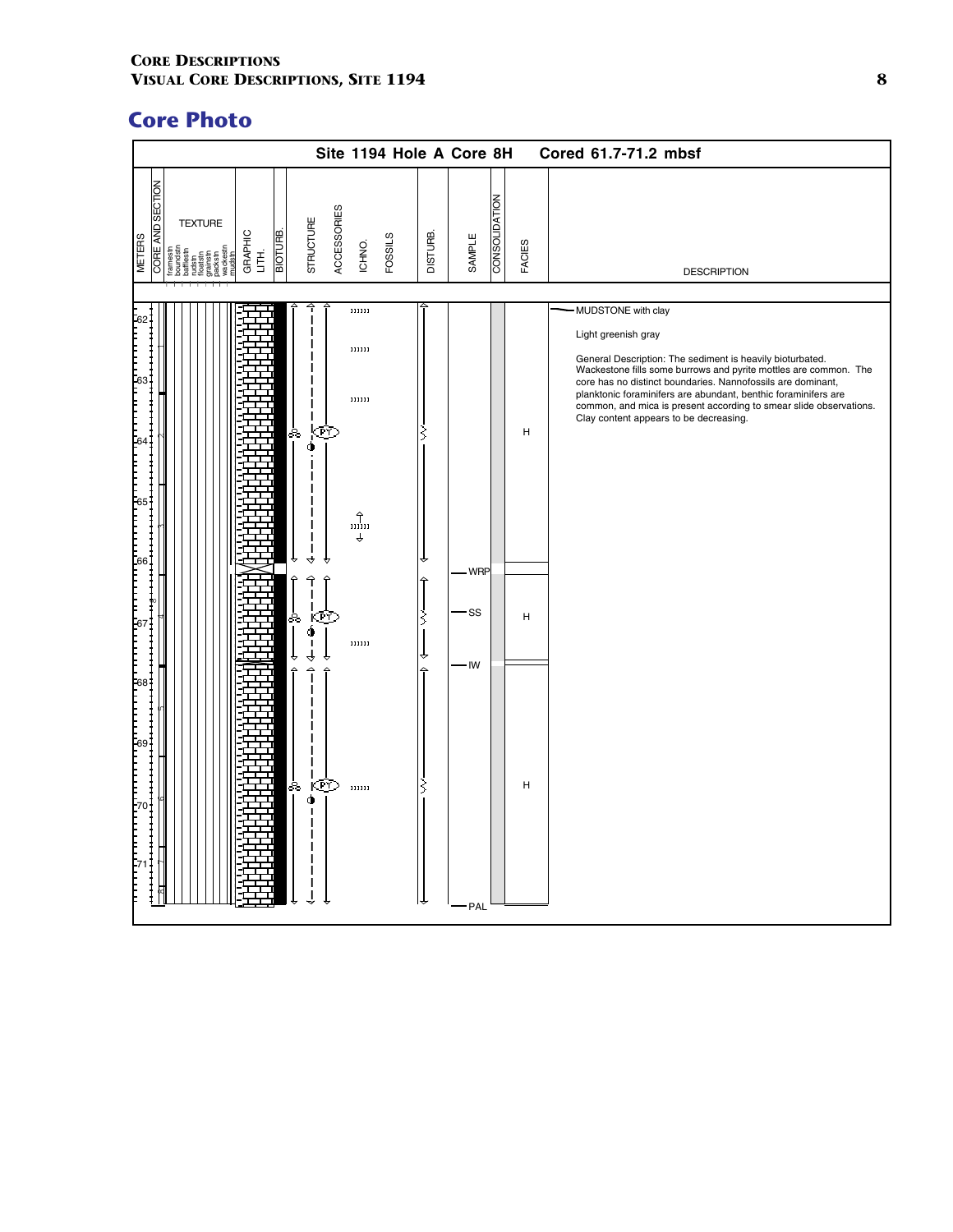| <b>CORE AND SECTION</b><br>CONSOLIDATION<br>ACCESSORIES<br>STRUCTURE<br><b>TEXTURE</b><br><b>BIOTURE</b><br>GRAPHIC<br>LITH.<br><b>DISTURB.</b><br><b>FOSSILS</b><br>SAMPLE<br><b>METERS</b><br>FACIES<br>ICHNO.<br>floatsin<br>grainstn<br>packstn<br>wackestr<br>mudstn<br><b>DESCRIPTION</b><br>≙<br>- MUDSTONE with clay<br>Green to greenish gray<br>General Description: Skeletal components are dominated by<br>planktonic foraminifers with some benthic foraminifers.<br>⇑<br>skeletal packstone with clay.<br>- SS<br>෩෧෧<br>ŝ<br>н |  |  | Site 1194 Hole A Core 9H |  |  | Cored 71.2-80.7 mbsf                                                                                                                            |
|-----------------------------------------------------------------------------------------------------------------------------------------------------------------------------------------------------------------------------------------------------------------------------------------------------------------------------------------------------------------------------------------------------------------------------------------------------------------------------------------------------------------------------------------------|--|--|--------------------------|--|--|-------------------------------------------------------------------------------------------------------------------------------------------------|
|                                                                                                                                                                                                                                                                                                                                                                                                                                                                                                                                               |  |  |                          |  |  |                                                                                                                                                 |
|                                                                                                                                                                                                                                                                                                                                                                                                                                                                                                                                               |  |  |                          |  |  |                                                                                                                                                 |
| ∣舟<br>₹<br>PAL                                                                                                                                                                                                                                                                                                                                                                                                                                                                                                                                |  |  |                          |  |  | Sharp, slightly erosive surfaces, interpreted as distal turbidites are<br>overlain by 10 cm-thick intervals of skeletal wackestone with clay or |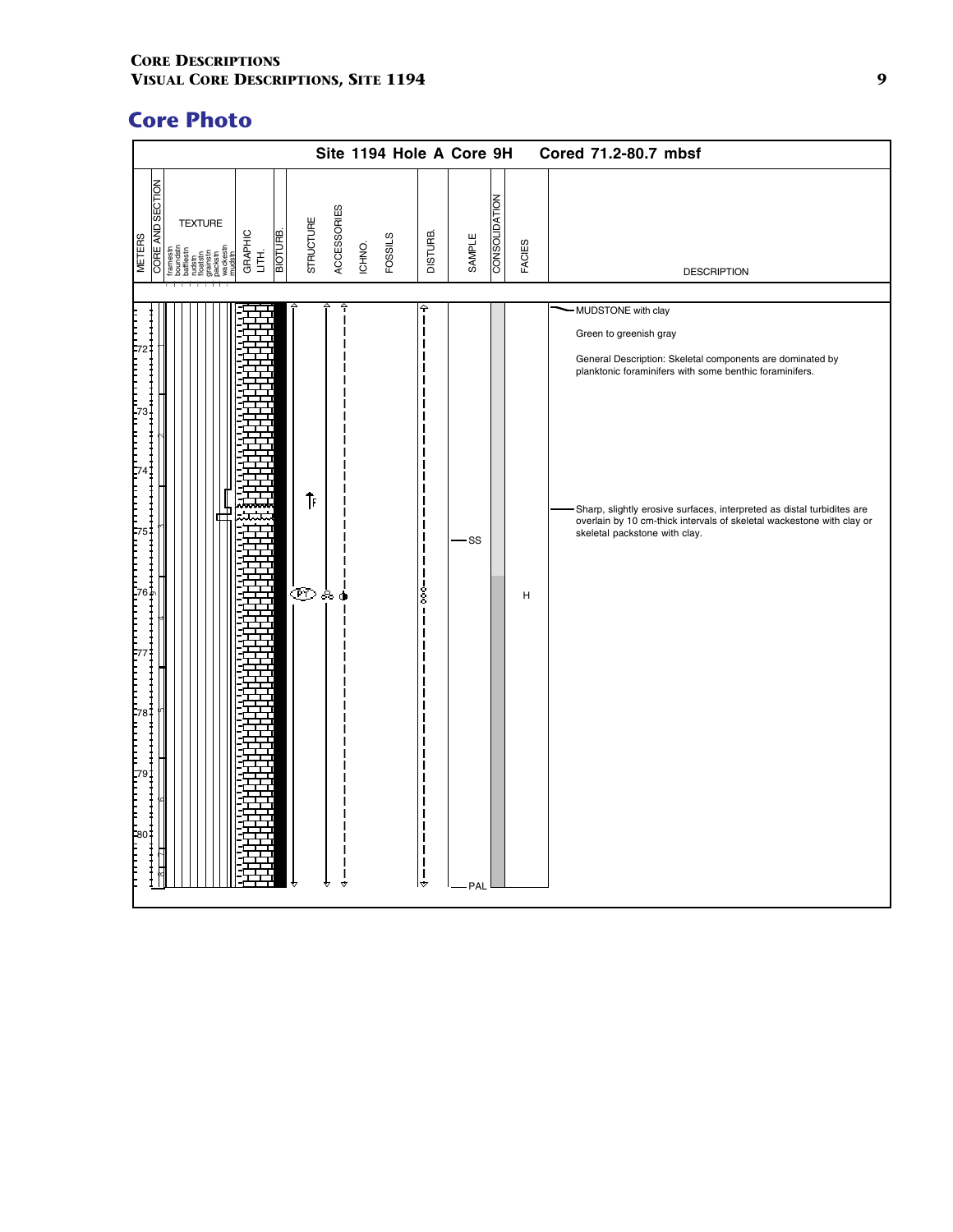|                                                                                                                                                                                                        | Site 1194 Hole A Core 10H                                   |                                                      | Cored 80.7-90.2 mbsf                                                                                                                                                                                                                                                                                                                         |
|--------------------------------------------------------------------------------------------------------------------------------------------------------------------------------------------------------|-------------------------------------------------------------|------------------------------------------------------|----------------------------------------------------------------------------------------------------------------------------------------------------------------------------------------------------------------------------------------------------------------------------------------------------------------------------------------------|
| <b>CORE AND SECTION</b><br><b>TEXTURE</b><br>BIOTURE.<br>GRAPHIC<br>LITH.<br><b>METERS</b><br>framestn<br>boundstn<br>bafflestn<br>bafflestn<br>rudstn<br>floakstn<br>grankstn<br>grankstn<br>wackestn | ACCESSORIES<br><b>STRUCTURE</b><br><b>FOSSILS</b><br>ICHNO. | <b>CONSOLIDATION</b><br>DISTURB.<br>SAMPLE<br>FACIES | <b>DESCRIPTION</b>                                                                                                                                                                                                                                                                                                                           |
|                                                                                                                                                                                                        | ෙෙෙ                                                         | H<br>-SS<br>- PAL                                    | SKELETAL WACKESTONE with clay<br>Light greenish gray<br>General Description: Skeletal components are dominated by<br>planktonic foraminifers. Mottles with pyrite are common. Core has no<br>distinct boundaries. Smear slide observations indicates that<br>nannofossils are dominant and planktonic foraminifer fragments are<br>abundant. |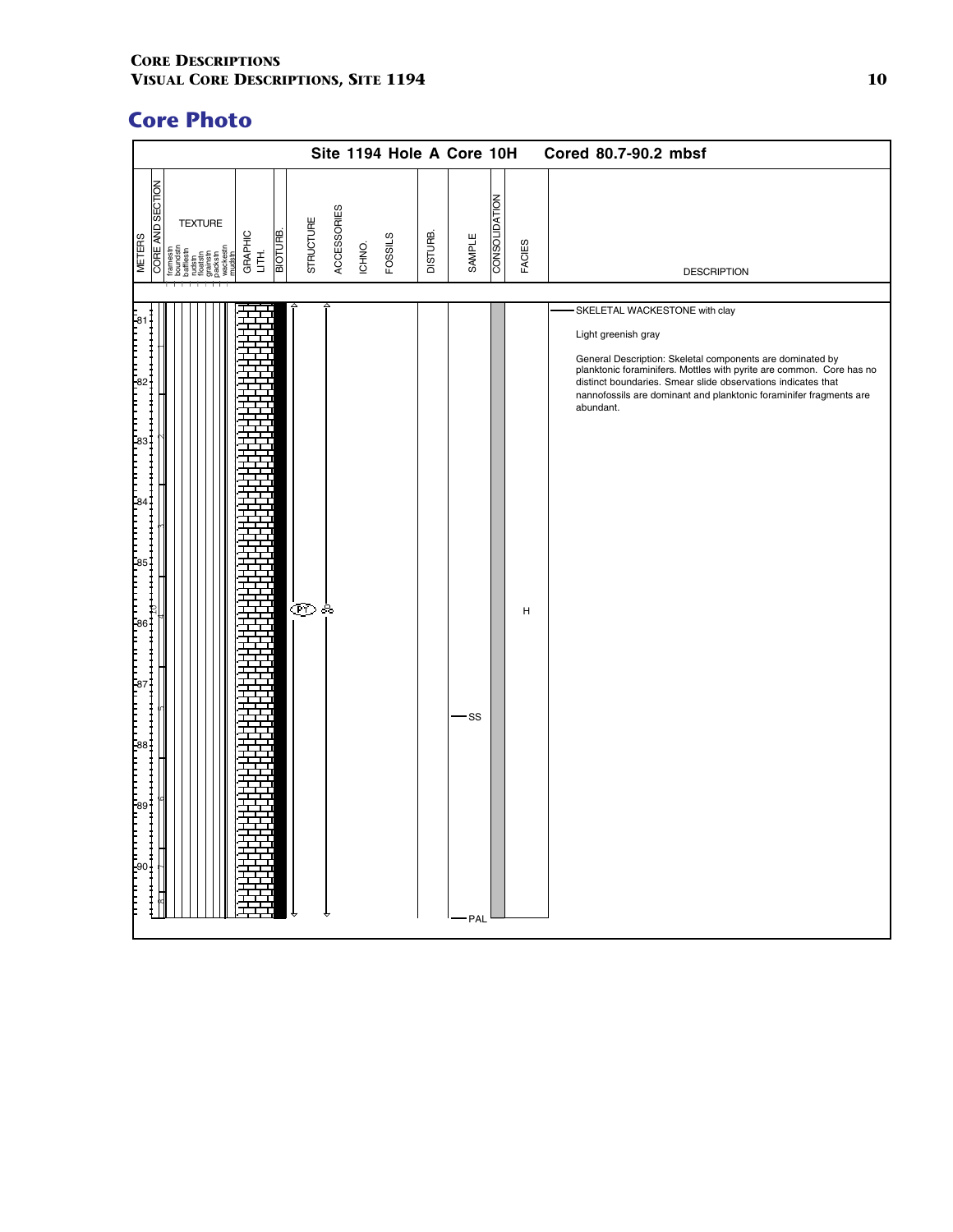|                                                                                                                                                                                                                                  | Site 1194 Hole A Core 11H                                                                                                                                                                                                                                                                                                                                                                                                                                                                                                |                                               | Cored 90.2-99.7 mbsf                                                                                                                                                                                                                                                                                                                                    |
|----------------------------------------------------------------------------------------------------------------------------------------------------------------------------------------------------------------------------------|--------------------------------------------------------------------------------------------------------------------------------------------------------------------------------------------------------------------------------------------------------------------------------------------------------------------------------------------------------------------------------------------------------------------------------------------------------------------------------------------------------------------------|-----------------------------------------------|---------------------------------------------------------------------------------------------------------------------------------------------------------------------------------------------------------------------------------------------------------------------------------------------------------------------------------------------------------|
| <b>CORE AND SECTION</b><br><b>TEXTURE</b><br>BIOTURE.<br>GRAPHIC<br>LITH.<br><b>METERS</b><br><b>Tramestn</b><br>Boundstn<br>Dafflestn<br>Ledstn<br>Clackstn<br>Spackestn<br>Spackestn<br>Spackestn<br>mudstn                    | <b>ACCESSORIES</b><br>STRUCTURE<br><b>FOSSILS</b><br>ICHNO.                                                                                                                                                                                                                                                                                                                                                                                                                                                              | CONSOLIDATION<br>DISTURB.<br>SAMPLE<br>FACIES | <b>DESCRIPTION</b>                                                                                                                                                                                                                                                                                                                                      |
|                                                                                                                                                                                                                                  |                                                                                                                                                                                                                                                                                                                                                                                                                                                                                                                          |                                               |                                                                                                                                                                                                                                                                                                                                                         |
| יינו הייתה הייתה הייתה הייתה הייתה הייתה הייתה הייתה הייתה הייתה הייתה הייתה הייתה הייתה הייתה הייתה הייתה היי<br>הייתה הייתה הייתה הייתה הייתה הייתה הייתה הייתה הייתה הייתה הייתה הייתה הייתה הייתה הייתה הייתה הייתה הייתה הי | ەۋە<br>∣∞<br>∙⊺<br>8<br>,,,,,,,,,,,,,,,,,,<br>$\begin{picture}(20,20) \put(0,0){\vector(1,0){100}} \put(15,0){\vector(1,0){100}} \put(15,0){\vector(1,0){100}} \put(15,0){\vector(1,0){100}} \put(15,0){\vector(1,0){100}} \put(15,0){\vector(1,0){100}} \put(15,0){\vector(1,0){100}} \put(15,0){\vector(1,0){100}} \put(15,0){\vector(1,0){100}} \put(15,0){\vector(1,0){100}} \put(15,0){\vector(1,0){100}} \$<br>$\hat{a}$<br>়ক্ট<br>ಹಿ<br>Ф<br>j<br>Î<br>Î<br>j<br>≽<br>Œ<br>s,<br>дðд<br>⋩<br>,,,,,,,,,,,,,,,,,,, | Ω<br>47<br>н<br>- IW<br>-SS<br>DCP<br>-PAL    | -MUDSTONE/WACKESTONE with clay<br>Light greenish gray<br>General Description: Skeletal components are dominantly planktonic<br>foraminifers with some shell fragments and benthic foraminifers.<br>Framboidal pyrite stains are common and mostly fill foraminifer tests.<br>Repetitive color changes from light greenish gray to dark greenish<br>gray |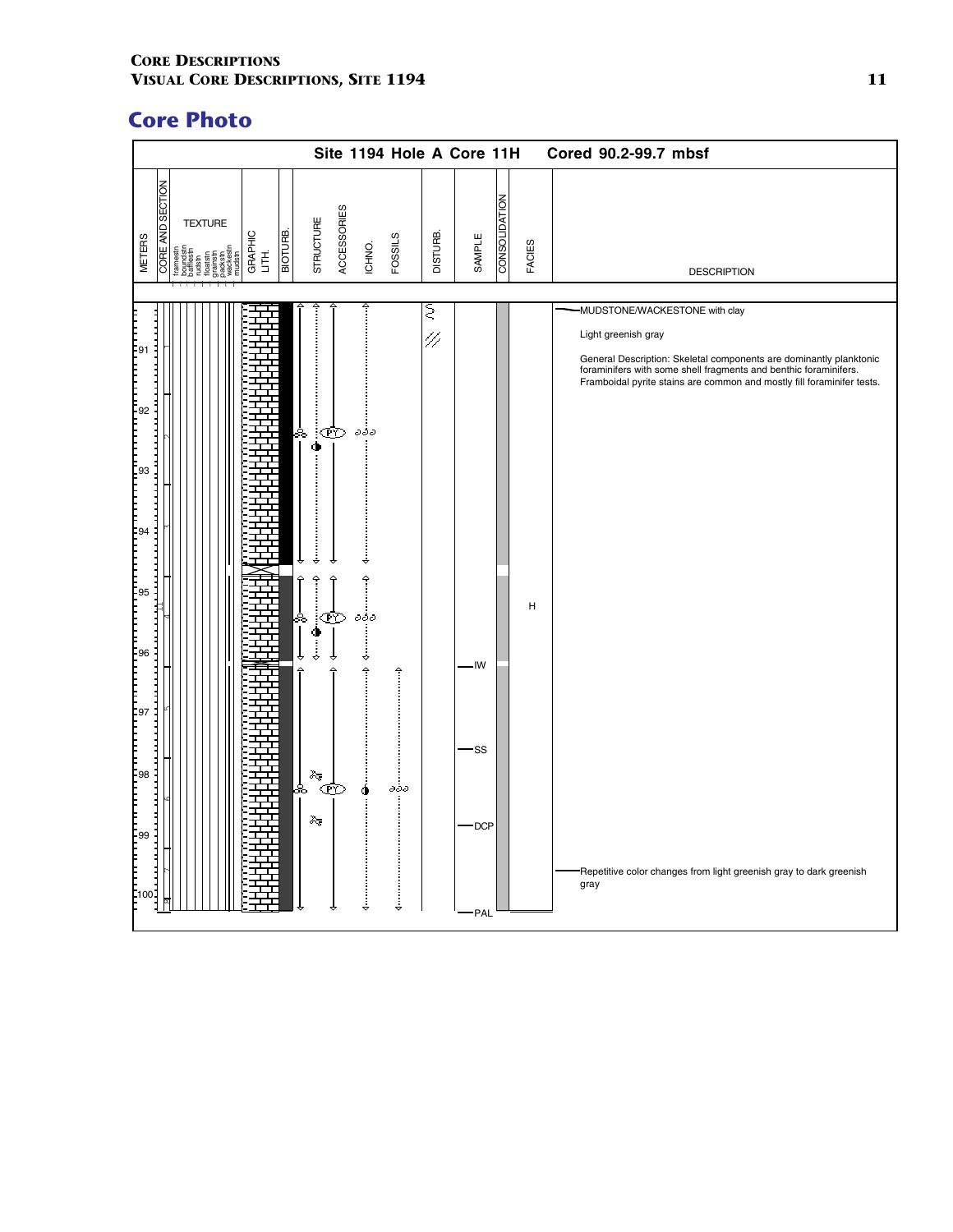|               |                                                                                                                                                            |         |                    |                    | Site 1194 Hole A Core 12H |          |                 |               |               |   | Cored 99.7-109.2 mbsf                                                                                                                                                                                                                                                                                |
|---------------|------------------------------------------------------------------------------------------------------------------------------------------------------------|---------|--------------------|--------------------|---------------------------|----------|-----------------|---------------|---------------|---|------------------------------------------------------------------------------------------------------------------------------------------------------------------------------------------------------------------------------------------------------------------------------------------------------|
| <b>METERS</b> | <b>CORE AND SECTION</b><br><b>TEXTURE</b><br>GRAPHIC<br>LITH.<br>framestn<br>boundstn<br>bafflestn<br>rudstn<br>floatstn<br>grainstn<br>packstn<br>wackest | ВІОТИВ. | STRUCTURE          | <b>ACCESSORIES</b> | <b>FOSSILS</b><br>ICHNO.  | DISTURB. | SAMPLE          | CONSOLIDATION | <b>FACIES</b> |   | <b>DESCRIPTION</b>                                                                                                                                                                                                                                                                                   |
|               |                                                                                                                                                            |         | ෩෧෧<br>⇑           |                    |                           | 47       | -SS             |               |               | н | -MUDSTONE/WACKESTONE with clay.<br>Light green gray<br>General Description: Skeletal components are dominantly planktonic<br>and benthic foraminifers. Black pyrite stains are common.<br>-Several cm-thick, graded layers of coarse foraminiferal sand overlying<br>scoured surfaces are seen here. |
|               |                                                                                                                                                            |         | △<br>⇑<br>⇑<br>෩ஃ≬ |                    |                           | 47       | $-$ DCP<br>-PAL |               |               | н | They are interpreted as distal turbidites.                                                                                                                                                                                                                                                           |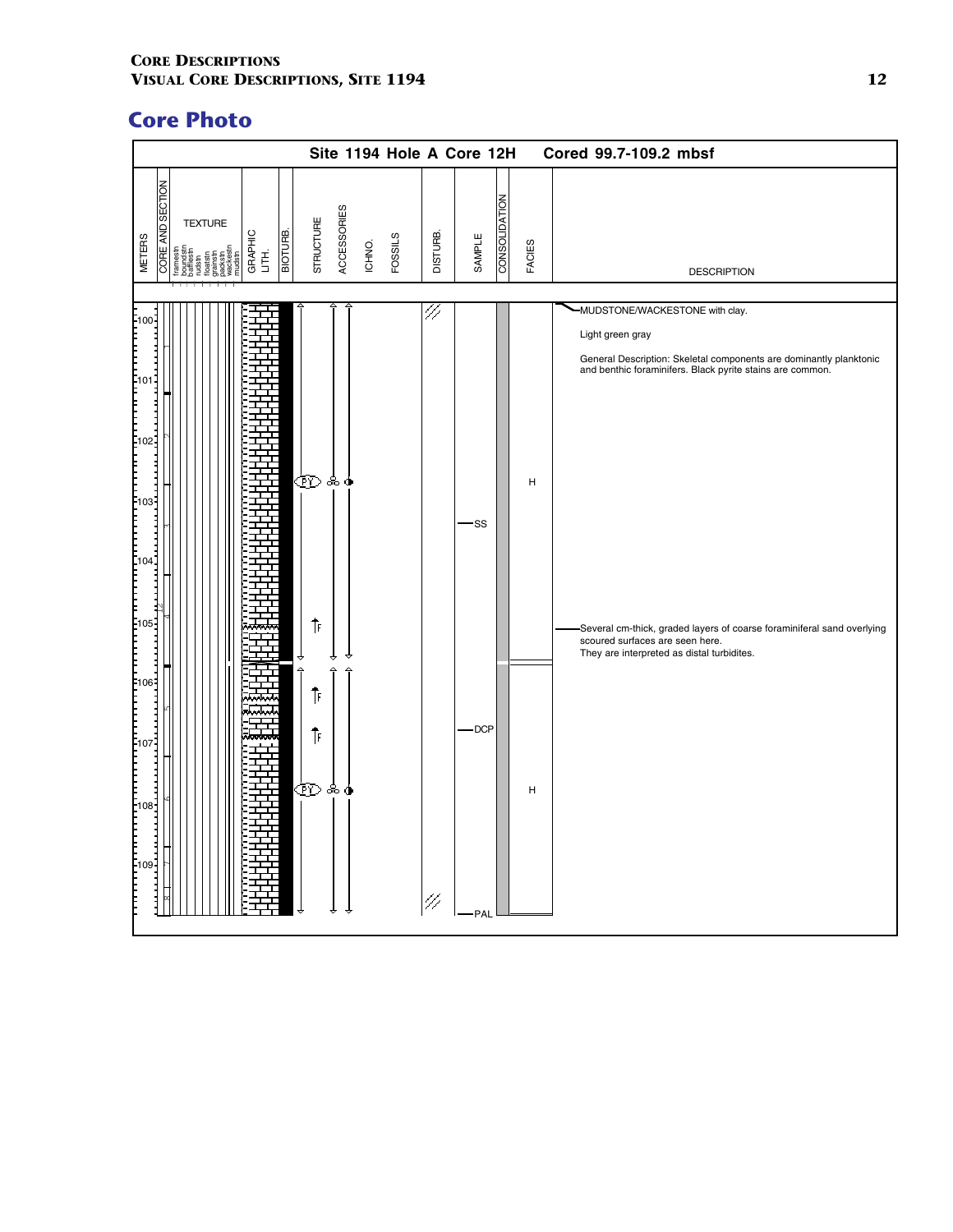|                                                                                                                                                                                                                                                                                                                                 | Site 1194 Hole A Core 13H                                                                                   |                                            |        | Cored 109.2-117.4 mbsf                                                                                                                                                                                                                                                                                                                                                                                                                                                                                                                                                                                |
|---------------------------------------------------------------------------------------------------------------------------------------------------------------------------------------------------------------------------------------------------------------------------------------------------------------------------------|-------------------------------------------------------------------------------------------------------------|--------------------------------------------|--------|-------------------------------------------------------------------------------------------------------------------------------------------------------------------------------------------------------------------------------------------------------------------------------------------------------------------------------------------------------------------------------------------------------------------------------------------------------------------------------------------------------------------------------------------------------------------------------------------------------|
| <b>CORE AND SECTION</b><br><b>TEXTURE</b><br>ВІОТИВ.<br>GRAPHIC<br>LITH.<br><b>METERS</b><br><b>Irame</b>                                                                                                                                                                                                                       | ACCESSORIES<br><b>STRUCTURE</b><br><b>FOSSILS</b><br>ICHNO.                                                 | <b>CONSOLIDATION</b><br>DISTURB.<br>SAMPLE | FACIES | <b>DESCRIPTION</b>                                                                                                                                                                                                                                                                                                                                                                                                                                                                                                                                                                                    |
| [110]<br> -<br> -<br> -<br> -<br>Ξ<br>F<br>F<br>F<br>F<br>F<br>12 <sup>1</sup><br>$\begin{bmatrix} 1 & 1 & 3 \\ 1 & 1 & 3 \\ 1 & 1 & 3 \\ 1 & 1 & 3 \end{bmatrix}$<br>E<br>F<br>F<br>$\frac{1}{4}$<br>$\begin{bmatrix} 115 \\ 1 \end{bmatrix}$<br>[116]<br>$\left[ \begin{smallmatrix} 1 & 1 \ 1 & 1 \end{smallmatrix} \right]$ | ⇑<br>Œ<br>ஃ<br>exe î<br>ьx.<br>ŒÝ<br>$\hat{\mathbf{r}}$<br>$\ddot{\phantom{a}}$<br>$\Delta$<br>jE<br>ஃ<br>Φ | - WHC<br>IW                                | н      | SKELETAL WACKESTONE/MUDSTONE with clay<br>Light gray to light olive gray<br>General Description: The skeletal components are dominantly<br>planktonic foraminifers with some benthic foraminifers present.<br>Chondrites and Thassalinoides are present. Black pyritic stains are<br>common. Distinct color changes can be observed between lighter and<br>darker gray intervals throughout the core as are alternations of<br>mudstone and skeletal wackestone with clay. Sharp contacts are<br>covered by fining upward sequences. These cm-scale features are<br>interpreted as distal turbidites. |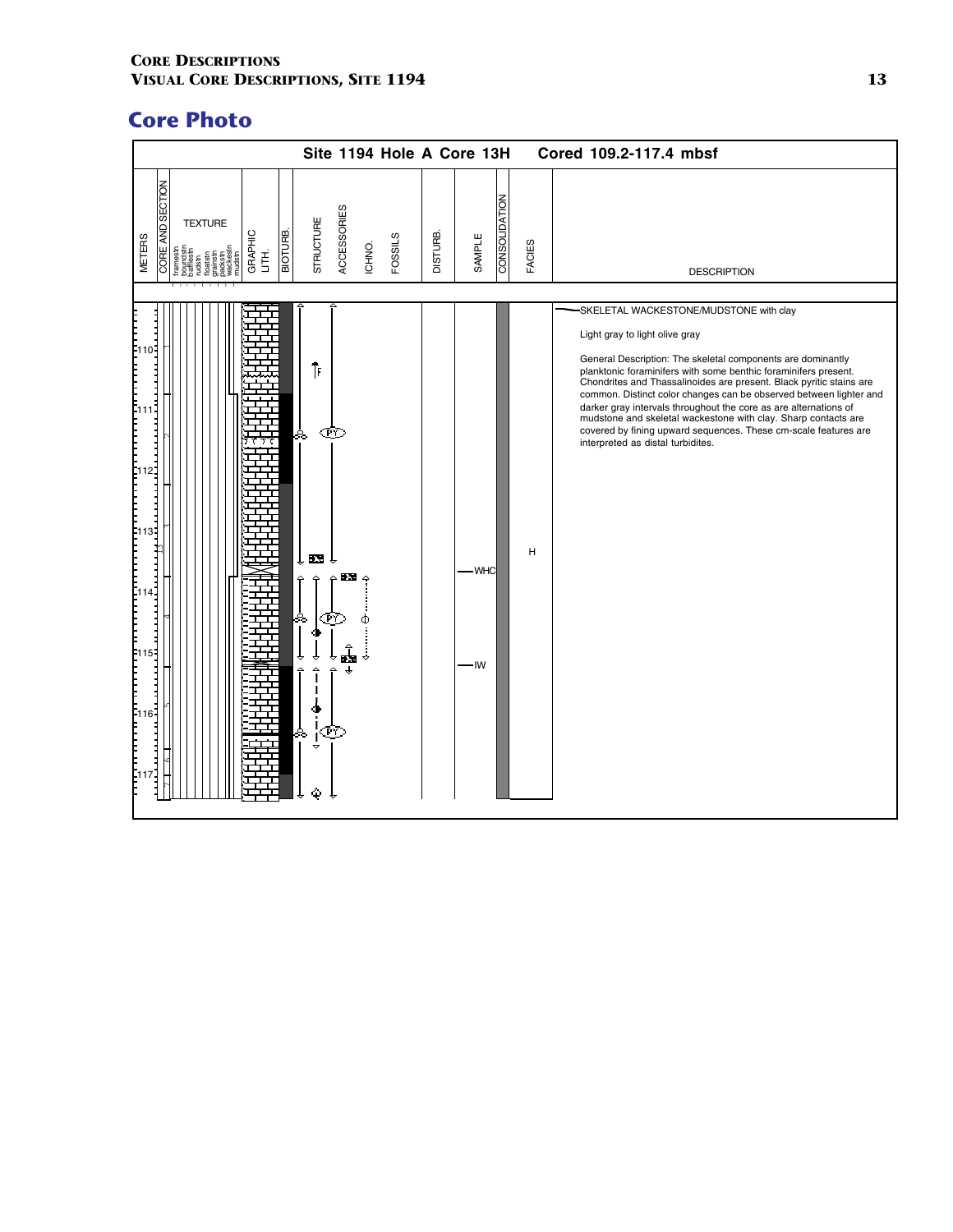

### 1194A-15X NO RECOVERY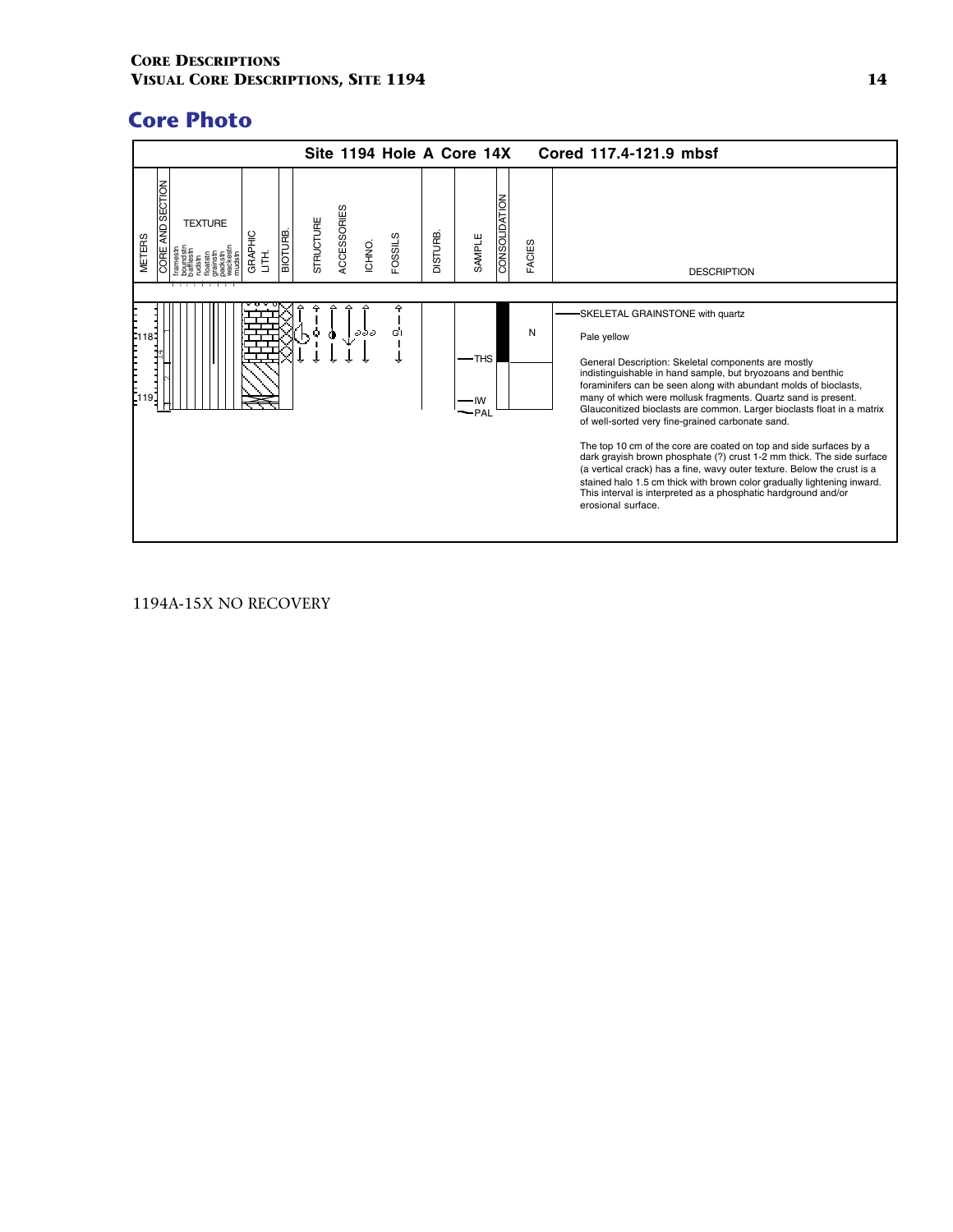|                                                               |                       |           |                       | Site 1194 Hole A Core 16X |         |        |               |               | Cored 131.5-141.1 mbsf                                                                                                                             |
|---------------------------------------------------------------|-----------------------|-----------|-----------------------|---------------------------|---------|--------|---------------|---------------|----------------------------------------------------------------------------------------------------------------------------------------------------|
| AND SECTION<br><b>TEXTURE</b><br><b>METERS</b><br><b>DORE</b> | BIOTURB.<br>GRAI<br>舌 | STRUCTURE | ACCESSORIES<br>ICHNO. | FOSSILS                   | DISTURB | SAMPLE | CONSOLIDATION | <b>FACIES</b> | <b>DESCRIPTION</b>                                                                                                                                 |
| E <sub>132</sub>                                              |                       | ⊖         |                       |                           | 8<br>∣+ | PAL    |               | N             | -SKELETAL FLOATSTONE with clay<br>Dark gray<br>General Description: Skeletal components are dominantly bryozoans<br>with common bivalve fragments. |

1194A-17X NO RECOVERY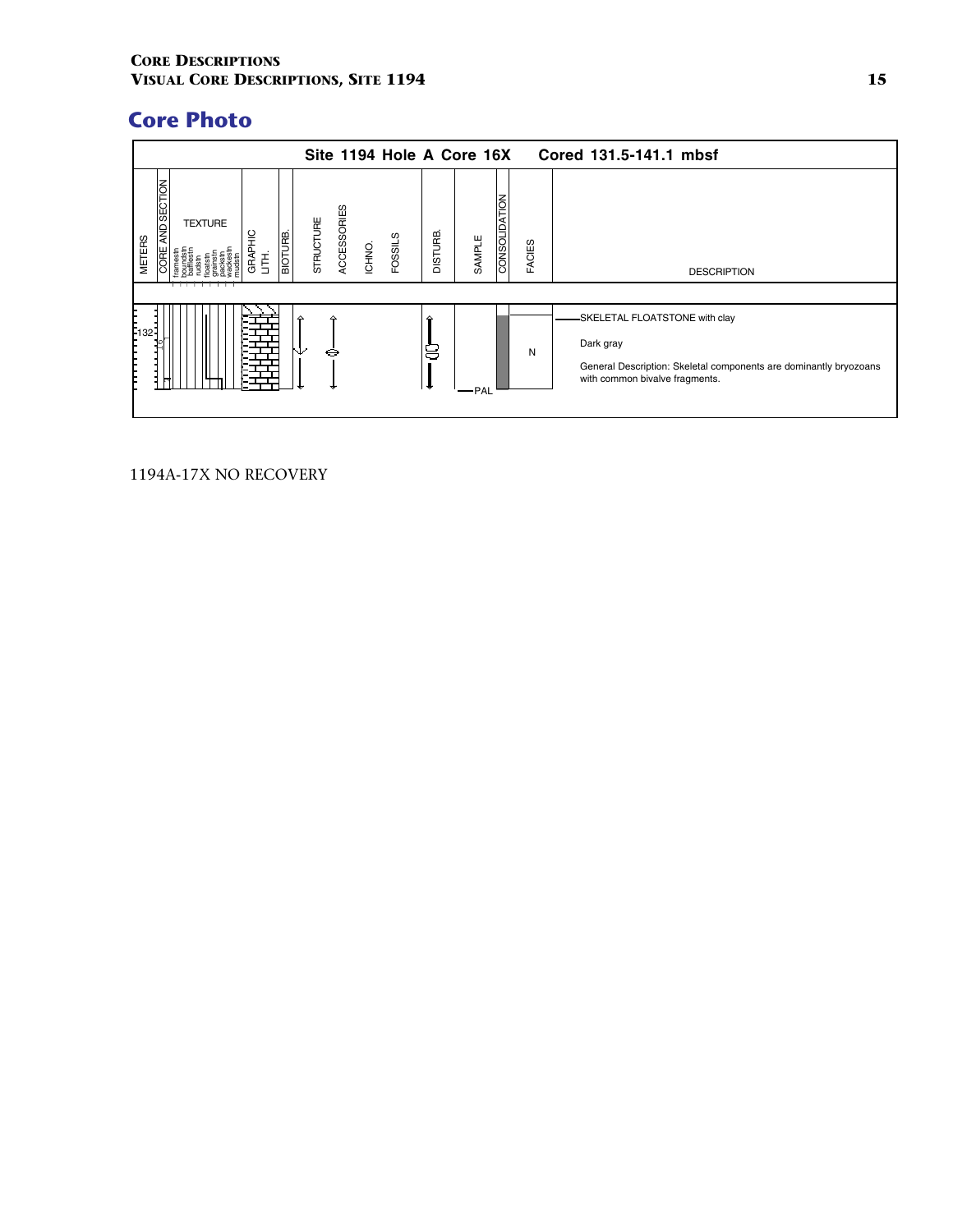|                                     |                |                |                |                  |             |        |                |                | Site 1194 Hole A Core 18X |                      |               | Cored 145.3-150.7 mbsf                                                                                                           |
|-------------------------------------|----------------|----------------|----------------|------------------|-------------|--------|----------------|----------------|---------------------------|----------------------|---------------|----------------------------------------------------------------------------------------------------------------------------------|
| TERS<br>RE AN <u>D SECTION</u><br>⊌ | <b>TEXTURE</b> | 읔<br>GRAI<br>Ē | <b>BIOTURB</b> | <b>STRUCTURE</b> | ACCESSORIES | ICHNO. | <b>FOSSILS</b> | <b>DISTURB</b> | SAMPLE                    | <b>CONSOLIDATION</b> | <b>FACIES</b> | <b>DESCRIPTION</b>                                                                                                               |
|                                     |                |                |                | 1000             |             |        |                | V//            | -PAL                      |                      | N             | -PACKSTONE with clay                                                                                                             |
|                                     |                |                |                |                  |             |        |                |                |                           |                      |               | Dark gray                                                                                                                        |
|                                     |                |                |                |                  |             |        |                |                |                           |                      |               | General Description: Skeletal components are dominantly benthic<br>foraminifers and mollusk, which are difficult to distinguish. |

1194A-19X NO RECOVERY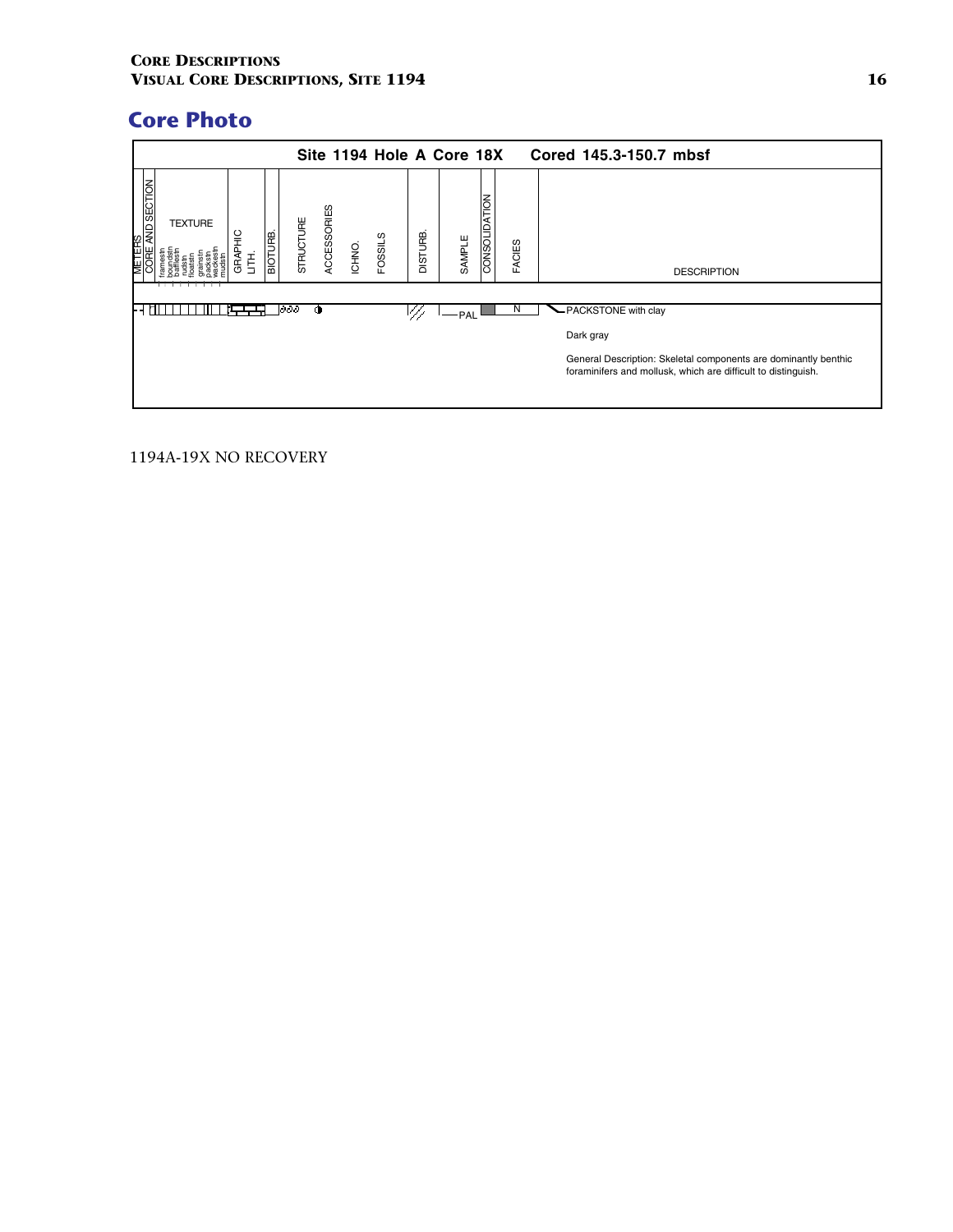|                                     |                                  |          |           |             |        |                |               | Site 1194 Hole A Core 20X |               |               | Cored 160.3-169.9 mbsf                                                                                                                                                                                                                                               |
|-------------------------------------|----------------------------------|----------|-----------|-------------|--------|----------------|---------------|---------------------------|---------------|---------------|----------------------------------------------------------------------------------------------------------------------------------------------------------------------------------------------------------------------------------------------------------------------|
| <b>AND SECTION</b><br><b>METERS</b> | <b>TEXTURE</b><br>GRAPHIC<br>HH. | BIOTURB. | STRUCTURE | ACCESSORIES | ICHNO. | <b>FOSSILS</b> | DISTURB       | SAMPLE                    | CONSOLIDATION | <b>FACIES</b> | <b>DESCRIPTION</b>                                                                                                                                                                                                                                                   |
| '61                                 |                                  |          | ⊻<br>◑    | -G I        |        |                | $\rightarrow$ | $-$ THS<br>· PAL          |               | N             | SKELETAL PACKSTONE<br>White to light gray<br>General Description: Skeletal components are dominantly bryozoans<br>and small benthic foraminifers. Mollusc are present as dissolved<br>shells. Glauconite is scarce and concentrated within the skeletal<br>cavities. |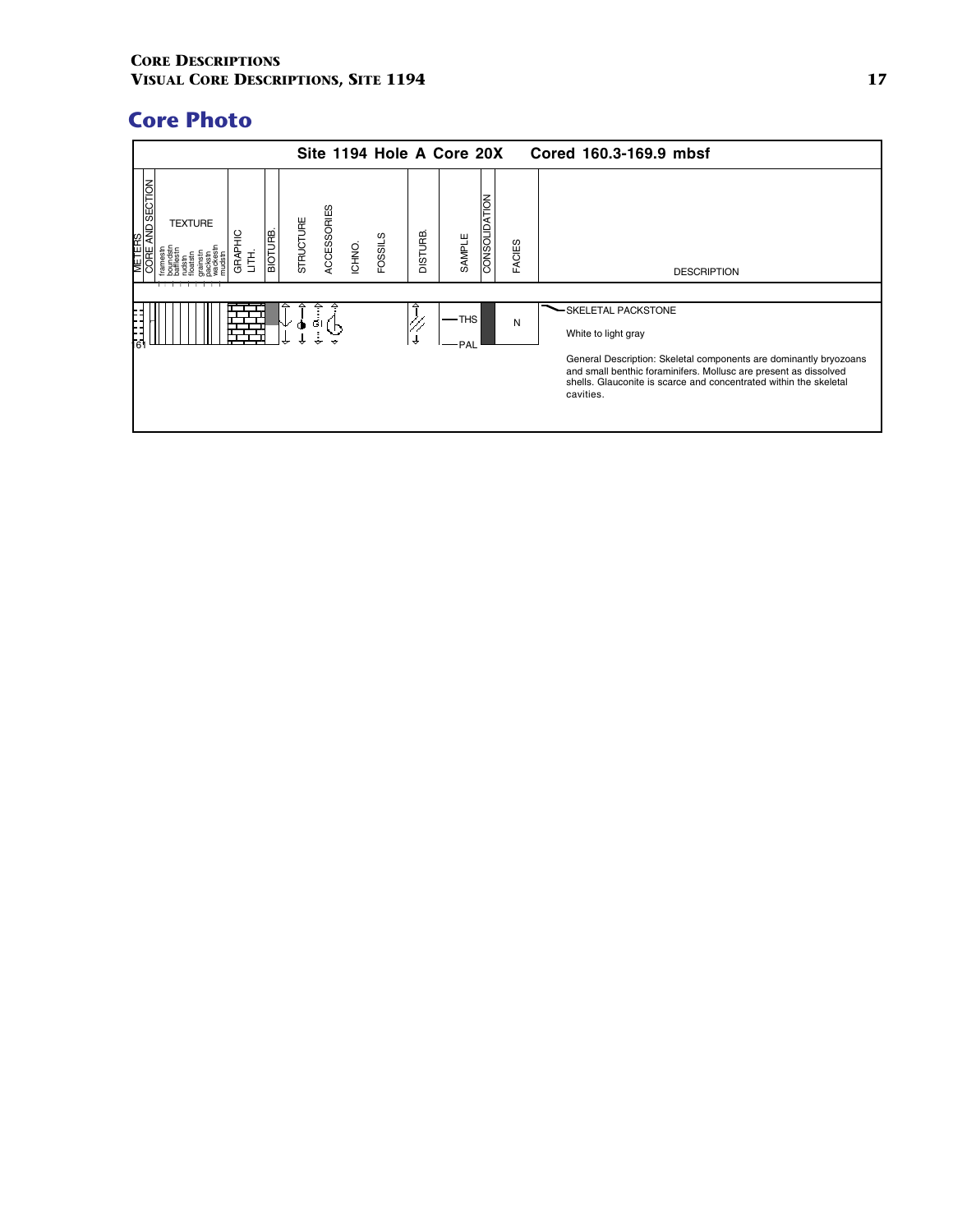1194B-1W WASH CORE

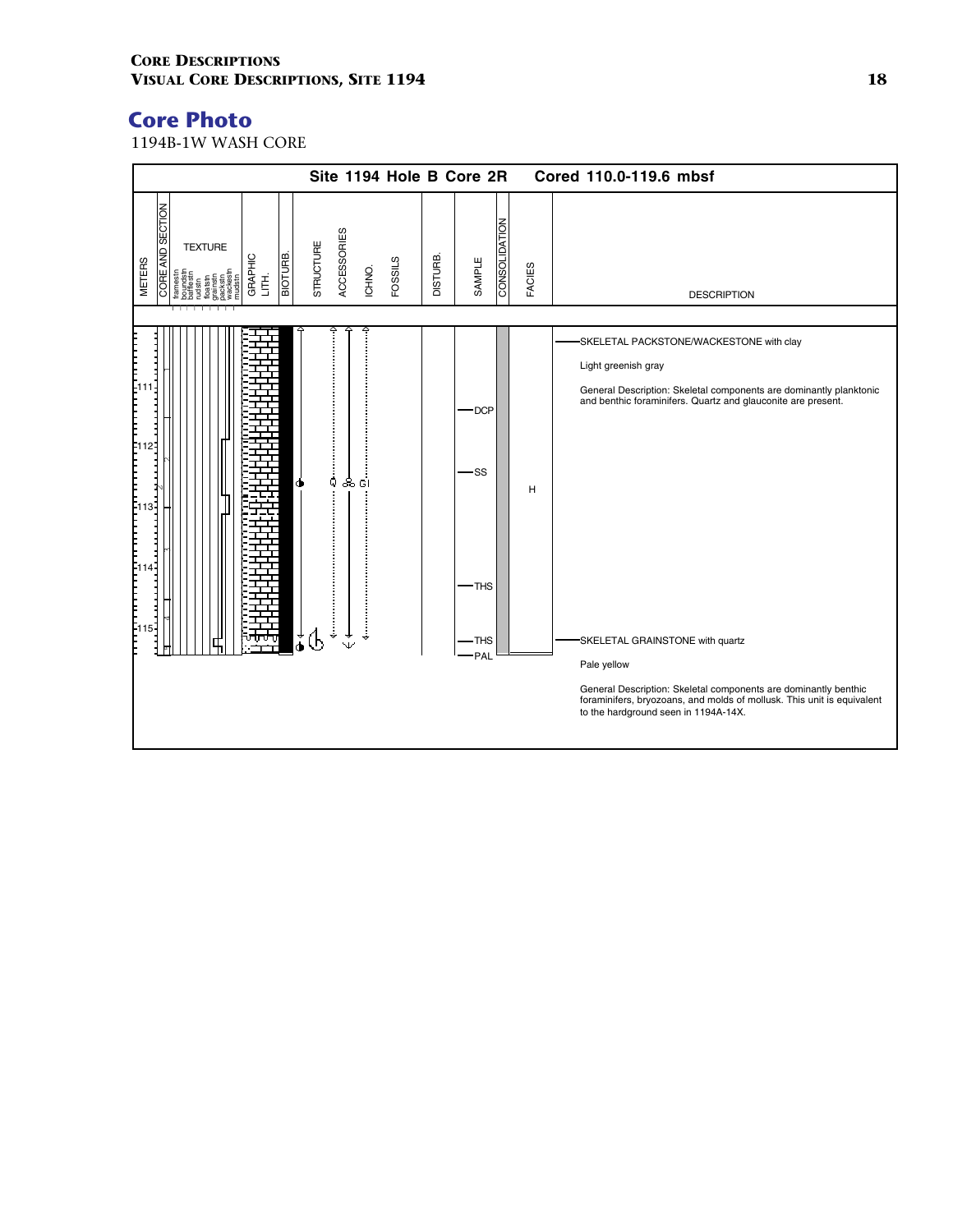|                                                                                                      | Site 1194 Hole B Core 3R                      |                                           | Cored 119.6-129.3 mbsf                                                                                                                                                                                                                                                                                                                                                                                                                               |
|------------------------------------------------------------------------------------------------------|-----------------------------------------------|-------------------------------------------|------------------------------------------------------------------------------------------------------------------------------------------------------------------------------------------------------------------------------------------------------------------------------------------------------------------------------------------------------------------------------------------------------------------------------------------------------|
| AND SECTION<br><b>TEXTURE</b><br><b>BIOTURE</b><br><b>GRAPHIC</b><br><b>METERS</b><br>CORE<br>舌<br>. | ACCESSORIES<br>STRUCTURE<br>FOSSILS<br>ICHNO. | CONSOLIDATION<br><b>BHUTSIC</b><br>SAMPLE | <b>FACIES</b><br><b>DESCRIPTION</b>                                                                                                                                                                                                                                                                                                                                                                                                                  |
| F120-<br>↓                                                                                           | △<br>△<br>$\mathbf Q$<br>ஃ<br>бI<br>۰<br>Ф    | DCP-<br>-PAL                              | -SKELETAL FLOATSTONE with clay<br>N<br>Light olive gray<br>General Description: Skeletal components are dominated by<br>branching bryozoans. The grainstone matrix is rich in planktonic<br>foraminifers and large benthic foraminifers. Quartz is common and<br>glauconite present.<br>Presence of some skeletal rudstone intervals (minor lithology)<br>dominated by branching bryozoans with some larger benthic<br>foraminifers (Lepidocyclina). |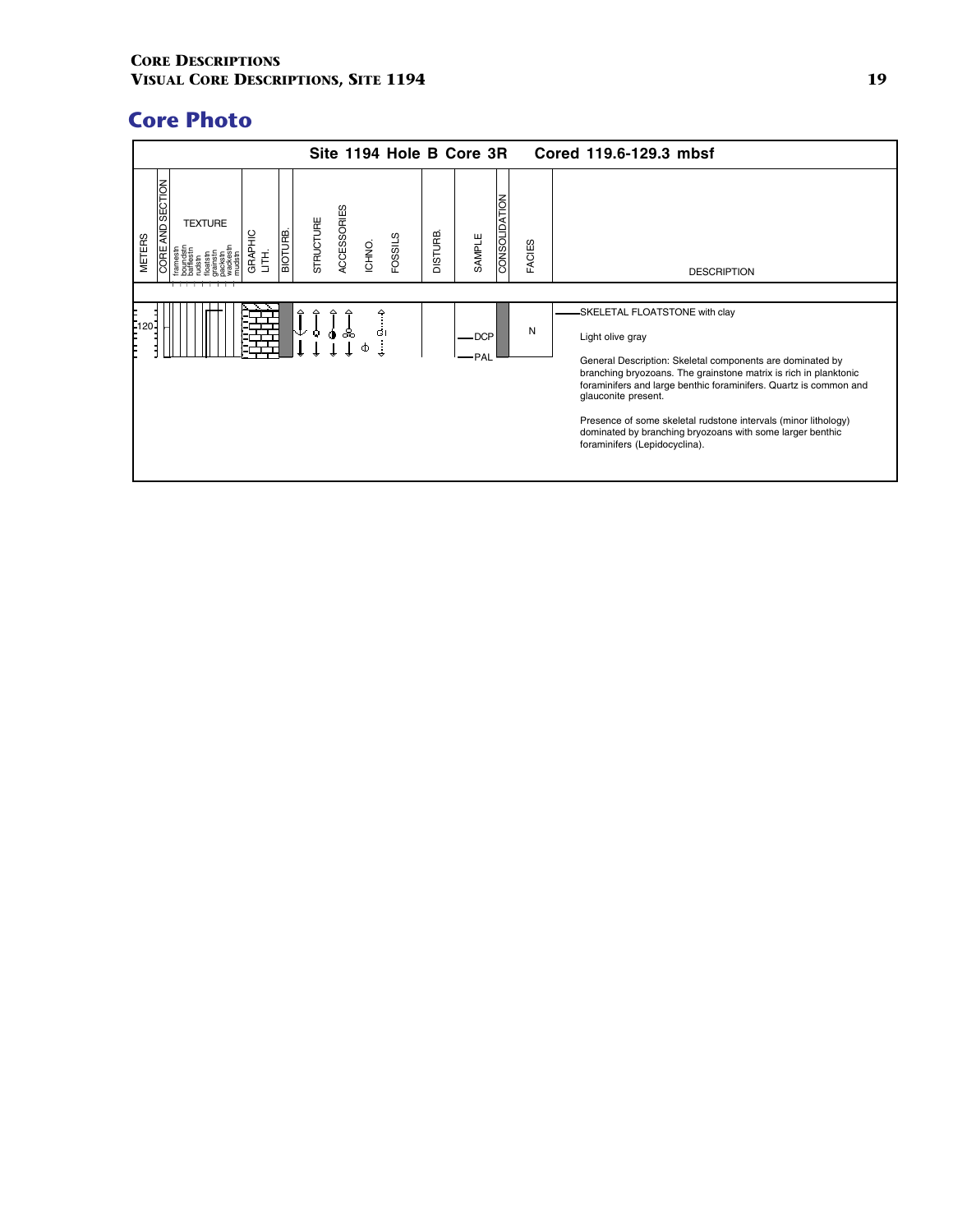|                                    |                |                 |                |           |             |        |         |                    | Site 1194 Hole B Core 4R |               |               | Cored 129.3-138.8 mbsf                                                                                                                                                                                                                                                                                                                              |
|------------------------------------|----------------|-----------------|----------------|-----------|-------------|--------|---------|--------------------|--------------------------|---------------|---------------|-----------------------------------------------------------------------------------------------------------------------------------------------------------------------------------------------------------------------------------------------------------------------------------------------------------------------------------------------------|
| <b>NO SECTION</b><br><b>METERS</b> | <b>TEXTURE</b> | 읖<br>GRAPI<br>喜 | <b>BIOTURE</b> | STRUCTURE | ACCESSORIES | ICHNO. | FOSSILS | DISTURB            | SAMPLE                   | CONSOLIDATION | <b>FACIES</b> | <b>DESCRIPTION</b>                                                                                                                                                                                                                                                                                                                                  |
|                                    |                |                 |                |           | G١          |        |         | ਫ<br>$\rightarrow$ | - PAL                    |               | N             | -SKELETAL PACKSTONE with clay<br>Greenish gray<br>General Description: Skeletal components are dominated by benthic<br>foraminifers and branching bryozoan fragments. Bryozoan fragments<br>are 2-8 mm long giving this lithology a texture close to a floatstone.<br>Small echinoderm fragments are present. Quartz and glauconite are<br>present. |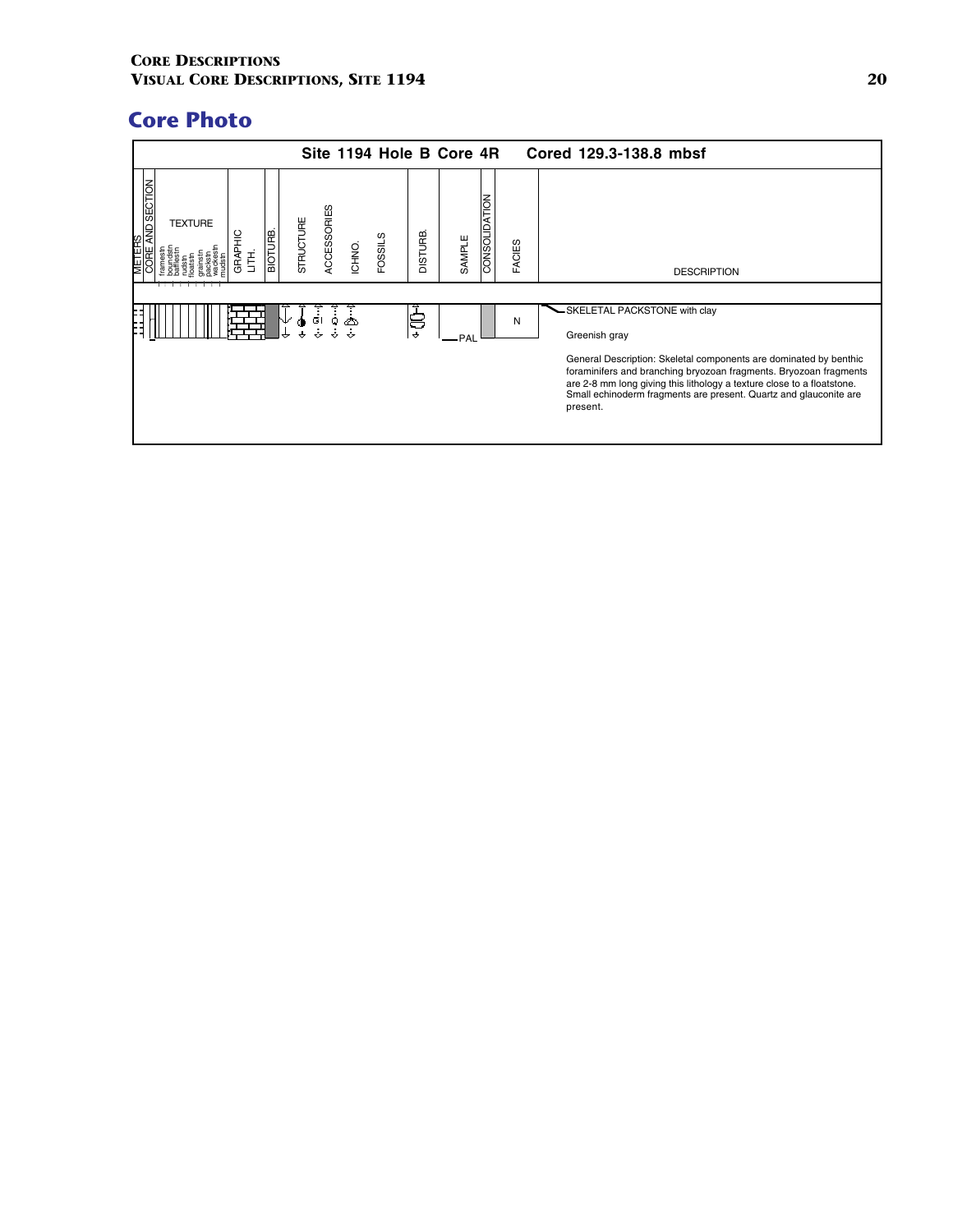|                                                                                                       | Site 1194 Hole B Core 5R                      |                                           | Cored 138.8-148.4 mbsf                                                                                                                                                                                                                                                                                                              |
|-------------------------------------------------------------------------------------------------------|-----------------------------------------------|-------------------------------------------|-------------------------------------------------------------------------------------------------------------------------------------------------------------------------------------------------------------------------------------------------------------------------------------------------------------------------------------|
| AND SECTION<br><b>TEXTURE</b><br><b>BIOTURE</b><br><b>GRAPHIC</b><br><b>METERS</b><br><b>BRC</b><br>喜 | ACCESSORIES<br>STRUCTURE<br>FOSSILS<br>ICHNO. | CONSOLIDATION<br><b>DISTURB</b><br>SAMPLE | FACIES<br><b>DESCRIPTION</b>                                                                                                                                                                                                                                                                                                        |
| F139-<br>ó                                                                                            | Q.<br>ஃபெ∨்<br>⊖<br>÷                         | 8<br>$\rightarrow$<br><b>PAL</b>          | SKELETAL PACKSTONE with clay<br>N<br>Greenish gray<br>General Description: Skeletal components are dominated by benthic<br>foraminifers. Planktonic foraminifers and bryozoans are common.<br>Some bivalves are present. Quartz is common and glauconite is<br>present. Bioturbation mottles and small burrows are filled with mud. |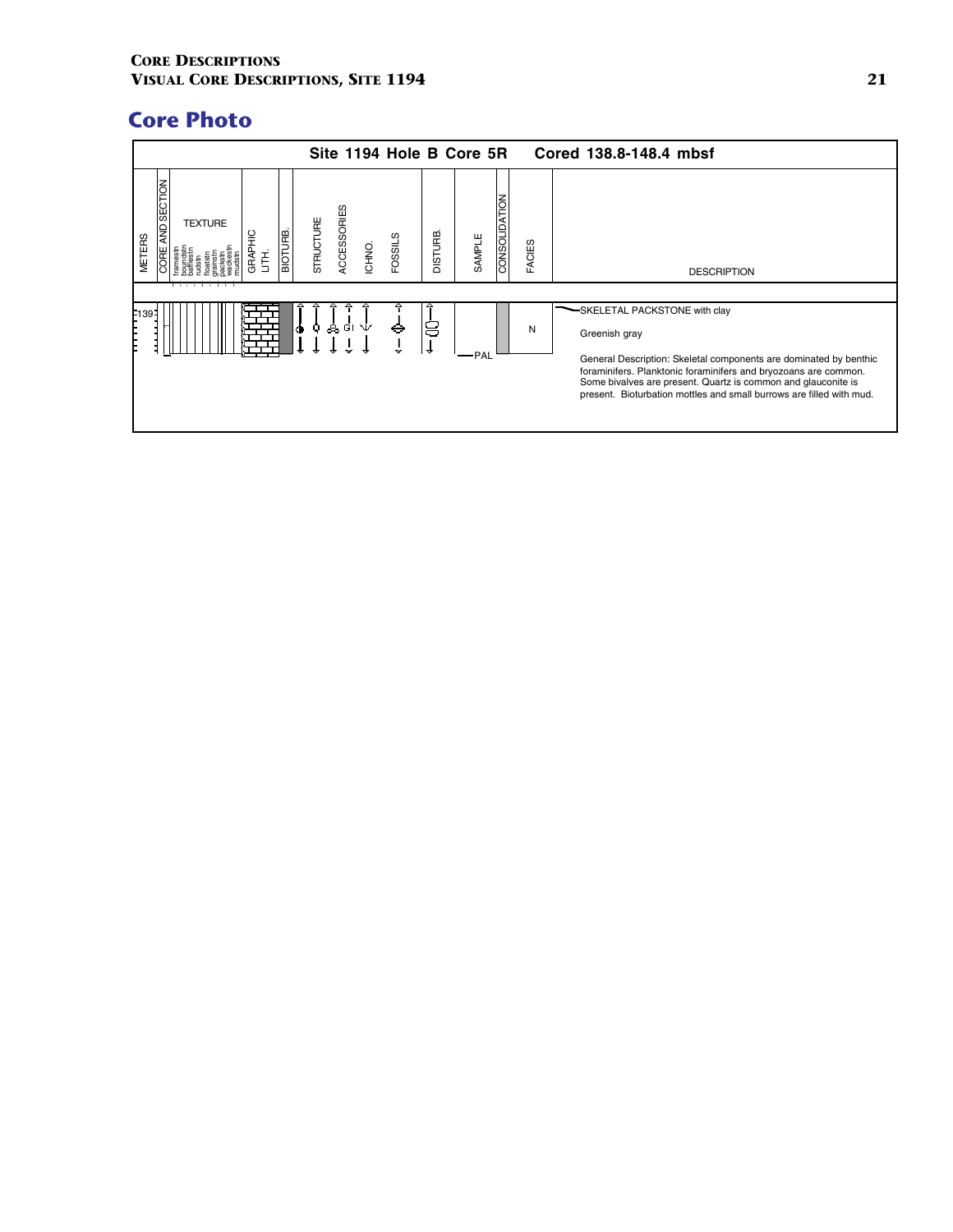|                                      |                                |                      |                                                   |                       | Site 1194 Hole B Core 6R |                |        |                      |        | Cored 148.4-158.0 mbsf                                                                                                                                                                                      |
|--------------------------------------|--------------------------------|----------------------|---------------------------------------------------|-----------------------|--------------------------|----------------|--------|----------------------|--------|-------------------------------------------------------------------------------------------------------------------------------------------------------------------------------------------------------------|
| AND SECTION<br><b>METERS</b><br>J¥   | <b>TEXTURE</b><br>GRAPHIC<br>喜 | $\overline{BIOTURB}$ | STRUCTURE                                         | ACCESSORIES<br>ICHNO. | <b>FOSSILS</b>           | <b>DISTURB</b> | SAMPLE | <b>CONSOLIDATION</b> | FACIES | <b>DESCRIPTION</b>                                                                                                                                                                                          |
| F <sub>149</sub><br>E <sub>150</sub> |                                |                      | $\circ \circledast \circ \circledast \circledast$ | Ŵ                     |                          | 8<br>₩         | ·PAL   |                      | N      | SKELETAL PACKSTONE with clay<br>Light greenish gray<br>General Description: Skeletal components are composed of abundant<br>benthic foraminifers with rare bryozoans. Quartz and glauconite are<br>present. |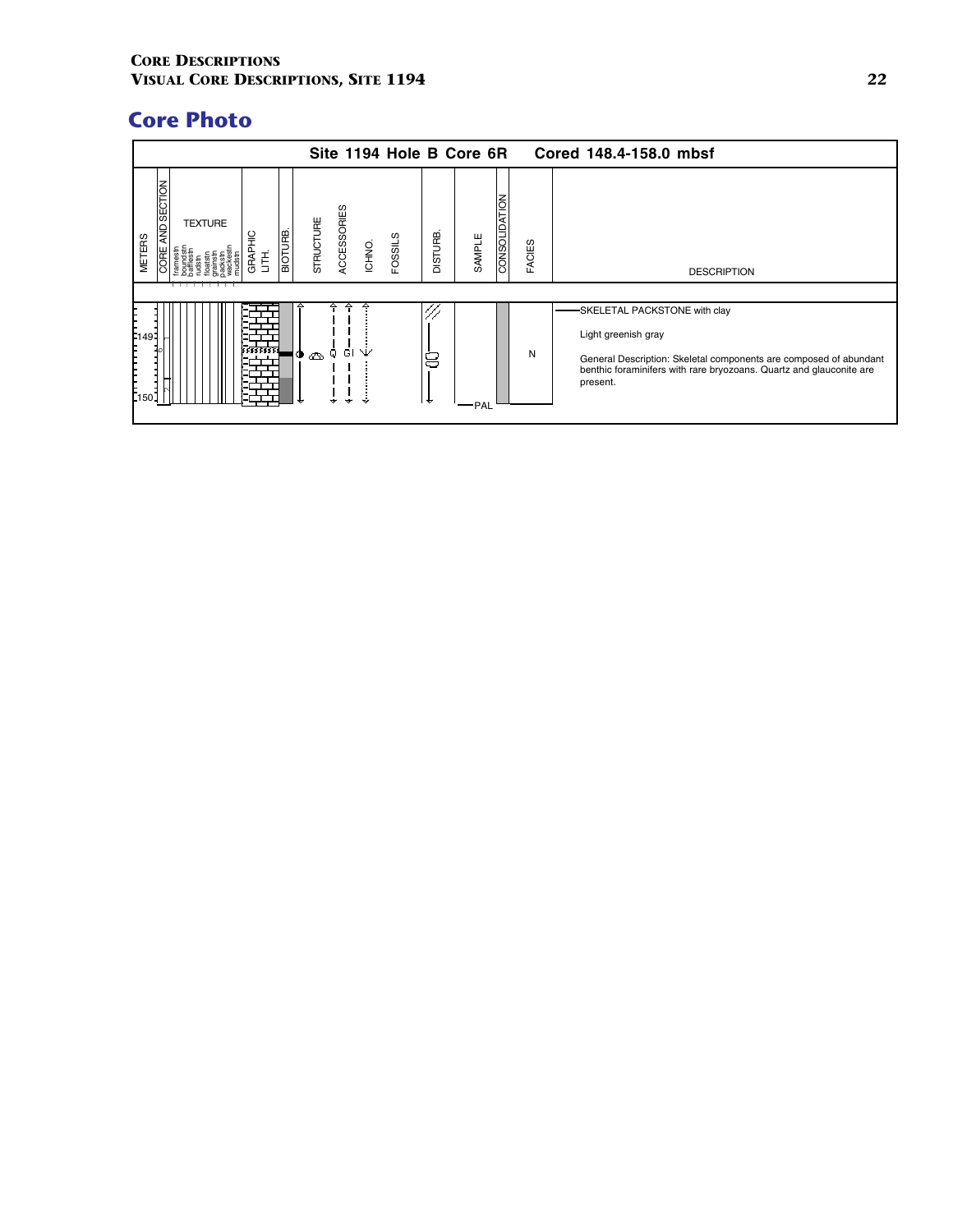|                                                                                                                       | Site 1194 Hole B Core 7R<br>Cored 158.0-167.6 mbsf   |                |                         |               |                                                                                                                                                                                                  |  |  |  |  |  |  |  |  |
|-----------------------------------------------------------------------------------------------------------------------|------------------------------------------------------|----------------|-------------------------|---------------|--------------------------------------------------------------------------------------------------------------------------------------------------------------------------------------------------|--|--|--|--|--|--|--|--|
| <b>AND SECTION</b><br><b>TEXTURE</b><br><b>BIOTURB</b><br><b>GRAPHIC</b><br><b>METERS</b><br><b>CORE</b><br>舌<br>┯┯┯┯ | ACCESSORIES<br>STRUCTURE<br><b>FOSSILS</b><br>ICHNO. | <b>DISTURB</b> | CONSOLIDATION<br>SAMPLE | <b>FACIES</b> | <b>DESCRIPTION</b>                                                                                                                                                                               |  |  |  |  |  |  |  |  |
| E <sub>159</sub>                                                                                                      | ▵<br>¶as ¤i a                                        | △<br>8<br>₩    |                         | N             | SKELETAL PACKSTONE with clay<br>Light greenish gray<br>General Description: Skeletal components are dominantly planktonic<br>foraminifers with rare benthic foraminifers. Glauconite is present. |  |  |  |  |  |  |  |  |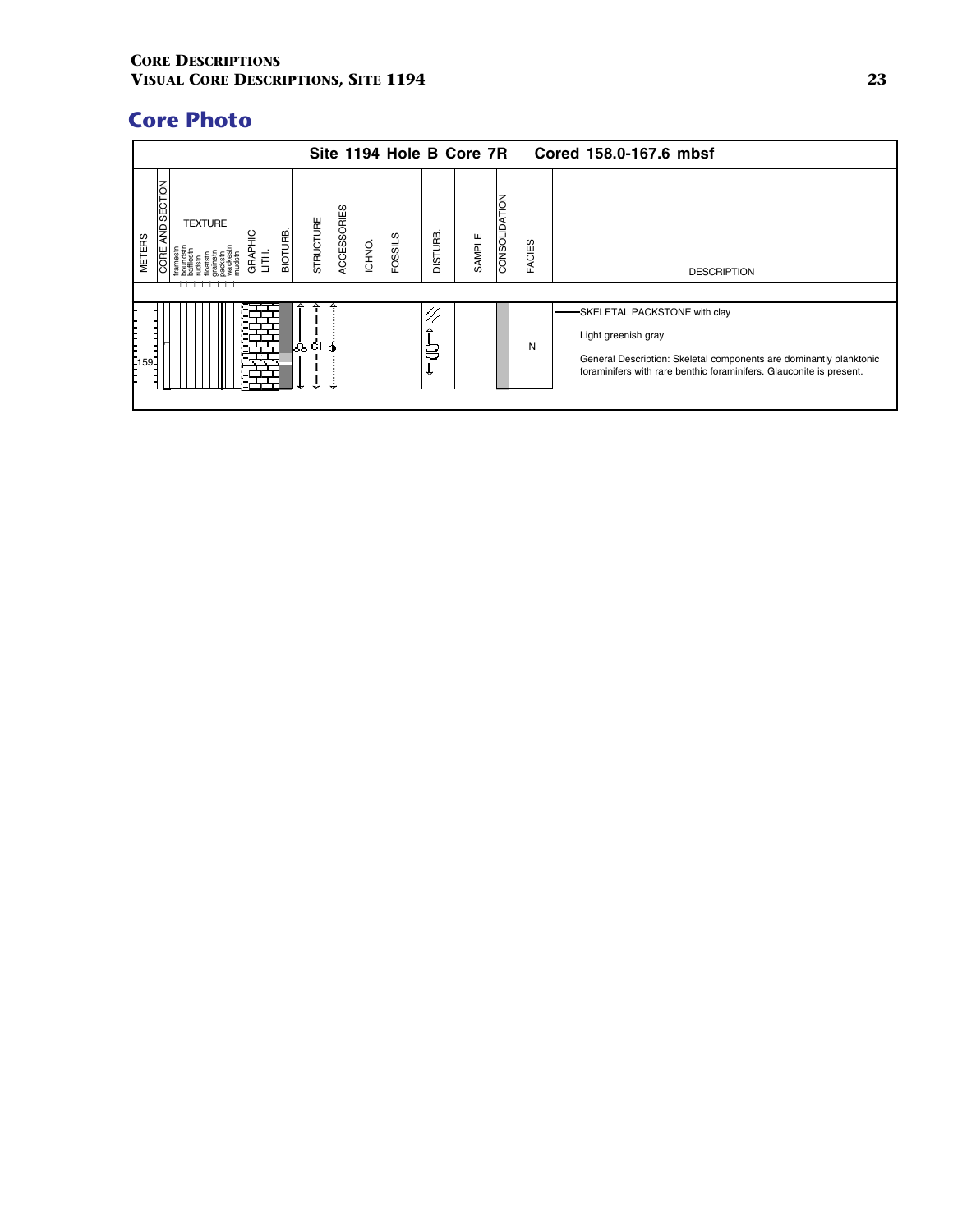|                                                                   |                |                               |          |           |             |        |                |                       | Site 1194 Hole B Core 8R |               |               | Cored 167.6-177.2 mbsf                                                                                                                                                        |
|-------------------------------------------------------------------|----------------|-------------------------------|----------|-----------|-------------|--------|----------------|-----------------------|--------------------------|---------------|---------------|-------------------------------------------------------------------------------------------------------------------------------------------------------------------------------|
| AND SECTION<br><b>METERS</b><br>CORE                              | <b>TEXTURE</b> | GRAPHIC<br>$\vec{\mathsf{E}}$ | BIOTURB. | STRUCTURE | ACCESSORIES | ICHNO. | <b>FOSSILS</b> | DISTURB               | SAMPLE                   | CONSOLIDATION | <b>FACIES</b> | <b>DESCRIPTION</b>                                                                                                                                                            |
| - 168<br>-<br>-<br>-<br><del>יייביי ייי</del><br>©<br>ייי ייי ייי |                |                               |          | க்⊕ெள்    |             |        |                | D<br>$50\%$<br>ි<br>ල | -PAL                     |               | N             | SKELETAL PACKSTONE with clay<br>Light greenish gray<br>General Description: Skeletal components are dominantly planktonic<br>and benthic foraminifers. Glauconite is present. |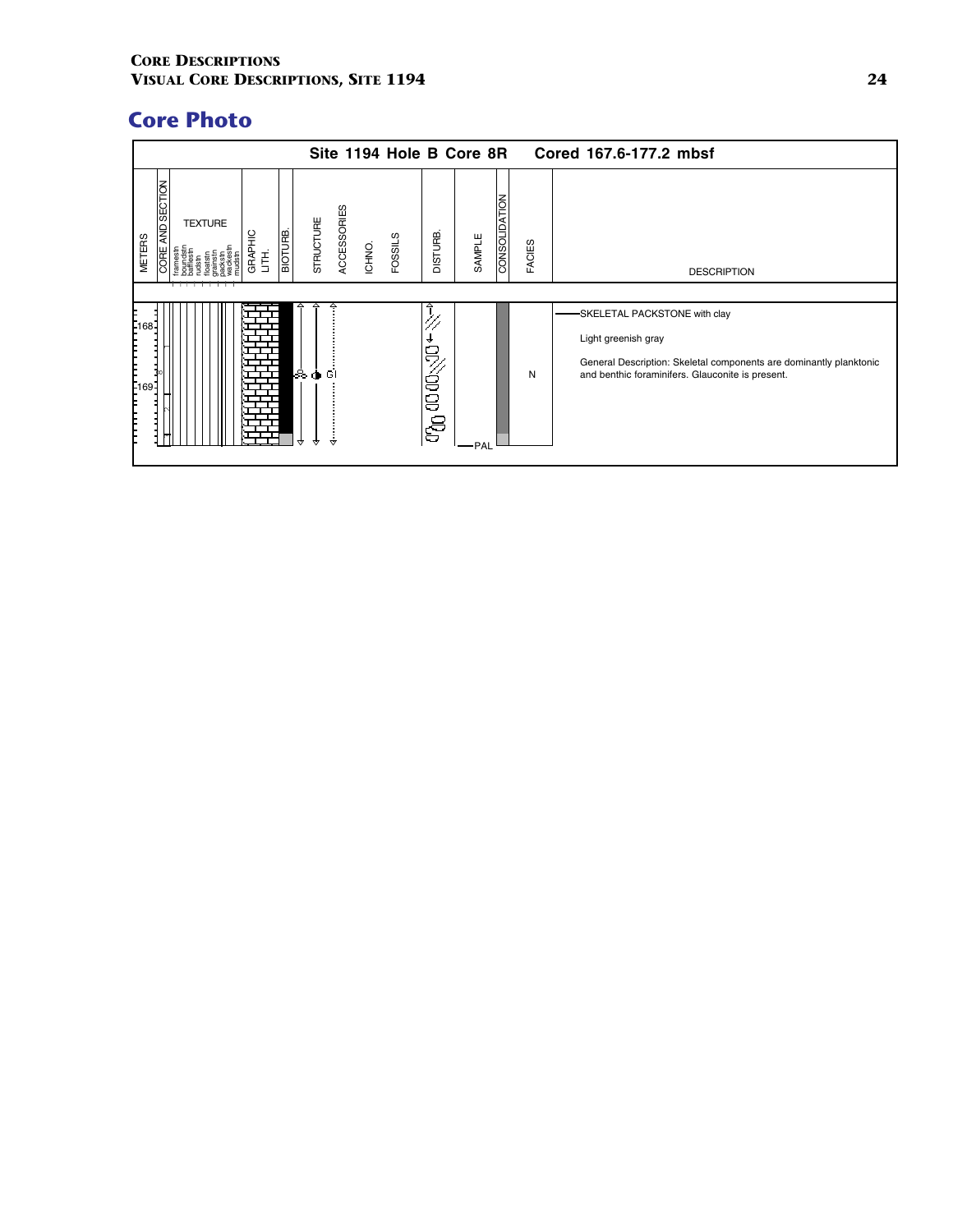|                                           |                |              |         |           |             |        |                |                | Site 1194 Hole B Core 9R |               |               | Cored 177.2-186.8 mbsf                                                                                                                                                                                                                                                                                                                           |
|-------------------------------------------|----------------|--------------|---------|-----------|-------------|--------|----------------|----------------|--------------------------|---------------|---------------|--------------------------------------------------------------------------------------------------------------------------------------------------------------------------------------------------------------------------------------------------------------------------------------------------------------------------------------------------|
| <b>METERS</b><br>CORE AN <u>D SECTION</u> | <b>TEXTURE</b> | GRAPHIC<br>舌 | BIOTURB | STRUCTURE | ACCESSORIES | ICHNO. | <b>FOSSILS</b> | <b>BHUTSIO</b> | SAMPLE                   | CONSOLIDATION | <b>FACIES</b> | <b>DESCRIPTION</b>                                                                                                                                                                                                                                                                                                                               |
|                                           |                |              |         |           |             |        |                |                |                          |               |               |                                                                                                                                                                                                                                                                                                                                                  |
|                                           |                |              |         | l& oN     |             |        |                | ≬              | -PAL                     |               | H             | SKELETAL PACKSTONE with clay<br>Pale yellow<br>General Description: Skeletal components are dominantly planktonic<br>and benthic foraminifers. Contact beneath this interval is sharp and is<br>interpreted to be a firmground.<br>-SILT-SIZED PACKSTONE with clay<br>Dark greenish gray<br>General Description: Silt-sized skeletal components. |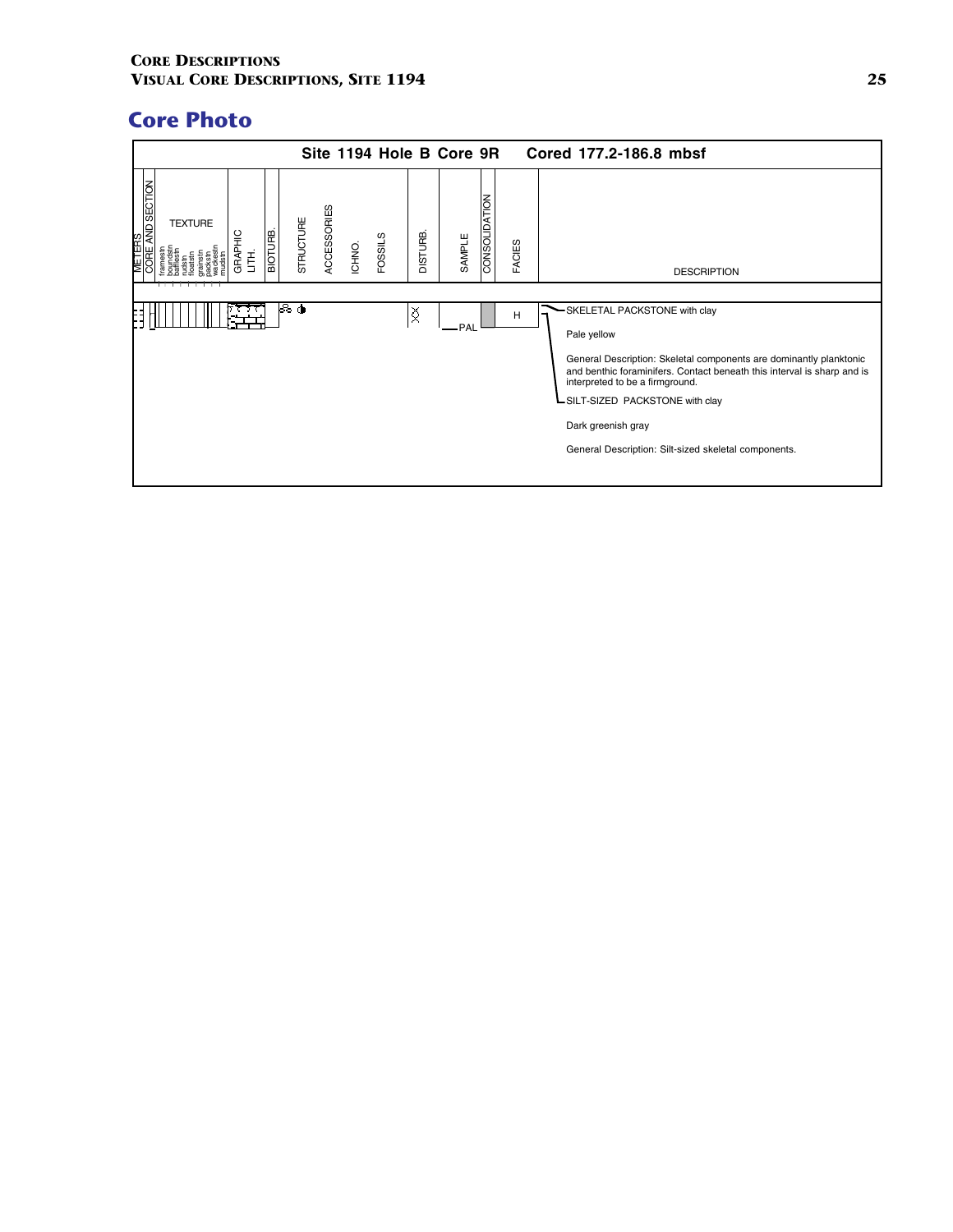|                                                                                                        |                              | Site 1194 Hole B Core 10R                      |                                               |                     |                      |               | Cored 186.8-196.4 mbsf                                                                                                                                                                                                                                                                                  |
|--------------------------------------------------------------------------------------------------------|------------------------------|------------------------------------------------|-----------------------------------------------|---------------------|----------------------|---------------|---------------------------------------------------------------------------------------------------------------------------------------------------------------------------------------------------------------------------------------------------------------------------------------------------------|
| AND SECTION<br><b>TEXTURE</b><br>GRAPHIC<br><b>METERS</b><br><b>CORE</b><br>$\vec{\mathsf{E}}$<br>udst | <b>STRUCTURE</b><br>BIOTURE. | <b>ACCESSORIES</b><br><b>FOSSILS</b><br>ICHNO. | <b>DISTURB.</b>                               | SAMPLE              | <b>CONSOLIDATION</b> | <b>FACIES</b> | <b>DESCRIPTION</b>                                                                                                                                                                                                                                                                                      |
| F18<br>88-<br>89-                                                                                      | ↔                            |                                                | 8<br>ag <sub>o</sub><br>△<br>8<br>۷<br>8<br>₩ | -IW<br>-THS<br>-PAL |                      | H             | -SILT-SIZED PACKSTONE with clay<br>Greenish gray<br>General Description: Skeletal components are dominantly benthic<br>foraminifers and other less distinctive silt-sized skeletal grains.<br>Bioturbation is abundant and a pseudo-lamination often develops as a<br>consequence of this bioturbation. |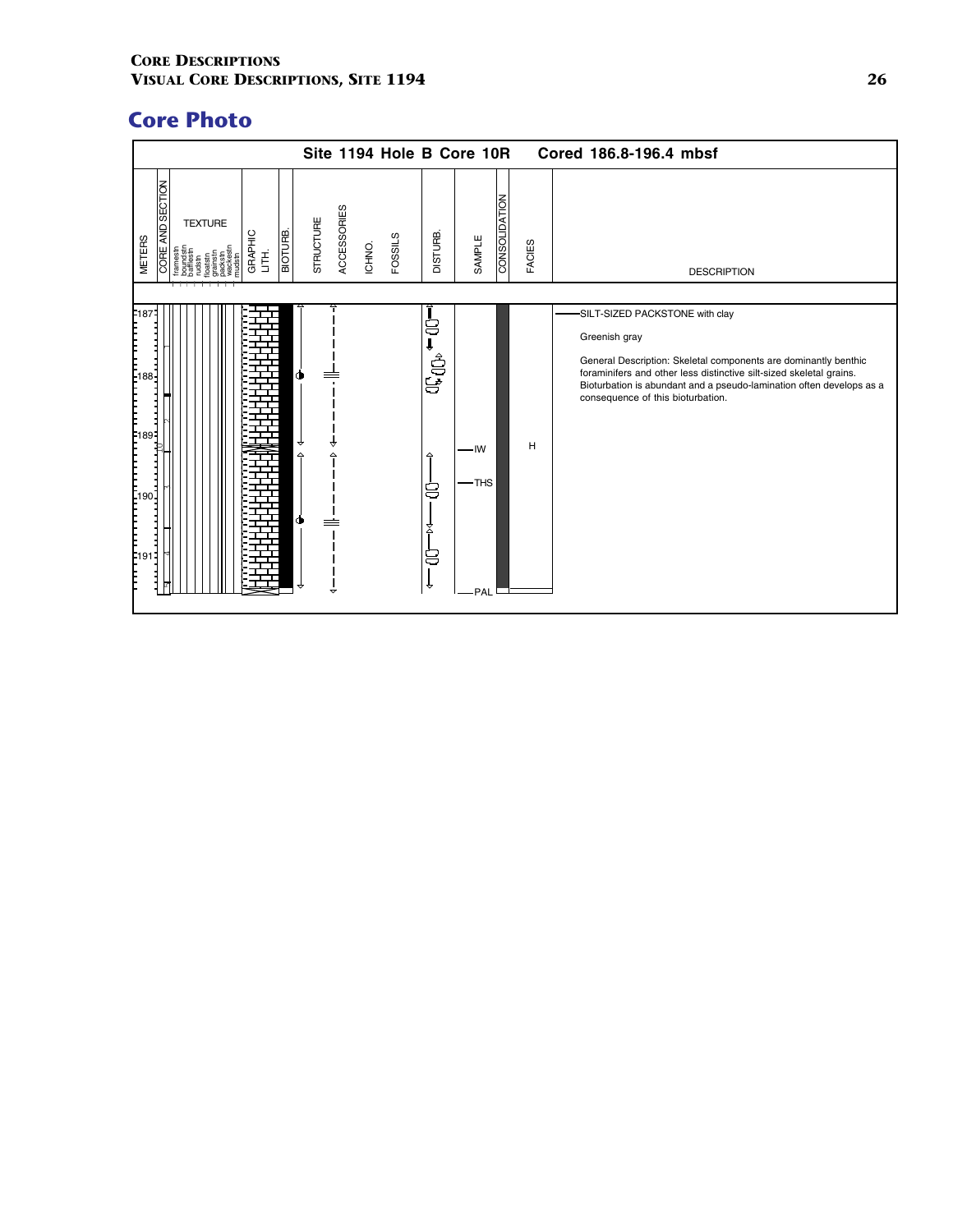|                                                                                                   | Site 1194 Hole B Core 11R                                   |                          |                         | Cored 196.4-206.0 mbsf                                                                                                                                                                                                                                                 |
|---------------------------------------------------------------------------------------------------|-------------------------------------------------------------|--------------------------|-------------------------|------------------------------------------------------------------------------------------------------------------------------------------------------------------------------------------------------------------------------------------------------------------------|
| <b>AND SECTION</b><br><b>TEXTURE</b><br>BIOTURB<br>읖<br><b>METERS</b><br>GRAPI<br><b>GRE</b><br>Ĕ | <b>ACCESSORIES</b><br>STRUCTURE<br><b>FOSSILS</b><br>ICHNO. | <b>DISTURB</b><br>SAMPLE | CONSOLIDATION<br>FACIES | <b>DESCRIPTION</b>                                                                                                                                                                                                                                                     |
| F <sub>197</sub>                                                                                  | △<br>$\sim$<br>ベ<br>ఉ<br>$\sim$<br>Φ                        | 8<br>PAI<br>₩            | н                       | -DOLOMITIC SILT-SIZED PACKSTONE with clay<br>Light greenish gray<br>General Description: Skeletal components are dominantly planktonic<br>and benthic foraminifers. Possible small current ripple structures are<br>observed that may be related to distal turbidites. |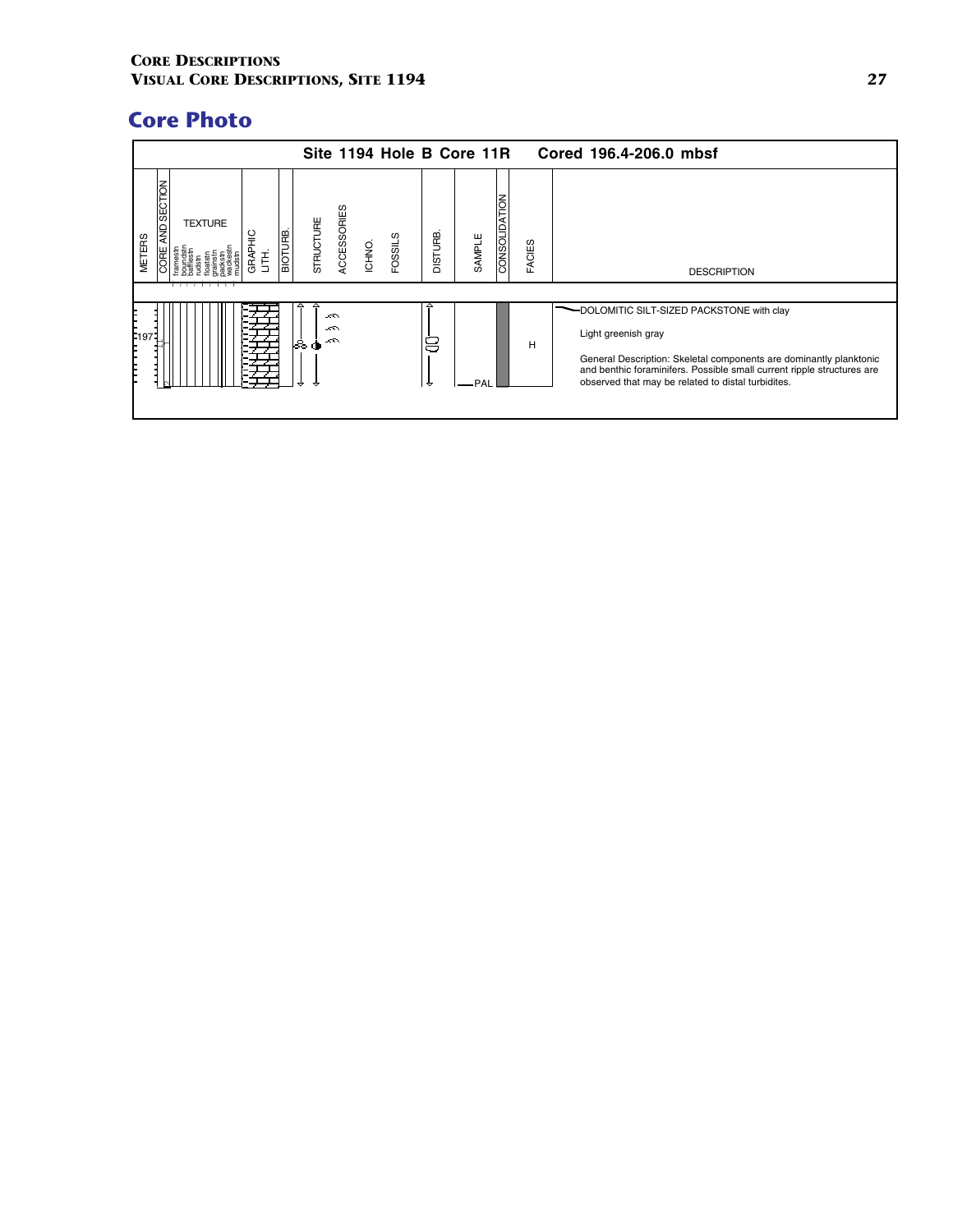|                                             |                |                         |         |                  |               |        | Site 1194 Hole B Core 12R |                         |              |                      |        | Cored 206.0-215.7 mbsf                                                                                                                                                                                                                                                                                                                                                                                                                                 |
|---------------------------------------------|----------------|-------------------------|---------|------------------|---------------|--------|---------------------------|-------------------------|--------------|----------------------|--------|--------------------------------------------------------------------------------------------------------------------------------------------------------------------------------------------------------------------------------------------------------------------------------------------------------------------------------------------------------------------------------------------------------------------------------------------------------|
| AND SECTION<br><b>METERS</b><br><b>CORE</b> | <b>TEXTURE</b> | <b>GRAPHIC</b><br>LITH. | BIOTURB | <b>STRUCTURE</b> | ACCESSORIES   | ICHNO. | <b>FOSSILS</b>            | <b>DISTURB</b>          | SAMPLE       | <b>CONSOLIDATION</b> | FACIES | <b>DESCRIPTION</b>                                                                                                                                                                                                                                                                                                                                                                                                                                     |
|                                             |                |                         |         | GI<br>ᆶ          | Ф<br>бI<br>j. |        |                           | Q<br>$\hat{\mathbf{r}}$ | -THS<br>.PAI |                      | Н      | -DOLOMITIC PACKSTONE with clay<br>Light greenish-gray<br>General Description: Skeletal components are dominantly planktonic<br>foraminifers with rare benthic foraminifers. Glauconite is abundant in<br>the upper unit and decreases downcore. Two minor units are<br>recognized divided by a firmground. These units are distinguished by<br>an increase in grain size in the upper unit that overlies a more<br>extensively bioturbated lower unit. |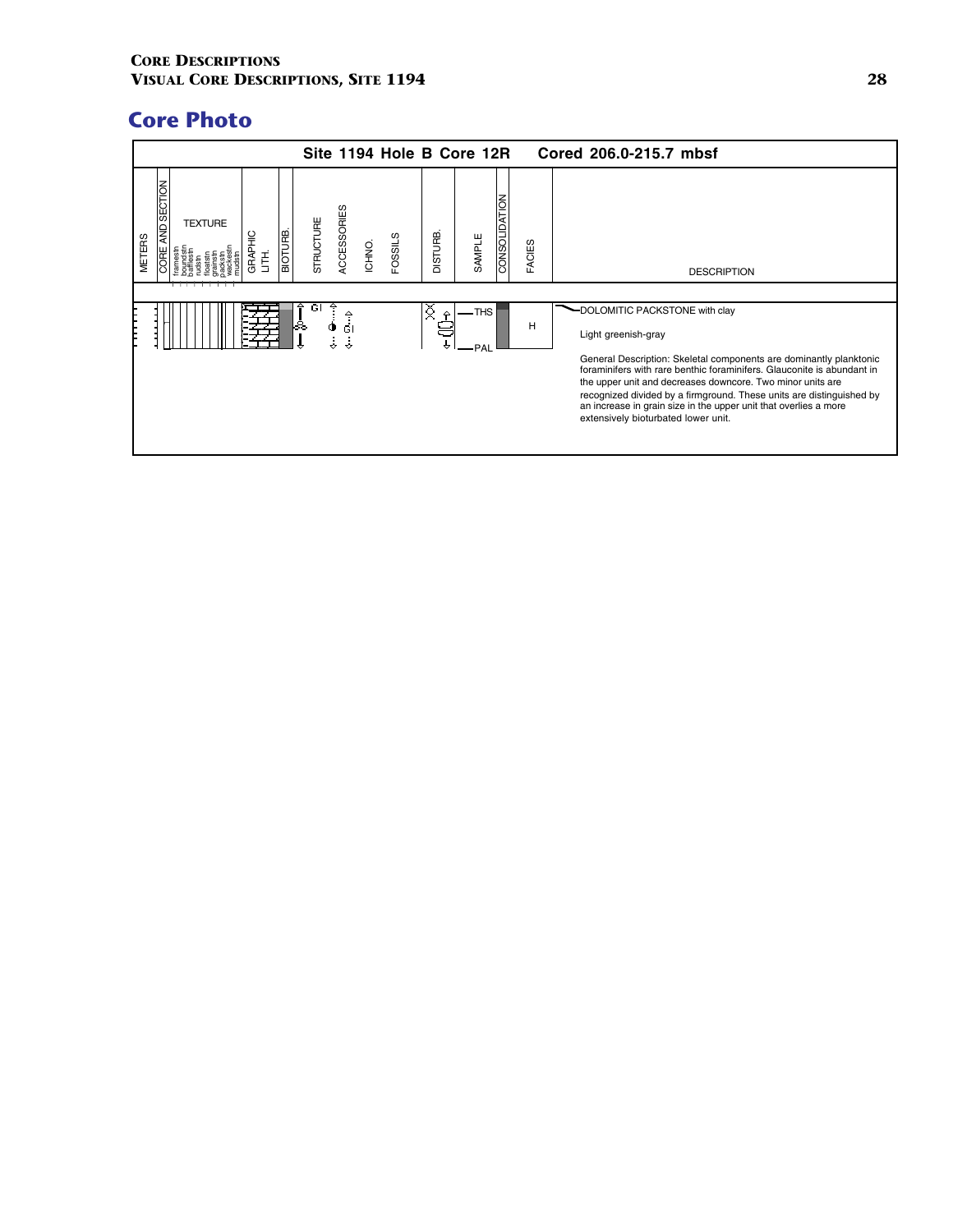|                                |                |                                                |         |              |                    |        |              |                | Site 1194 Hole B Core 13R |                                 |               | Cored 215.7-225.3 mbsf                                                                                                                                  |
|--------------------------------|----------------|------------------------------------------------|---------|--------------|--------------------|--------|--------------|----------------|---------------------------|---------------------------------|---------------|---------------------------------------------------------------------------------------------------------------------------------------------------------|
| AND SECTION<br><b>ERS</b><br>₩ | <b>TEXTURE</b> | $\frac{\mathcal{Q}}{\mathcal{T}}$<br>GRAI<br>Ē | BIOTURB | STRUCTURE    | <b>ACCESSORIES</b> | ICHNO. | ၯ<br>FOSSIL! | <b>DISTURB</b> | SAMPLE                    | <b>NOIT</b><br><b>CONSOLIDA</b> | <b>FACIES</b> | <b>DESCRIPTION</b>                                                                                                                                      |
|                                |                |                                                |         | ∿ Gi<br>loo. |                    |        |              |                | $-$ PAL                   |                                 | н             | - DOLOMITIC SKELETAL PACKSTONE with clay                                                                                                                |
|                                |                |                                                |         |              |                    |        |              |                |                           |                                 |               | Greenish gray<br>General Description: Skeletal components are dominantly planktonic<br>foraminifers with rare benthic foraminifers. Glauconite is rare. |
|                                |                |                                                |         |              |                    |        |              |                |                           |                                 |               |                                                                                                                                                         |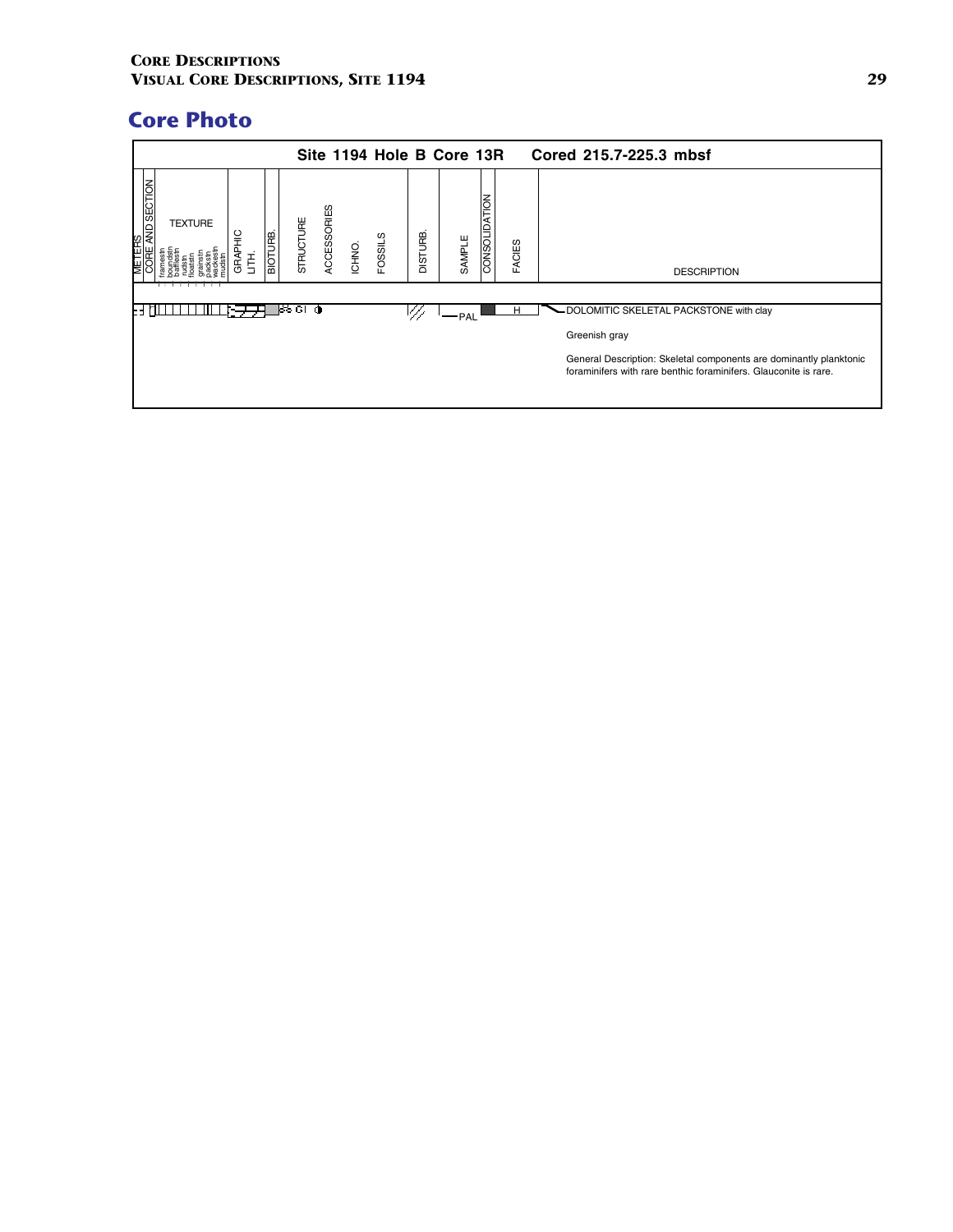|                                |                |                 |                 |           |             |        |         |                | Site 1194 Hole B Core 14R |               |               | Cored 225.3-234.9 mbsf                                                                                                                              |
|--------------------------------|----------------|-----------------|-----------------|-----------|-------------|--------|---------|----------------|---------------------------|---------------|---------------|-----------------------------------------------------------------------------------------------------------------------------------------------------|
| <b>ND SECTION</b><br>TERS<br>⊯ | <b>TEXTURE</b> | 읔<br>GRAPI<br>Ë | <b>BIOTURE.</b> | STRUCTURE | ACCESSORIES | ICHNO. | FOSSILS | <b>DISTURB</b> | SAMPLE                    | CONSOLIDATION | <b>FACIES</b> | <b>DESCRIPTION</b>                                                                                                                                  |
|                                |                |                 |                 | Թծ (ծ     |             |        |         | ኝ              |                           |               | п             | - DOLOMITIC SKELETAL PACKSTONE with clay                                                                                                            |
|                                |                |                 |                 |           |             |        |         |                |                           |               |               | White                                                                                                                                               |
|                                |                |                 |                 |           |             |        |         |                |                           |               |               | General Description: Skeletal components are dominantly planktonic<br>foraminifers with subordinate benthic foraminifers. Glauconite is<br>present. |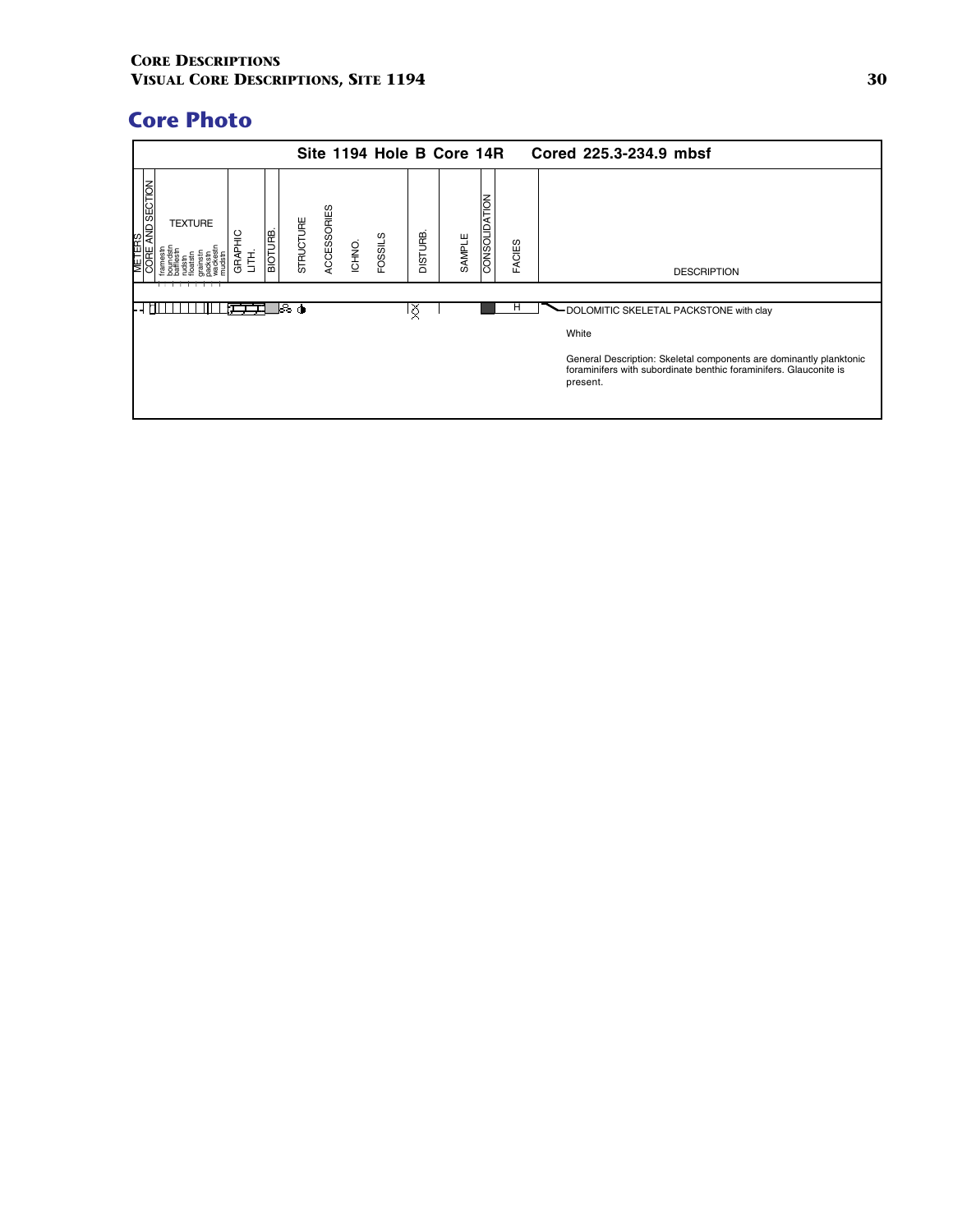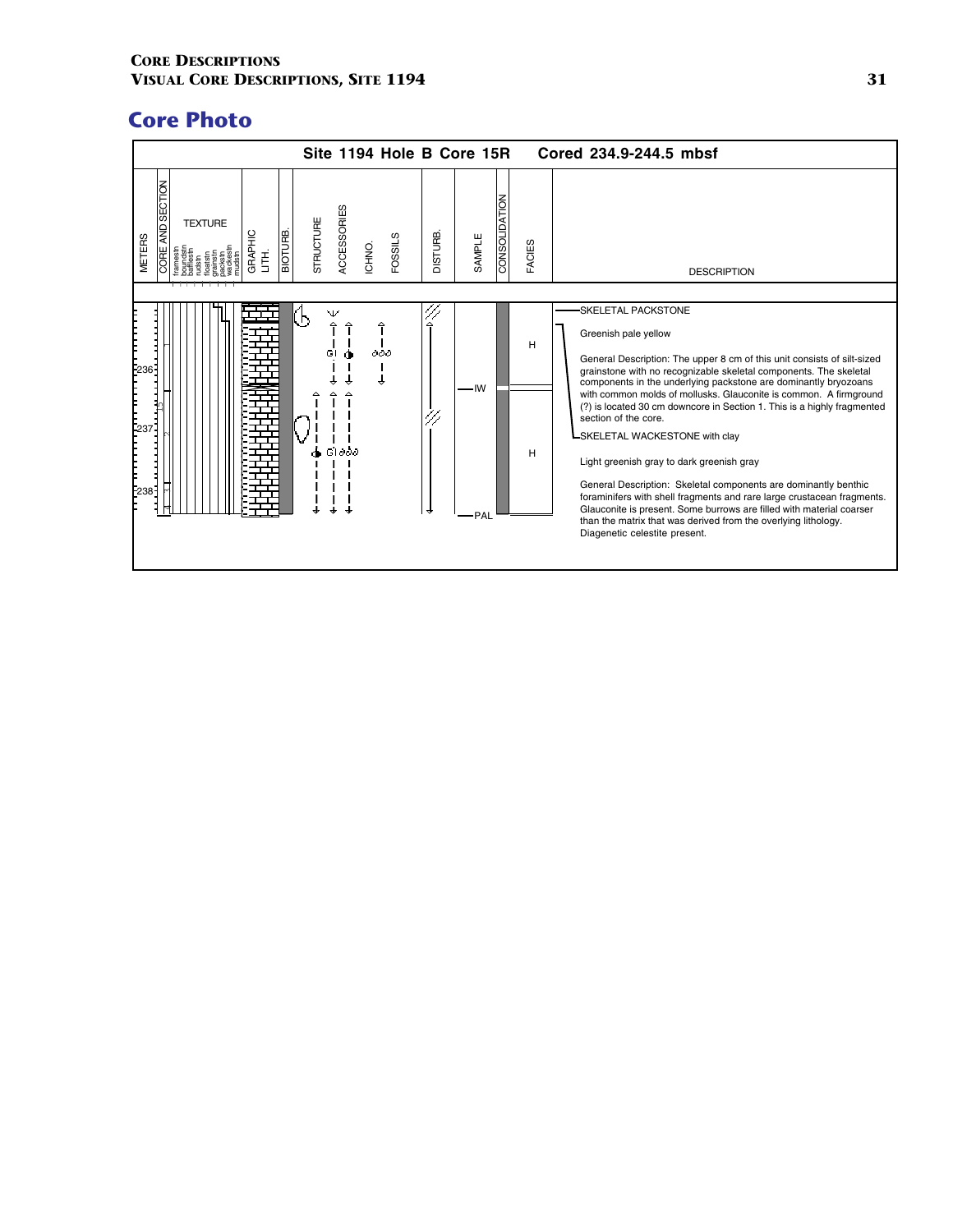|                          |                |                |                |           |             |        |         |         | Site 1194 Hole B Core 16R |               |               | Cored 244.5-254.2 mbsf                                                                                                                                                                                                                                            |
|--------------------------|----------------|----------------|----------------|-----------|-------------|--------|---------|---------|---------------------------|---------------|---------------|-------------------------------------------------------------------------------------------------------------------------------------------------------------------------------------------------------------------------------------------------------------------|
| AND SECTION<br>TERS<br>⊌ | <b>TEXTURE</b> | 읖<br>GRAP<br>Ę | <b>BIOTURE</b> | STRUCTURE | ACCESSORIES | ICHNO. | FOSSILS | DISTURB | SAMPLE                    | CONSOLIDATION | <b>FACIES</b> | <b>DESCRIPTION</b>                                                                                                                                                                                                                                                |
|                          |                |                |                | 1000      | γφο         |        |         |         |                           |               | H             | -SKELETAL GRAINSTONE with clay                                                                                                                                                                                                                                    |
|                          |                |                |                |           |             |        |         |         |                           |               |               | Light olive gray                                                                                                                                                                                                                                                  |
|                          |                |                |                |           |             |        |         |         |                           |               |               | General Description: Skeletal components are dominantly benthic<br>foraminifers. Bryozoan and shell fragments are common. Crustacean<br>fragments are present. Matrix is composed of silt to fine sand-sized<br>unidentified skeletal components. Quartz is rare. |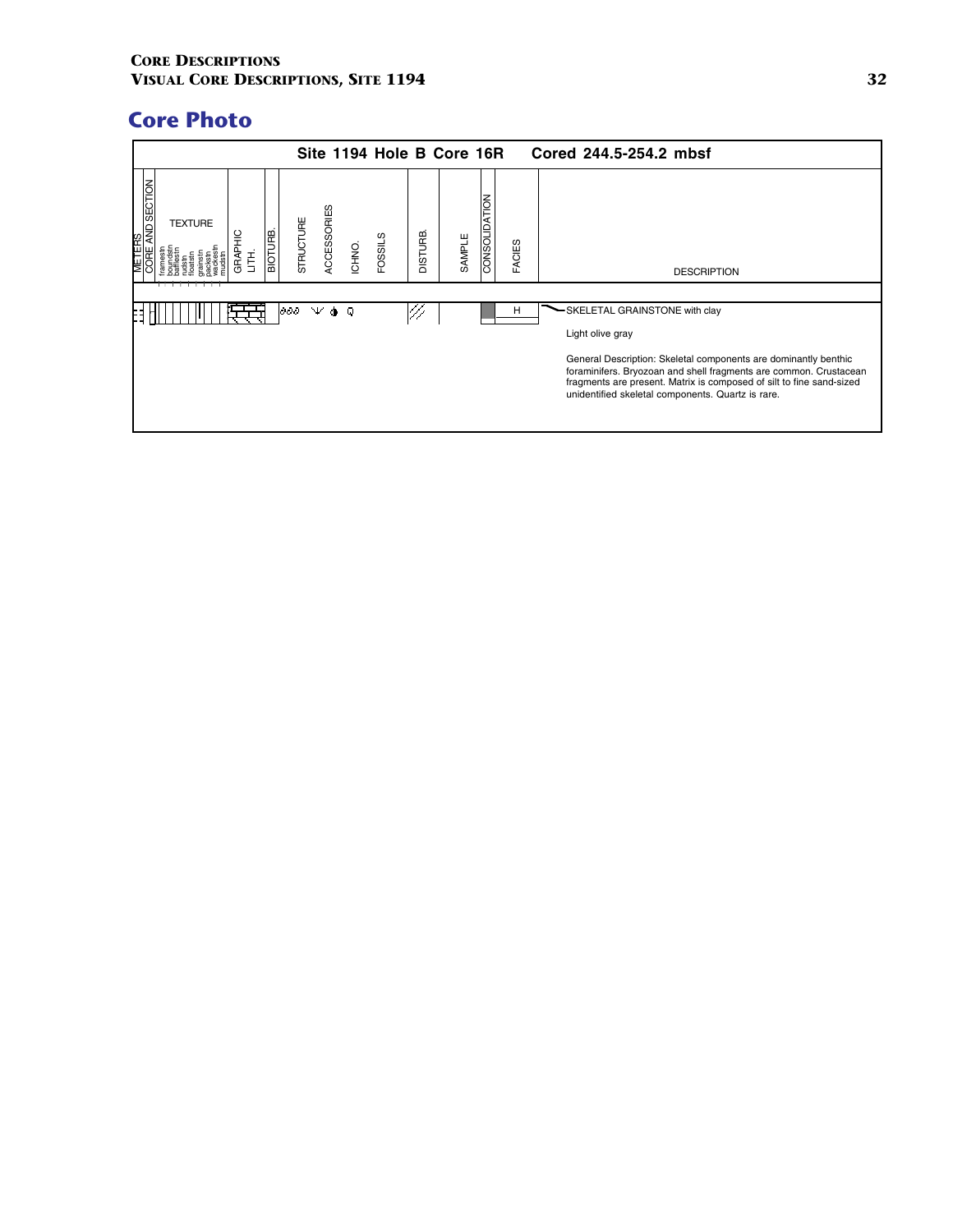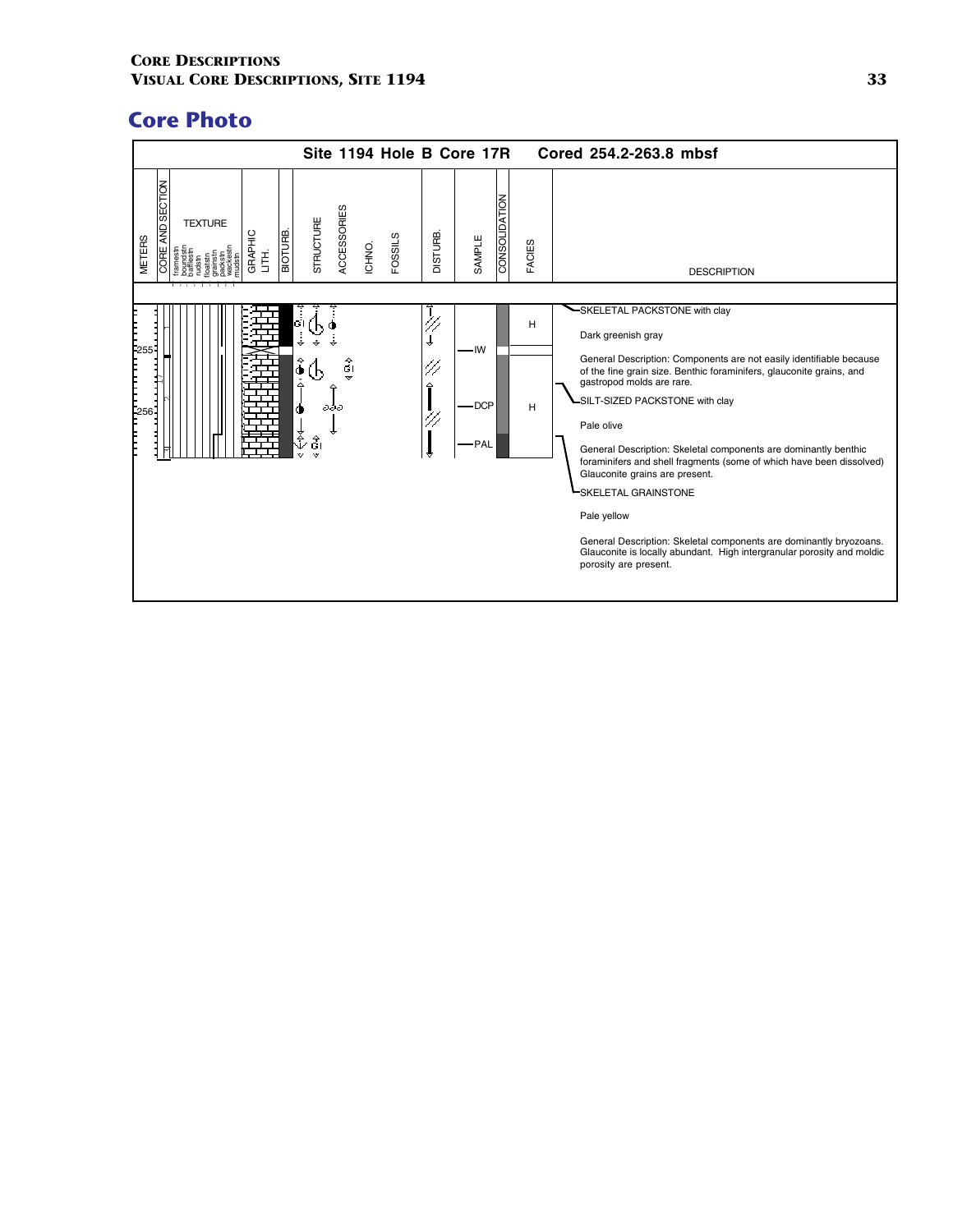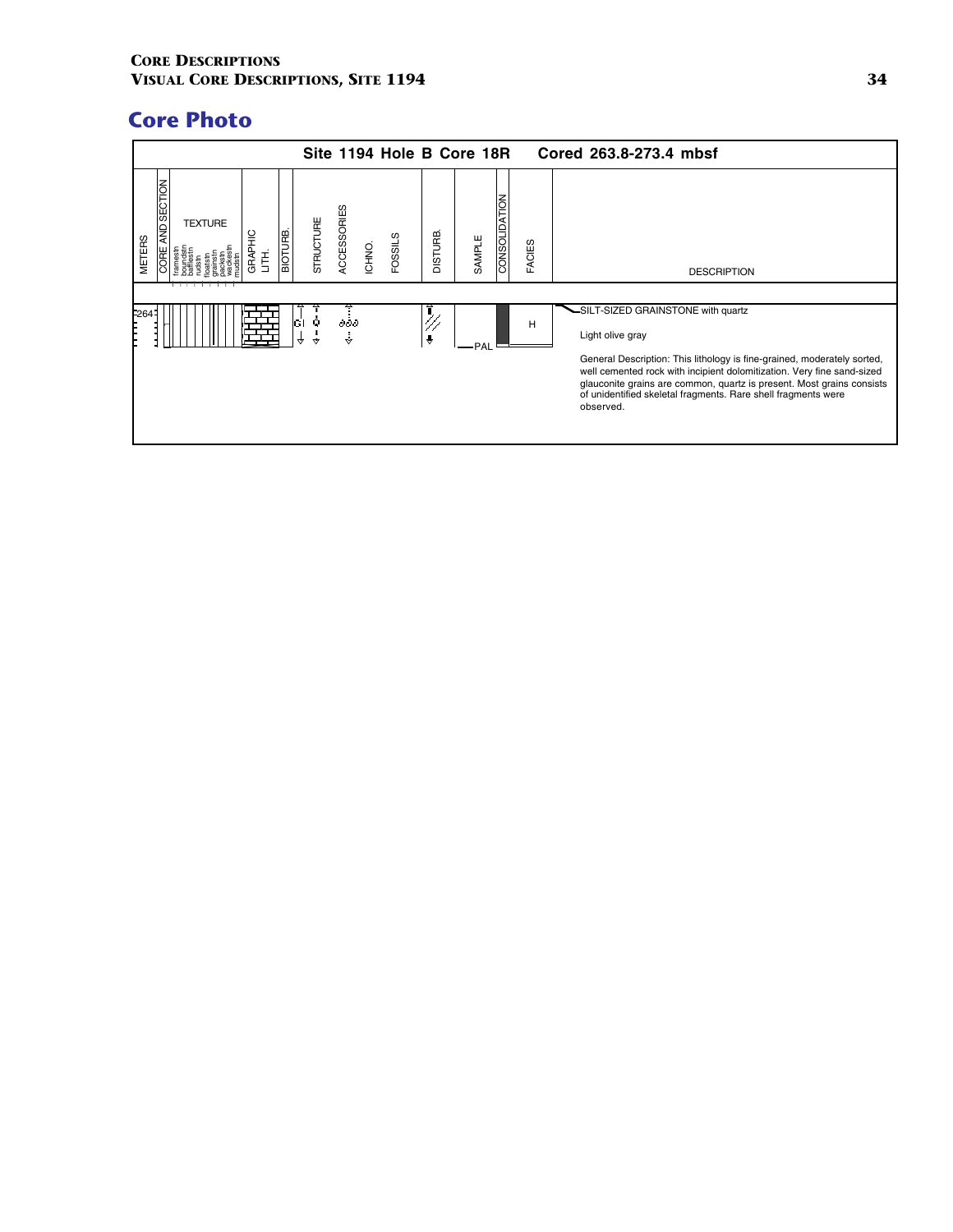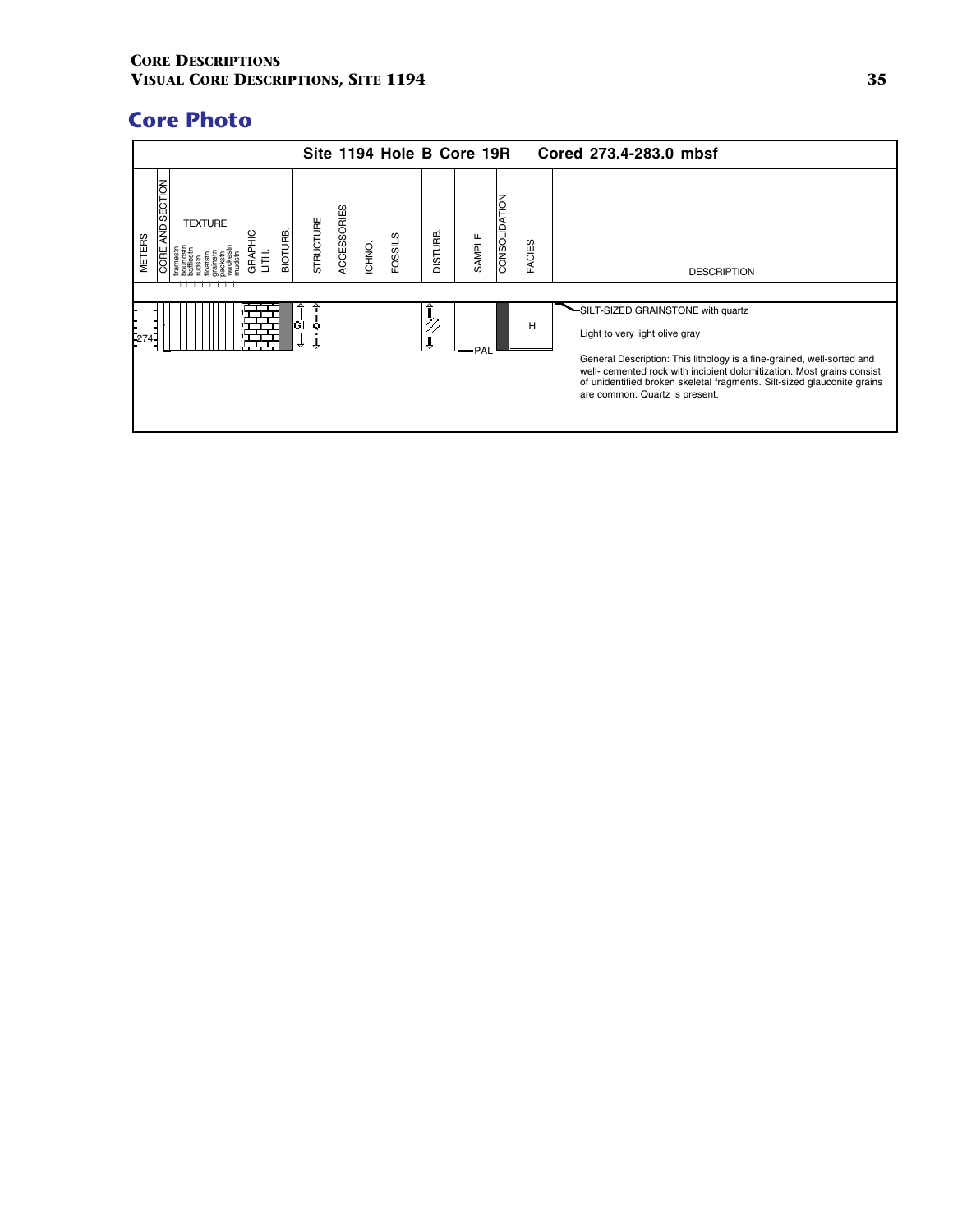|                                                                                                           |                                                      | Site 1194 Hole B Core 20R                 | Cored 283.0-292.6 mbsf                                                                                                                                                            |
|-----------------------------------------------------------------------------------------------------------|------------------------------------------------------|-------------------------------------------|-----------------------------------------------------------------------------------------------------------------------------------------------------------------------------------|
| AND SECTION<br><b>TEXTURE</b><br><b>BIOTURB.</b><br><b>GRAPHIC</b><br><b>METERS</b><br><b>CORE</b><br>HH. | ACCESSORIES<br>STRUCTURE<br><b>FOSSILS</b><br>ICHNO. | CONSOLIDATION<br><b>DISTURB</b><br>SAMPLE | FACIES<br><b>DESCRIPTION</b>                                                                                                                                                      |
|                                                                                                           | Ĝ<br>Ţ<br>дðд<br>$\ddot{\div}$<br>₹<br>$\rightarrow$ | $\frac{2}{\sqrt{2}}$<br>$\breve{}$<br>PAL | SILT-SIZED GRAINSTONE with quartz<br>H<br>Light greenish to olive gray                                                                                                            |
|                                                                                                           |                                                      |                                           | General Description: Unidentifiable silt-sized grains become slighty<br>coarser downcore. Sand-sized glauconite locally abundant. Quartz is<br>present, shell fragments are rare. |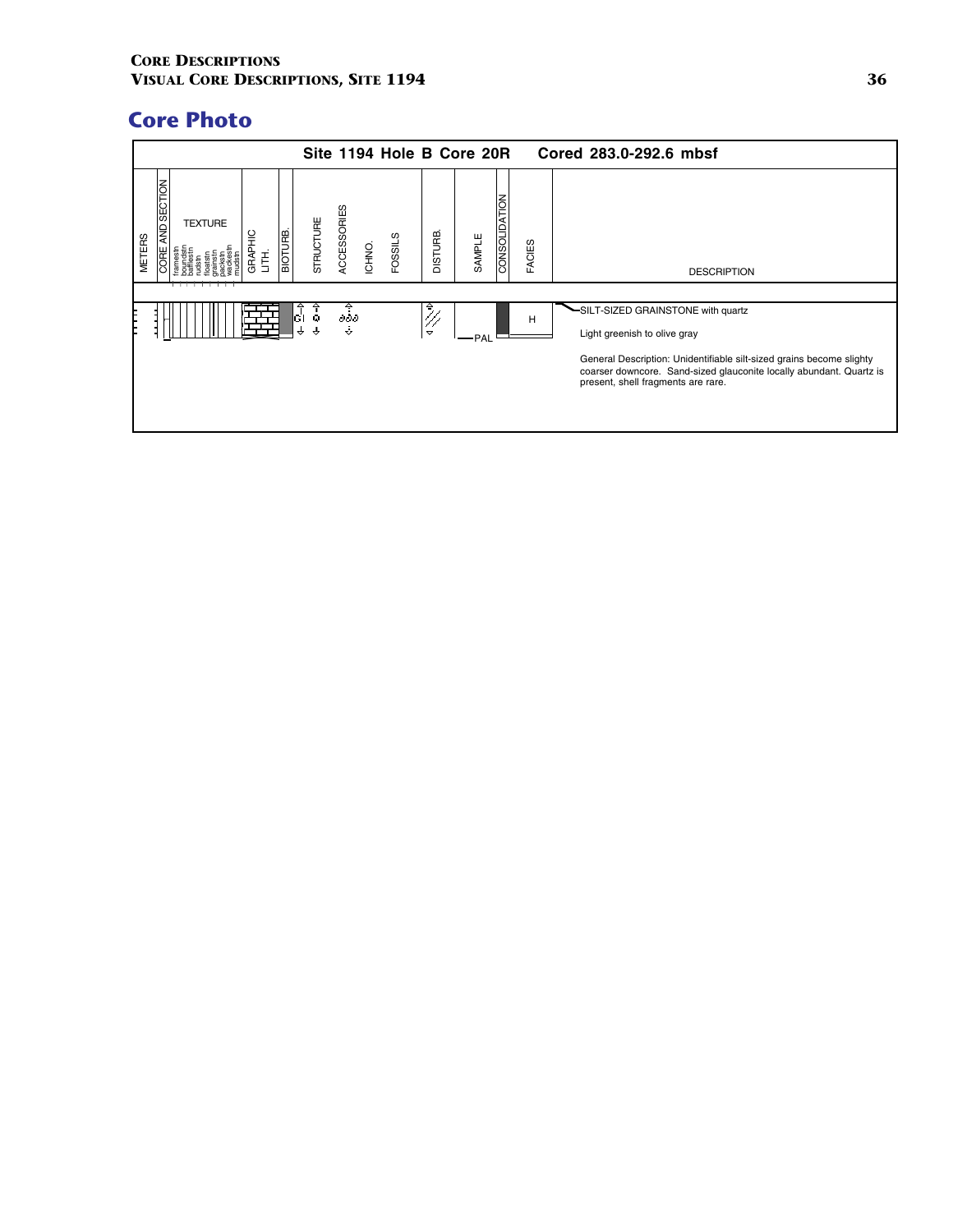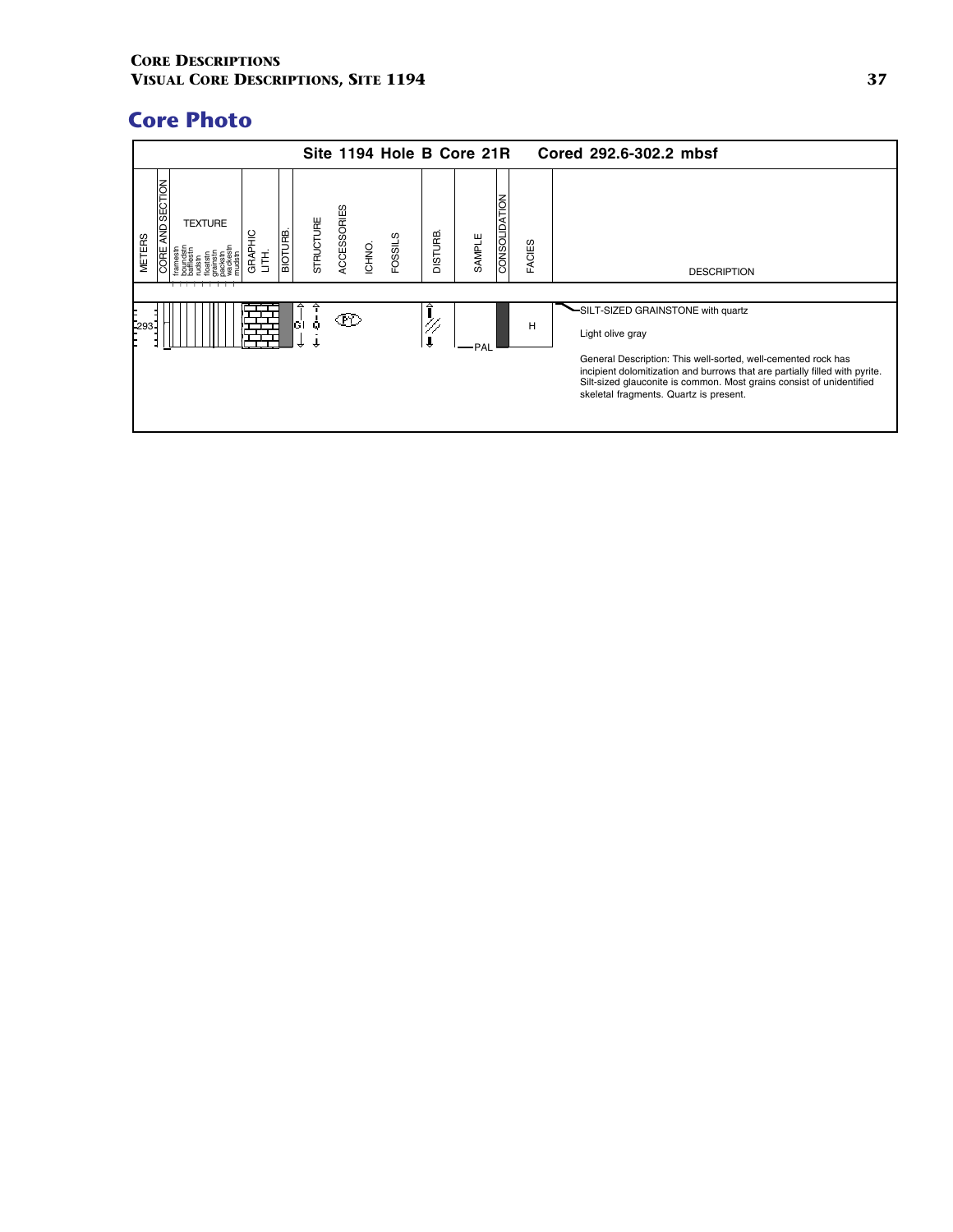|                                    |                |                     |                |           |                    | Site 1194 Hole B Core 22R |              |            |               |               | Cored 302.2-311.9 mbsf                                                                                                                                                                                                                                                                                                                                                                                                           |
|------------------------------------|----------------|---------------------|----------------|-----------|--------------------|---------------------------|--------------|------------|---------------|---------------|----------------------------------------------------------------------------------------------------------------------------------------------------------------------------------------------------------------------------------------------------------------------------------------------------------------------------------------------------------------------------------------------------------------------------------|
| AND SECTION<br><b>METERS</b><br>J₩ | <b>TEXTURE</b> | <b>GRAPHIC</b><br>舌 | <b>BIOTURB</b> | STRUCTURE | <b>ACCESSORIES</b> | FOSSILS<br>ICHNO.         | <b>GHURB</b> | SAMPLE     | CONSOLIDATION | <b>FACIES</b> | <b>DESCRIPTION</b>                                                                                                                                                                                                                                                                                                                                                                                                               |
| <b>303</b><br>F                    |                |                     |                | ĠТ<br>↔   |                    |                           | ₩            | ۱W<br>-PAL |               | н             | -SILT-SIZED GRAINSTONE with quartz<br>Light olive gray<br>General Description: The first 30-cm of this lithology are well sorted<br>while the rest of the interval is poorly sorted. It is dominated by<br>silt-sized skeletal fragments. Rare bryozoan debris were identified in<br>the lower part of the core. Glauconite is common and quartz is<br>present. Pyrite-infilled burrows are found in the lower part of the core. |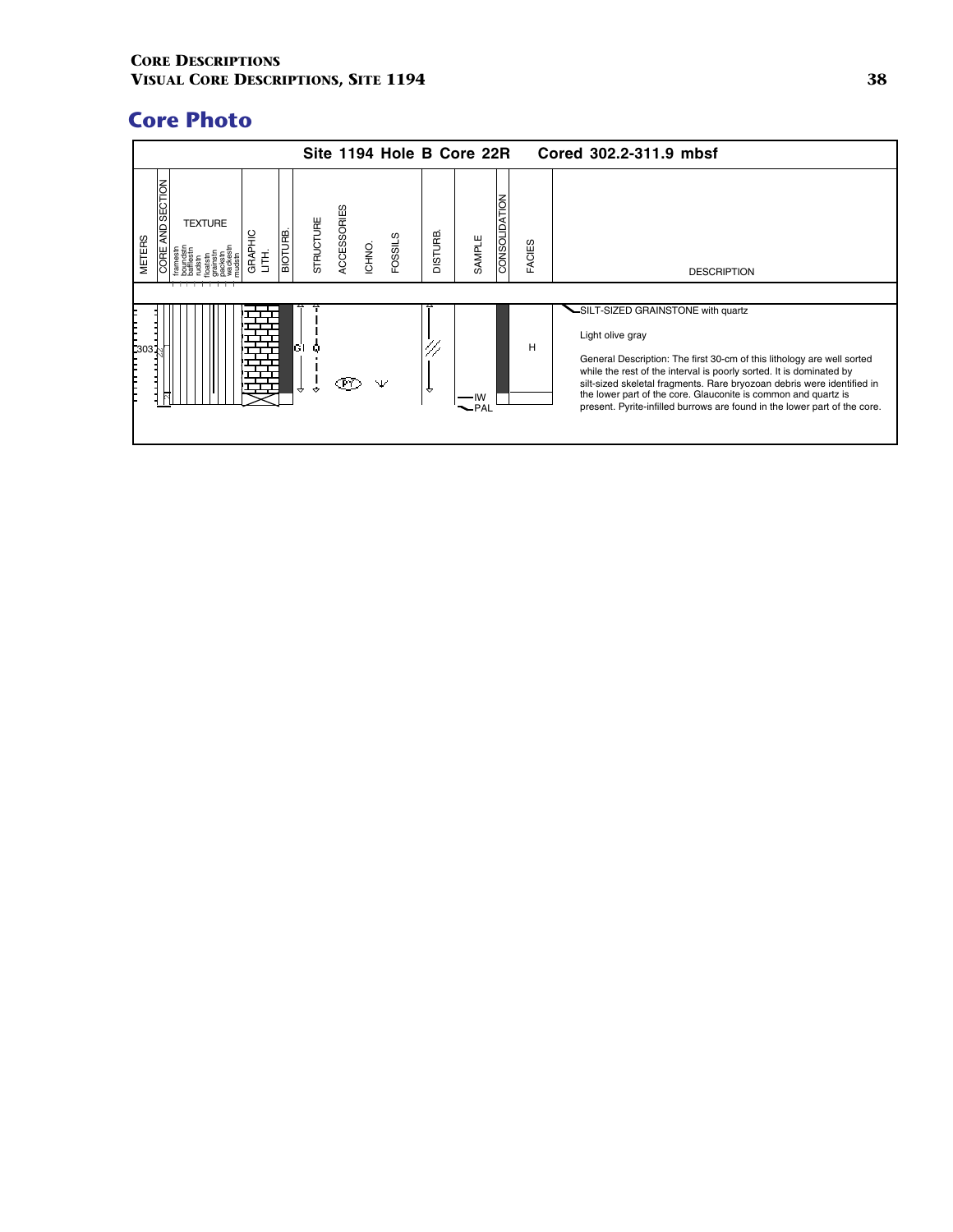|                                             |                         |                     |         |               |             |        | Site 1194 Hole B Core 23R |                |        |               |               | Cored 311.9-321.5 mbsf                                                                                                                                                                                                                                                                      |
|---------------------------------------------|-------------------------|---------------------|---------|---------------|-------------|--------|---------------------------|----------------|--------|---------------|---------------|---------------------------------------------------------------------------------------------------------------------------------------------------------------------------------------------------------------------------------------------------------------------------------------------|
| AND SECTION<br><b>METERS</b><br><b>CORE</b> | <b>TEXTURE</b><br>_____ | <b>GRAPHIC</b><br>舌 | BIOTURB | STRUCTURE     | ACCESSORIES | ICHNO. | FOSSILS                   | <b>DISTURB</b> | SAMPLE | CONSOLIDATION | <b>FACIES</b> | <b>DESCRIPTION</b>                                                                                                                                                                                                                                                                          |
| þз1<br>ıзŦ                                  |                         |                     |         | ĠI<br>Q.<br>↔ |             | əəə    |                           | △              | PAI    |               | н             | SILT-SIZED GRAINSTONE with quartz<br>Dark greenish gray<br>General Description: This fine-grained, moderately to well-sorted<br>sediment generally consists of unidentified bioclasts. Bryozoans,<br>shell fragments, and benthic foraminifers are rare. Glauconite grains<br>are abundant. |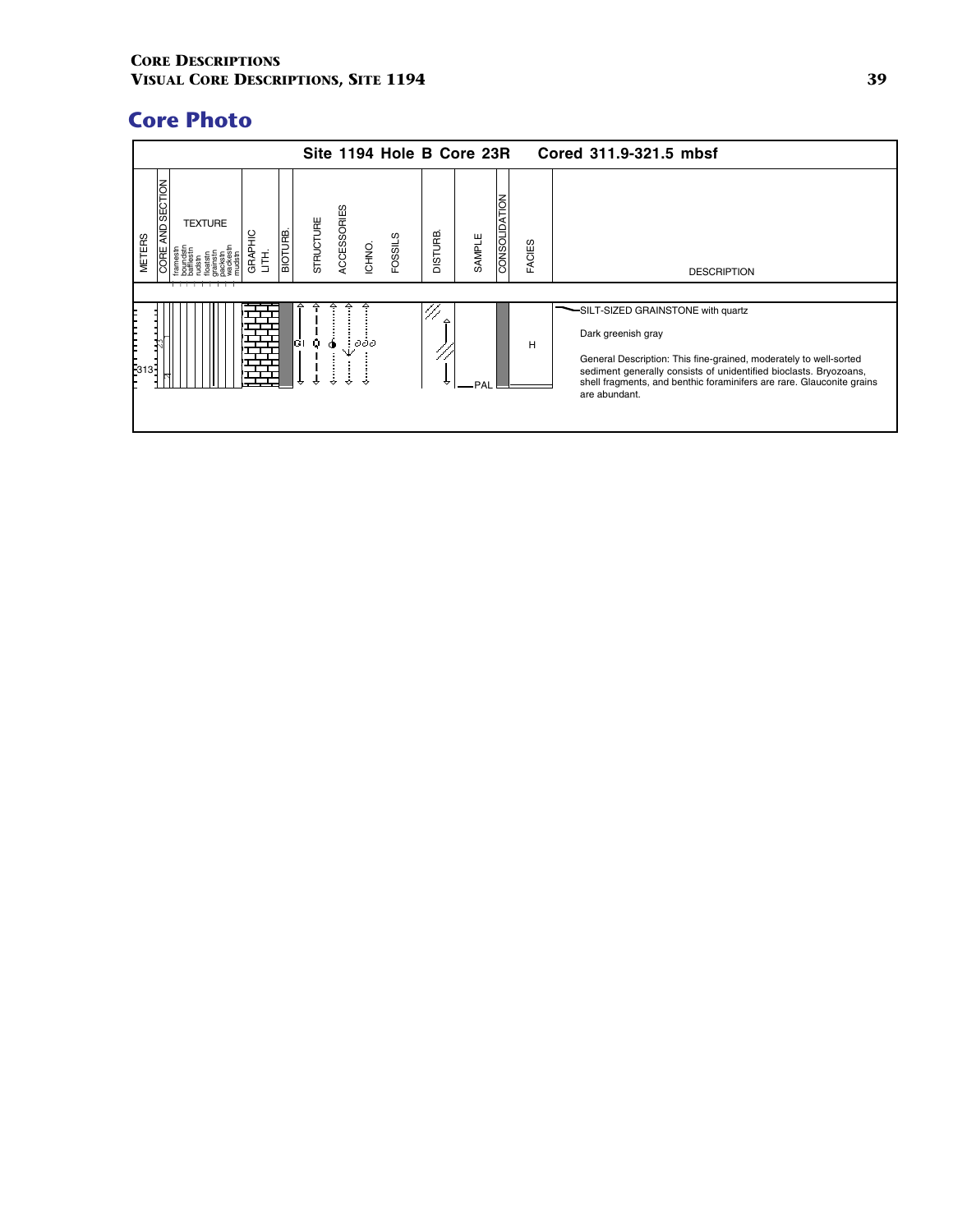|                                             |                |              |           |           |             | Site 1194 Hole B Core 24R |                |             |               |               | Cored 321.5-331.1 mbsf                                                                                                                                                                                                                              |
|---------------------------------------------|----------------|--------------|-----------|-----------|-------------|---------------------------|----------------|-------------|---------------|---------------|-----------------------------------------------------------------------------------------------------------------------------------------------------------------------------------------------------------------------------------------------------|
| <b>AND SECTION</b><br><b>METERS</b><br>CORE | <b>TEXTURE</b> | GRAPHIC<br>舌 | BIOTURB   | STRUCTURE | ACCESSORIES | <b>FOSSILS</b><br>ICHNO.  | <b>DISTURB</b> | SAMPLE      | CONSOLIDATION | <b>FACIES</b> | <b>DESCRIPTION</b>                                                                                                                                                                                                                                  |
|                                             |                |              |           |           |             |                           |                |             |               |               |                                                                                                                                                                                                                                                     |
| -322<br> <br> -<br> -323<br> <br> -324      |                |              | GI<br>ΙGΙ | ß         | PΥ<br>77    |                           | 47             | -IW<br>·PAL |               | н<br>н        | SILT-SIZED PACKSTONE with quartz<br>Light greenish gray<br>General Description: This slightly dolomitized, cemented sediment is<br>mostly composed of broken skeletal grains. Glauconite is common.<br>Black pyrite stains are confined to burrows. |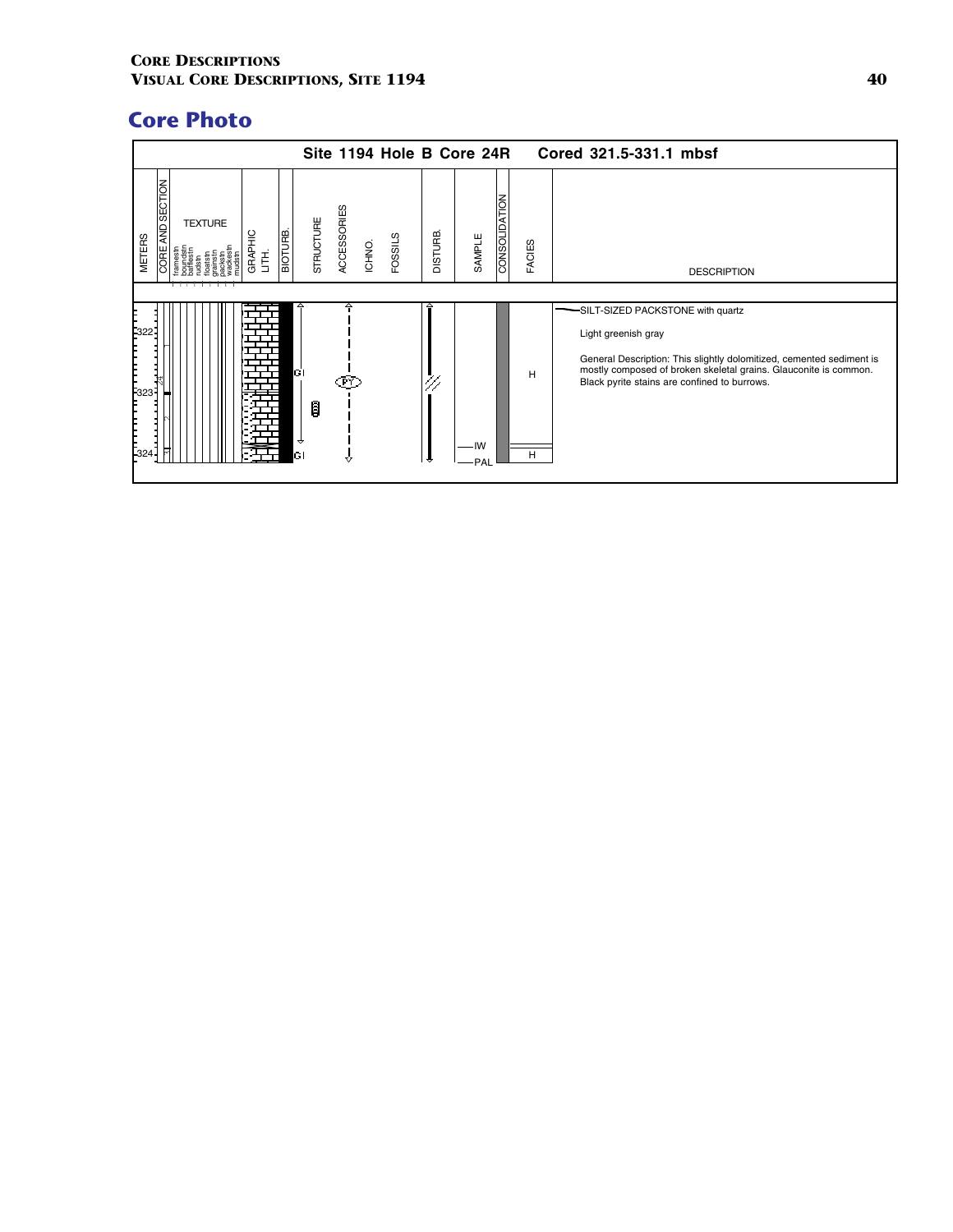|                                                                                                                                                                                                  | Site 1194 Hole B Core 25R                                                                                                                                                                                                                                                                                                                                                                                                                                                                                                                                                                                                                                                                                                                                                                                                                                                                                           |                                                                                                            | Cored 331.1-340.7 mbsf                                                                                                                                                                                                                          |
|--------------------------------------------------------------------------------------------------------------------------------------------------------------------------------------------------|---------------------------------------------------------------------------------------------------------------------------------------------------------------------------------------------------------------------------------------------------------------------------------------------------------------------------------------------------------------------------------------------------------------------------------------------------------------------------------------------------------------------------------------------------------------------------------------------------------------------------------------------------------------------------------------------------------------------------------------------------------------------------------------------------------------------------------------------------------------------------------------------------------------------|------------------------------------------------------------------------------------------------------------|-------------------------------------------------------------------------------------------------------------------------------------------------------------------------------------------------------------------------------------------------|
| <b>CORE AND SECTION</b><br><b>TEXTURE</b><br>віотияв.<br>GRAPHIC<br>LITH.<br><b>METERS</b><br>framestn<br>boundstn<br>bafflestn<br>rudstn<br>floatstn<br>grankstn<br>grakstn<br>pudstn<br>mudstn | ACCESSORIES<br><b>STRUCTURE</b><br>DISTURB.<br><b>FOSSILS</b><br>ICHNO.                                                                                                                                                                                                                                                                                                                                                                                                                                                                                                                                                                                                                                                                                                                                                                                                                                             | CONSOLIDATION<br>SAMPLE<br><b>FACIES</b>                                                                   | <b>DESCRIPTION</b>                                                                                                                                                                                                                              |
| 333.<br>$\begin{bmatrix} 336 \\ 1 \end{bmatrix}$<br>$\begin{bmatrix} 337 \\ 337 \end{bmatrix}$<br>ل<br> -<br> -<br> -<br>339:<br> -<br> -<br>-340                                                | GΙ<br>$\overline{\phantom{a}}$<br>j<br>,,,,,,,,,,,<br>Ý<br>$\begin{picture}(25,20) \put(0,0){\vector(1,0){100}} \put(15,0){\vector(1,0){100}} \put(15,0){\vector(1,0){100}} \put(15,0){\vector(1,0){100}} \put(15,0){\vector(1,0){100}} \put(15,0){\vector(1,0){100}} \put(15,0){\vector(1,0){100}} \put(15,0){\vector(1,0){100}} \put(15,0){\vector(1,0){100}} \put(15,0){\vector(1,0){100}} \put(15,0){\vector(1,0){100}} \$<br>$\begin{matrix} \mathbf{1} & \mathbf{1} & \mathbf{1} & \mathbf{1} & \mathbf{1} & \mathbf{1} & \mathbf{1} & \mathbf{1} & \mathbf{1} & \mathbf{1} & \mathbf{1} & \mathbf{1} & \mathbf{1} & \mathbf{1} & \mathbf{1} & \mathbf{1} & \mathbf{1} & \mathbf{1} & \mathbf{1} & \mathbf{1} & \mathbf{1} & \mathbf{1} & \mathbf{1} & \mathbf{1} & \mathbf{1} & \mathbf{1} & \mathbf{1} & \mathbf{1} & \mathbf{1} & \mathbf{1} & \mathbf{1$<br>$\frac{1}{2}$<br>$\overline{\mathbf{I}}$<br>I | $\overline{\mathsf{L}}_{\texttt{DCP}}^{\texttt{THS}}$<br>$\mathcal{L}_{\text{DCP}}$<br>H<br>IW<br>H<br>PAL | -SILT-SIZED GRAINSTONE<br>Light olive gray<br>General Description: Skeletal fragments are not recognizable due to<br>extensive recrystallization. Quartz is rare. In Section 3, one interval<br>of 4 cm has glauconite as a dominant component. |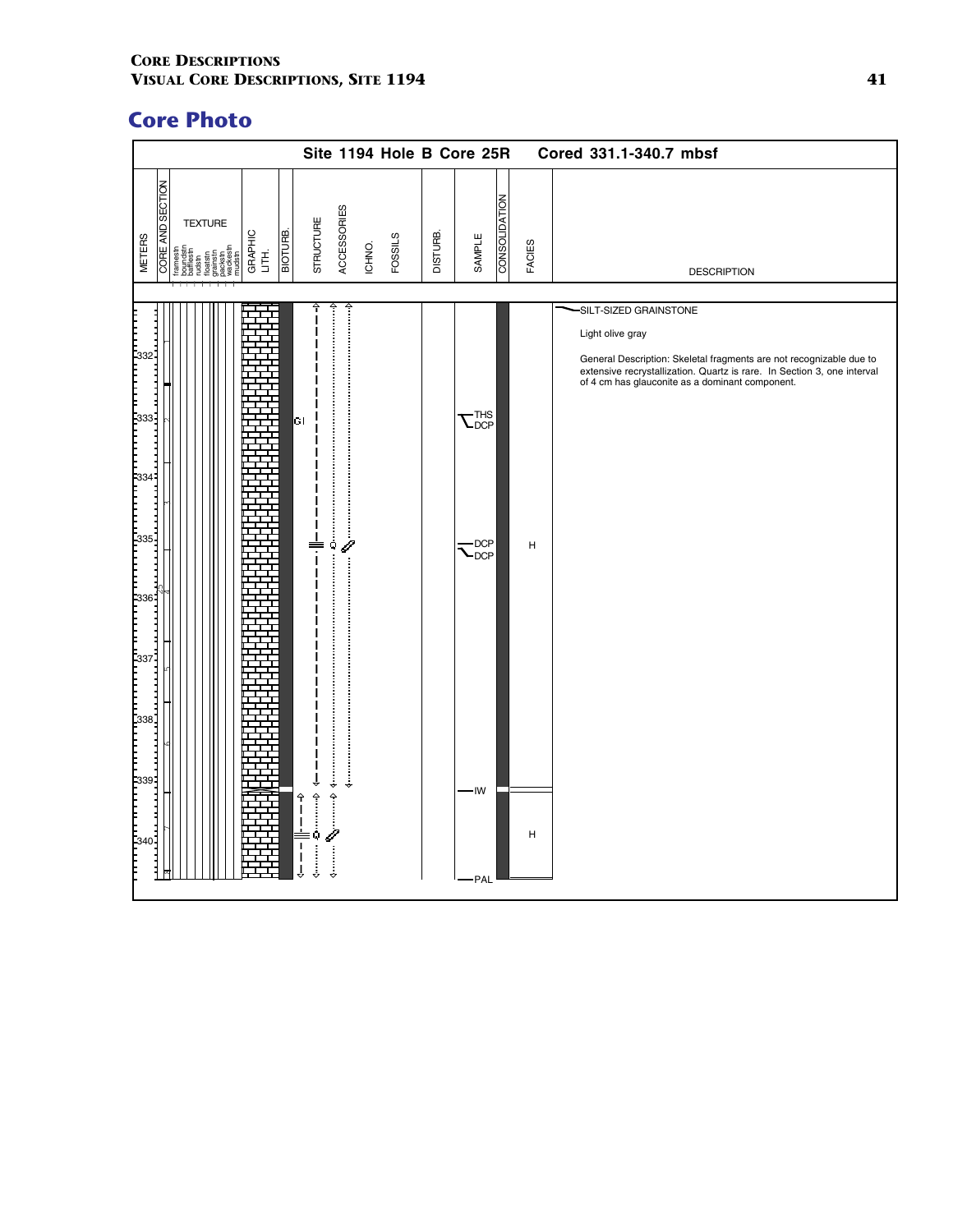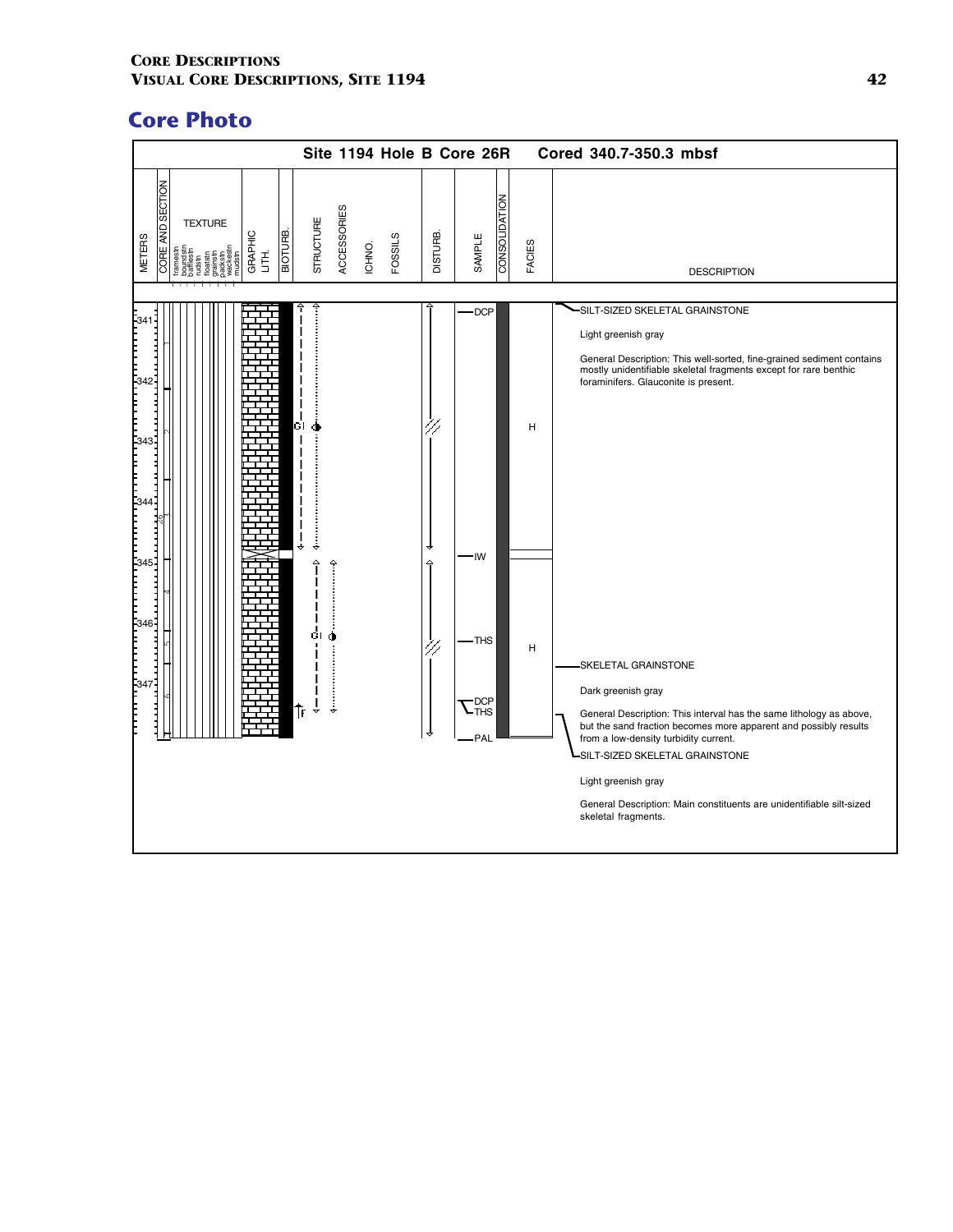|                                                                                                 | Site 1194 Hole B Core 27R                            |                                           |               | Cored 350.3-359.9 mbsf                                                                                                                                                                                                                                                                                          |
|-------------------------------------------------------------------------------------------------|------------------------------------------------------|-------------------------------------------|---------------|-----------------------------------------------------------------------------------------------------------------------------------------------------------------------------------------------------------------------------------------------------------------------------------------------------------------|
| AND SECTION<br><b>TEXTURE</b><br><b>BIOTURE</b><br>GRAPHIC<br><b>METERS</b><br><b>CORE</b><br>舌 | ACCESSORIES<br>STRUCTURE<br><b>FOSSILS</b><br>ICHNO. | CONSOLIDATION<br><b>DISTURB</b><br>SAMPLE | <b>FACIES</b> | <b>DESCRIPTION</b>                                                                                                                                                                                                                                                                                              |
| $E_{351}$<br>$\begin{bmatrix} 1 \\ 352 \end{bmatrix}$<br> <br> -<br> -<br> -                    | & ძ                                                  | ≂<br>·PAL                                 | H             | -SILT-SIZE GRAINSTONE<br>Light greenish gray to light olive gray<br>General Description: Skeletal components are dominantly planktonic<br>and benthic foraminifers. Glauconite is present. Celestite/pyrite<br>crystals occur widely scattered throughout the core. Color becomes<br>slightly lighter downcore. |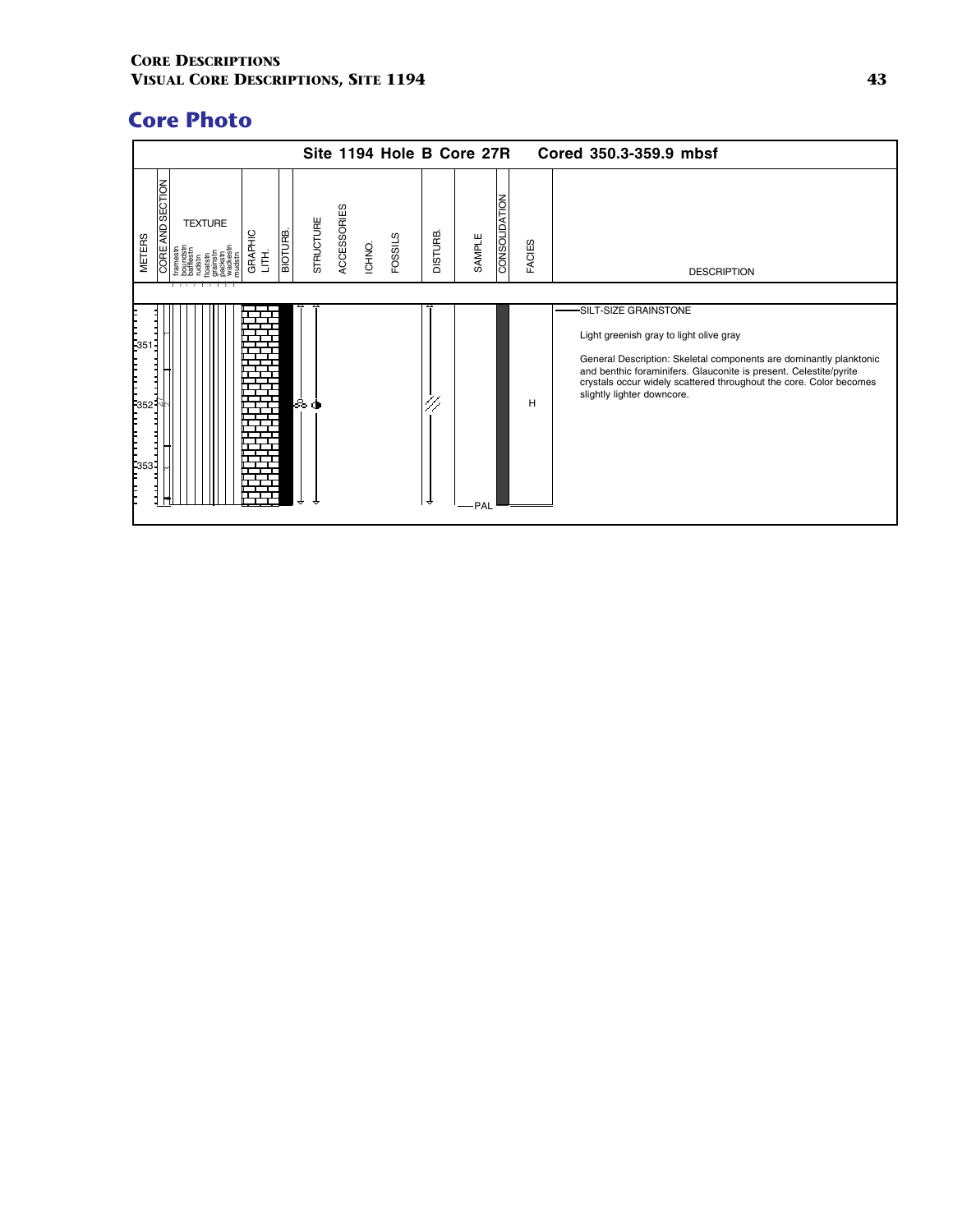|                                                                                                                                                 | Site 1194 Hole B Core 28R                                     |                                            |        | Cored 359.9-369.5 mbsf                                                                                                                                                                                                                                                                                                                                                                                                                                                                                                                                                                                                                                                                                                                                                                                                        |
|-------------------------------------------------------------------------------------------------------------------------------------------------|---------------------------------------------------------------|--------------------------------------------|--------|-------------------------------------------------------------------------------------------------------------------------------------------------------------------------------------------------------------------------------------------------------------------------------------------------------------------------------------------------------------------------------------------------------------------------------------------------------------------------------------------------------------------------------------------------------------------------------------------------------------------------------------------------------------------------------------------------------------------------------------------------------------------------------------------------------------------------------|
| <b>CORE AND SECTION</b><br><b>TEXTURE</b><br>BIOTURE.<br>GRAPHIC<br>LITH.<br><b>METERS</b><br>oatstn<br>rainstn<br>ackstn<br>/ackest<br>framest | ACCESSORIES<br>STRUCTURE<br><b>FOSSILS</b><br>ICHNO.          | <b>CONSOLIDATION</b><br>DISTURB.<br>SAMPLE | FACIES | <b>DESCRIPTION</b>                                                                                                                                                                                                                                                                                                                                                                                                                                                                                                                                                                                                                                                                                                                                                                                                            |
| $-361$<br>-362-<br>$-363 -$<br>-364<br>$-365 -$<br>-366<br>$-367 -$<br>F368-                                                                    | å<br>Q<br>GI<br>j<br>$\hat{I}$<br>ŒΥ<br>Œ<br>Ó<br>Î<br>ஃ<br>į | <b>DCP</b><br>DCP-<br>8<br>군<br>·PAL       | н      | SILT-SIZED GRAINSTONE<br>Light greenish gray<br>General Description: Skeletal components are dominantly benthic foraminifers. However, this sediment consists mostly of unidentifiable<br>silt-sized particles. Small pyrite and celestite nodules occur. Burrow<br>types are wall-lined and are frequently spreiten-filled. Wood and plant<br>fragments occur. Glauconite and quartz are present.<br>SKELETAL GRAINSTONE<br>Light greenish gray<br>General Description: Skeletal components are dominantly benthic and<br>planktonic foraminfers. Small mm-scale laminations are locally<br>disturbed by horizontal and vertical spreite burrows; some of these are<br>Teichichnus. Across this gradational boundary is a distinct color<br>change, although both lithologies are still described as light greenish<br>gray. |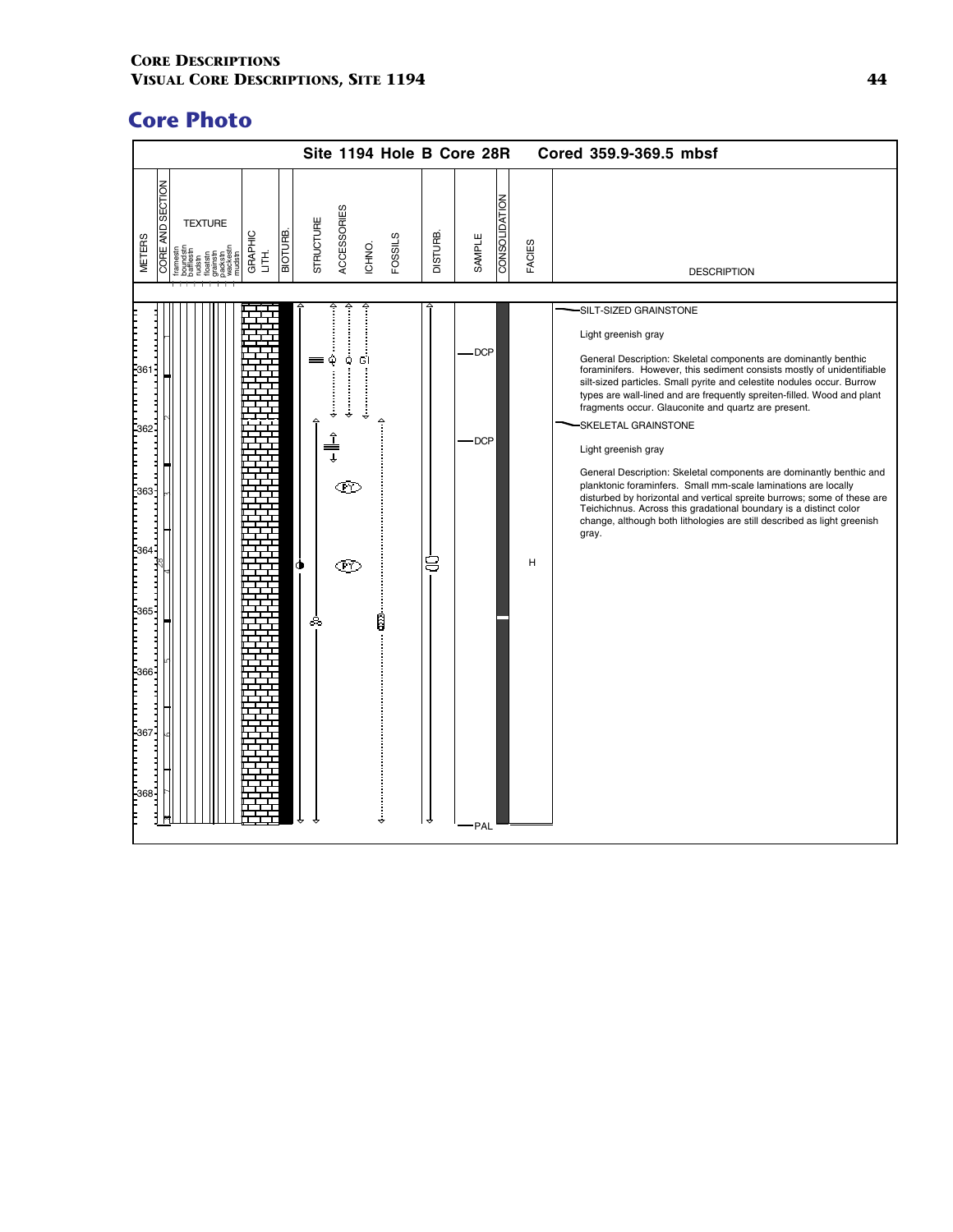|                                                                                                                                                    | Site 1194 Hole B Core 29R                                   |                                     | Cored 369.5-379.2 mbsf                                                                                                                                                                                                                                                                                    |
|----------------------------------------------------------------------------------------------------------------------------------------------------|-------------------------------------------------------------|-------------------------------------|-----------------------------------------------------------------------------------------------------------------------------------------------------------------------------------------------------------------------------------------------------------------------------------------------------------|
| CORE AND SECTION<br><b>TEXTURE</b><br>BIOTURE.<br>GRAPHIC<br><b>METERS</b><br>$\breve{\Xi}$<br>loatstn<br>jrainstn<br>vackest<br>wackest<br>nudstr | <b>ACCESSORIES</b><br>STRUCTURE<br><b>FOSSILS</b><br>ICHNO. | CONSOLIDATION<br>DISTURB.<br>SAMPLE | <b>FACIES</b><br><b>DESCRIPTION</b>                                                                                                                                                                                                                                                                       |
| E375                                                                                                                                               | ŒD.<br>80<br>GI                                             | -THS<br>$-$ THS<br>8<br>↔<br>·PAL   | -SILT-SIZE GRAINSTONE<br>Light greenish gray<br>General Description: Skeletal components are dominantly planktonic<br>and benthic foraminifers. Glauconite is present. Celestite/pyrite<br>crystals occur widely scattered throughout. The base of Section 3 is<br>marked by a sharp-planar surface.<br>н |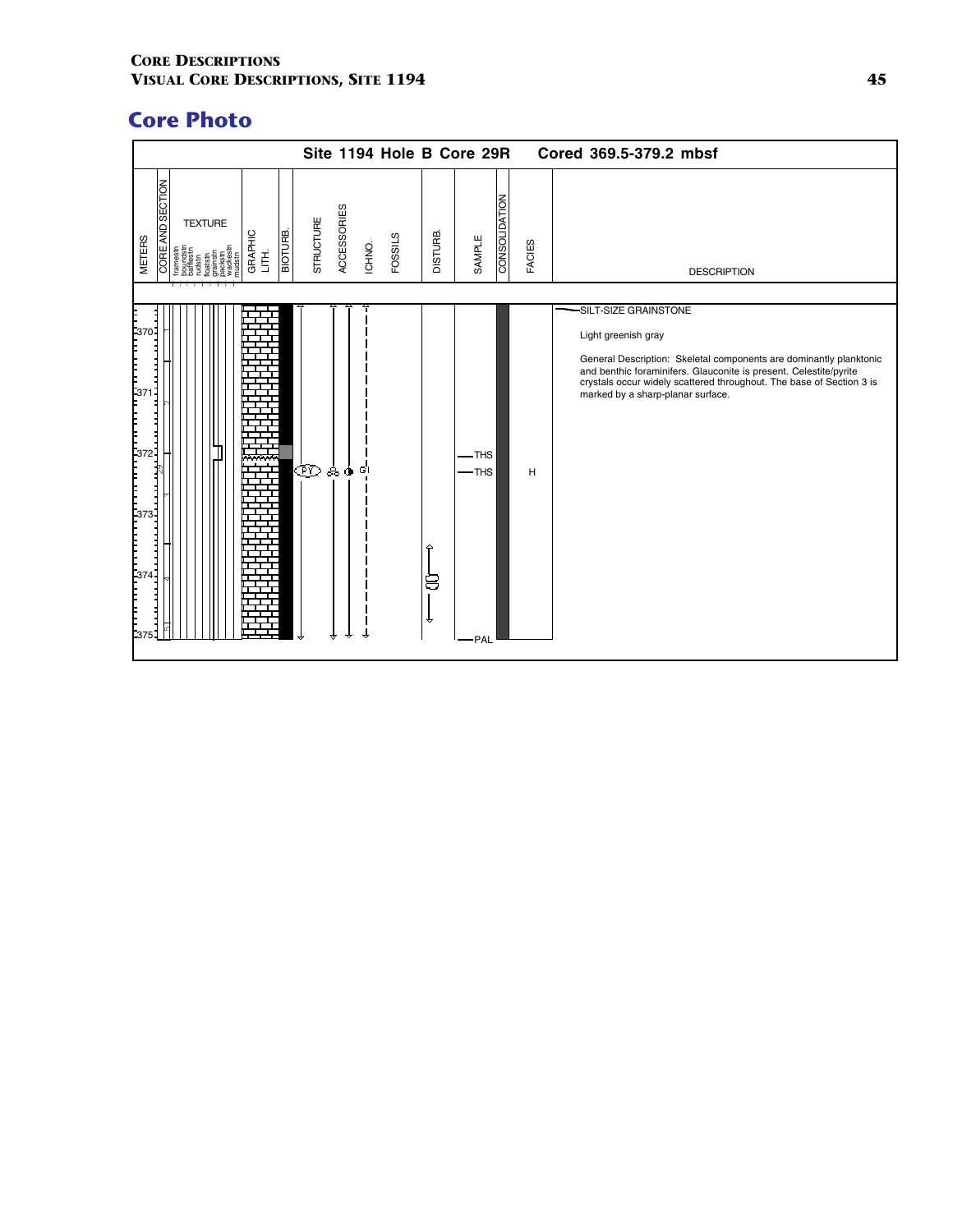|                                                                                                                                                                                                                                     |                                                                                                                                                                                                                                                                                                                                                                                                                                                                                                                                         |                            |                       | Site 1194 Hole B Core 30R |          |                                   |                      |        | Cored 379.2-388.8 mbsf                                                                                                                                   |
|-------------------------------------------------------------------------------------------------------------------------------------------------------------------------------------------------------------------------------------|-----------------------------------------------------------------------------------------------------------------------------------------------------------------------------------------------------------------------------------------------------------------------------------------------------------------------------------------------------------------------------------------------------------------------------------------------------------------------------------------------------------------------------------------|----------------------------|-----------------------|---------------------------|----------|-----------------------------------|----------------------|--------|----------------------------------------------------------------------------------------------------------------------------------------------------------|
| CORE AND SECTION<br><b>METERS</b>                                                                                                                                                                                                   | <b>TEXTURE</b><br>GRAPHIC<br>LITH.<br>framestn<br>$\begin{tabular}{l c} \multicolumn{1}{l}{\textbf{intra}}\\ \multicolumn{1}{l}{\textbf{D}} \\ \multicolumn{1}{l}{\textbf{D}} \\ \multicolumn{1}{l}{\textbf{D}} \\ \multicolumn{1}{l}{\textbf{D}} \\ \multicolumn{1}{l}{\textbf{D}} \\ \multicolumn{1}{l}{\textbf{D}} \\ \multicolumn{1}{l}{\textbf{D}} \\ \multicolumn{1}{l}{\textbf{D}} \\ \multicolumn{1}{l}{\textbf{D}} \\ \multicolumn{1}{l}{\textbf{D}} \\ \multicolumn{1}{l}{\textbf{D}} \\ \multicolumn{1}{l}{\textbf{D}} \\ \$ | STRUCTURE<br>BIOTURB.      | ACCESSORIES<br>ICHNO. | <b>FOSSILS</b>            | DISTURB. | SAMPLE                            | <b>CONSOLIDATION</b> | FACIES | <b>DESCRIPTION</b>                                                                                                                                       |
| הההקטרונות המודעות הקטרונות הקטרונות הקטרונות ה<br>המודעות המודעות המודעות הקטרונות הקטרונות הקטרונות הקטרונות הקטרונות הקטרונות הקטרונות הקטרונות הקטרונות הקטר<br>הרבות הקטרונות המודעות הקטרונות הקטרונות הקטרונות הקטרונות הקטר |                                                                                                                                                                                                                                                                                                                                                                                                                                                                                                                                         | ஃ எ<br>€<br>≏<br>န္တ<br>ĠI |                       |                           | 8<br>₩   | $-$ THS<br>$-$ DCP<br>-IW<br>-PAL |                      | н<br>н | SKELETAL GRAINSTONE<br>Light greenish gray<br>General Description: Skeletal components are dominantly planktonic<br>foraminifers. Glauconite is present. |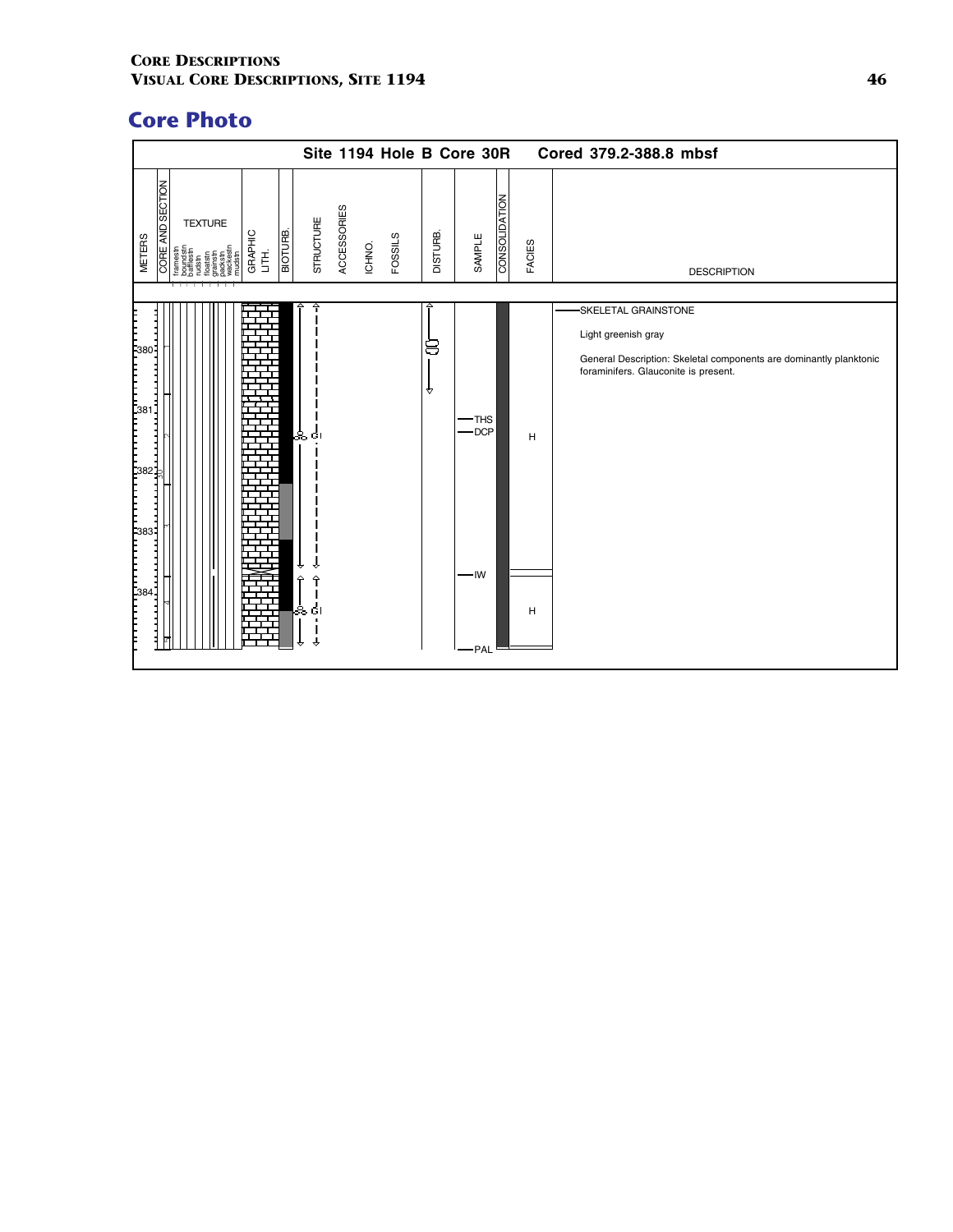|                                             |                           |              |         |                       |             | Site 1194 Hole B Core 31R |                |        |                      |               | Cored 388.8-398.4 mbsf                                                                                                                                                                                                                                                                                 |
|---------------------------------------------|---------------------------|--------------|---------|-----------------------|-------------|---------------------------|----------------|--------|----------------------|---------------|--------------------------------------------------------------------------------------------------------------------------------------------------------------------------------------------------------------------------------------------------------------------------------------------------------|
| AND SECTION<br><b>METERS</b><br><b>CORE</b> | <b>TEXTURE</b><br>─────── | GRAPHIC<br>舌 | BIOTURB | STRUCTURE             | ACCESSORIES | <b>FOSSILS</b><br>ICHNO.  | <b>DISTURB</b> | SAMPLE | <b>CONSOLIDATION</b> | <b>FACIES</b> | <b>DESCRIPTION</b>                                                                                                                                                                                                                                                                                     |
| F389<br>$F_{390}$                           |                           |              |         | ▵<br>≡<br>ஃ<br>≡<br>≡ | ддд         |                           | 8<br>÷         | ·PAL   |                      | H             | -SKELETAL GRAINSTONE<br>Pale yellow<br>General Description: Skeletal components are dominantly planktonic<br>foraminifers with minor, larger bioclasts (bryozoan and mollusk<br>fragments) and glauconite. Abundant burrows (0.5-1 cm) are present,<br>but some zones preserve sedimentary lamination. |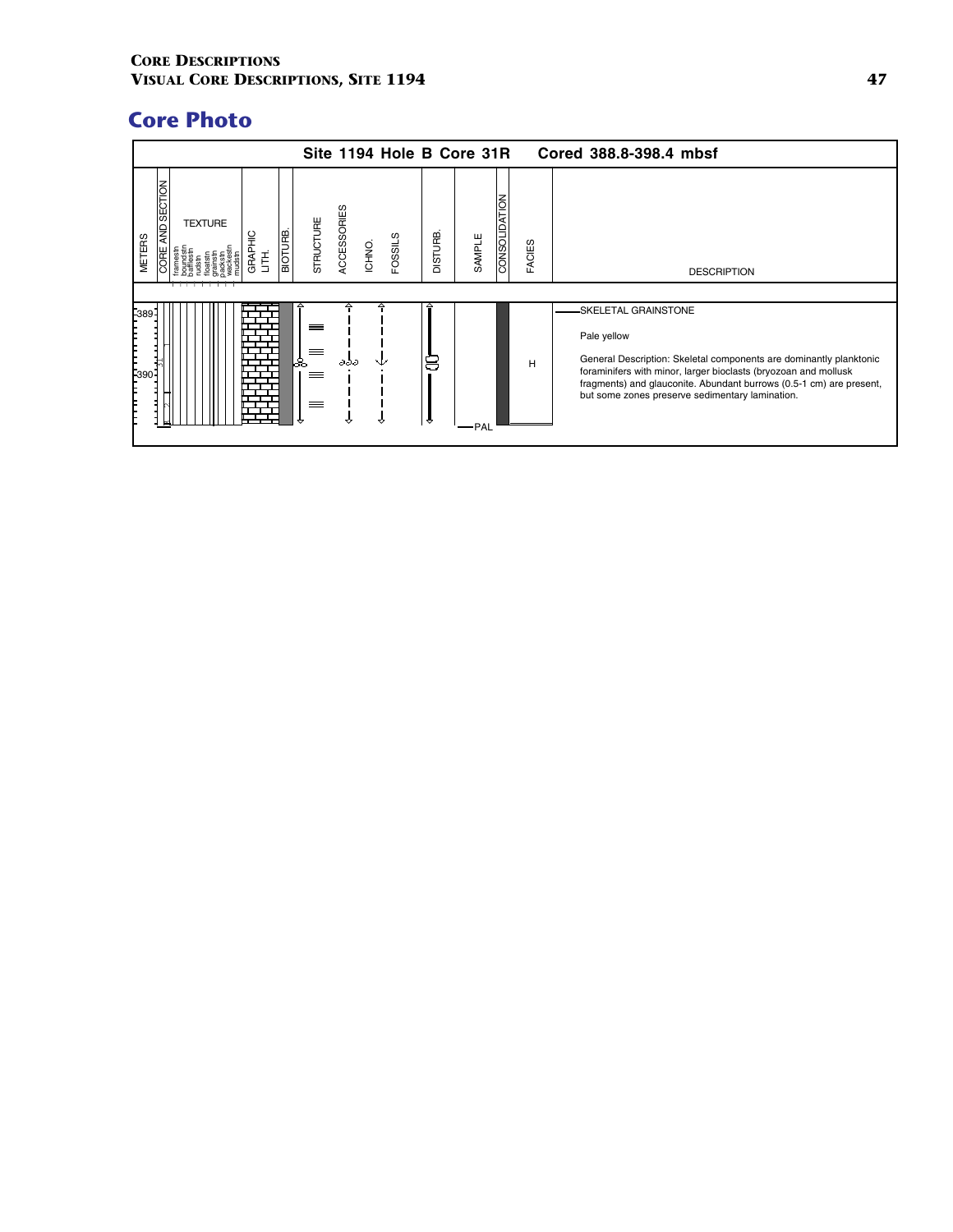|                                      |                     |                       |                  |                                   |                                   | Site 1194 Hole B Core 32R |                |             |               |        | Cored 398.4-407.9 mbsf                                                                                                                                                                                                                                                                                                                                      |
|--------------------------------------|---------------------|-----------------------|------------------|-----------------------------------|-----------------------------------|---------------------------|----------------|-------------|---------------|--------|-------------------------------------------------------------------------------------------------------------------------------------------------------------------------------------------------------------------------------------------------------------------------------------------------------------------------------------------------------------|
| AND SECTION<br><b>METERS</b><br>CORE | <b>TEXTURE</b><br>. | 읖<br><b>GRAP</b><br>喜 | <b>BIOTURE</b>   | STRUCTURE                         | ACCESSORIES<br>ICHNO.             | FOSSILS                   | <b>DISTURB</b> | SAMPLE      | CONSOLIDATION | FACIES | <b>DESCRIPTION</b>                                                                                                                                                                                                                                                                                                                                          |
| -399<br>F400                         |                     |                       | Ó<br>↔<br>수<br>۰ | $\sin \equiv$<br>≙<br>$GI \equiv$ | ∞<br>$\hat{\mathbf{r}}$<br>٨<br>÷ |                           | 8<br>₩         | — IW<br>PAL |               | н<br>н | -SKELETAL GRAINSTONE<br>Pale yellow<br>General Description: Skeletal components are dominantly planktonic<br>foraminifers with minor larger bioclasts (echinoderm fragments?).<br>Alternating lighter and darker layers reflect varying glauconite<br>content. Abundant burrows (0.5-1 cm) are present, but some zones<br>preserve sedimentary laminations. |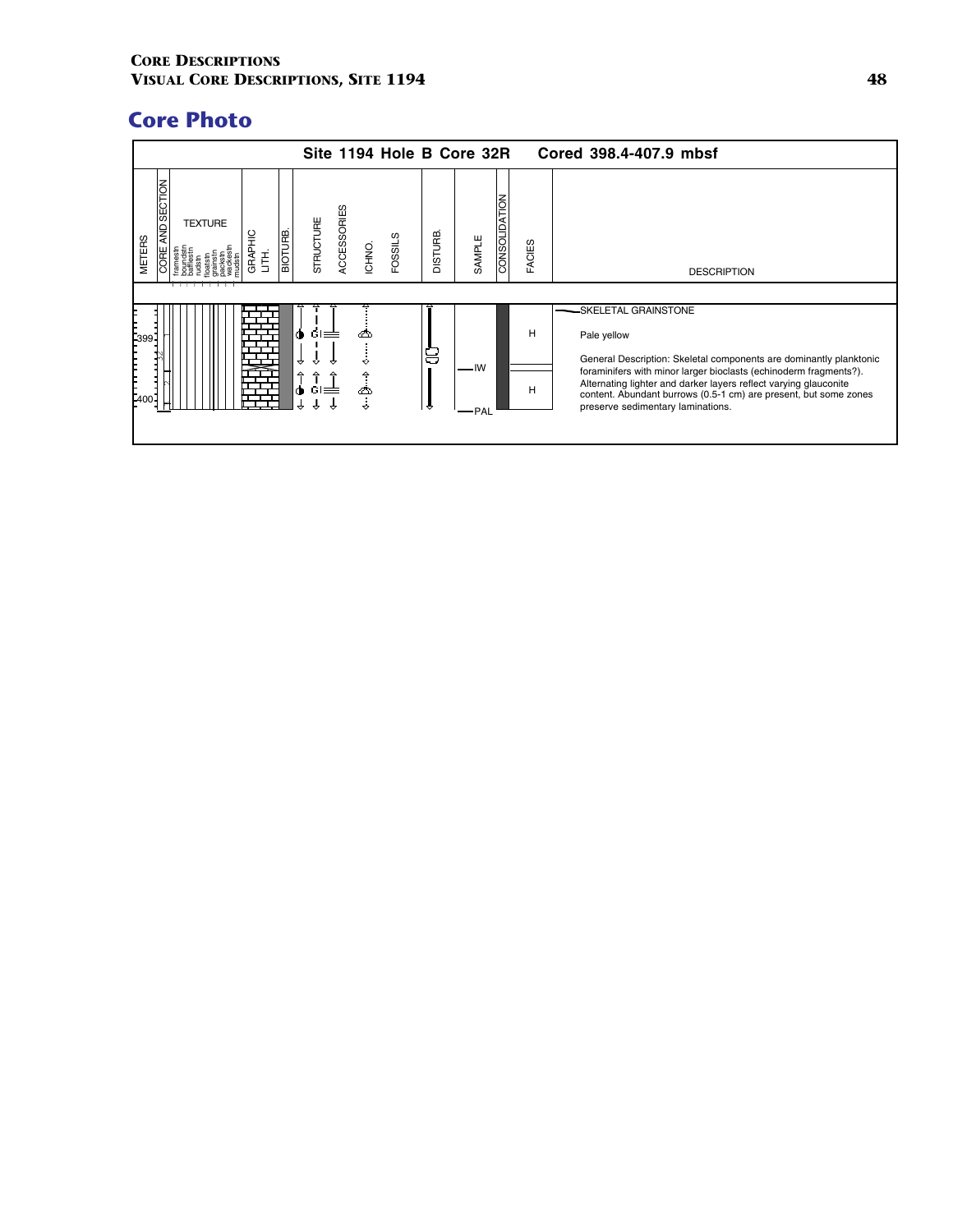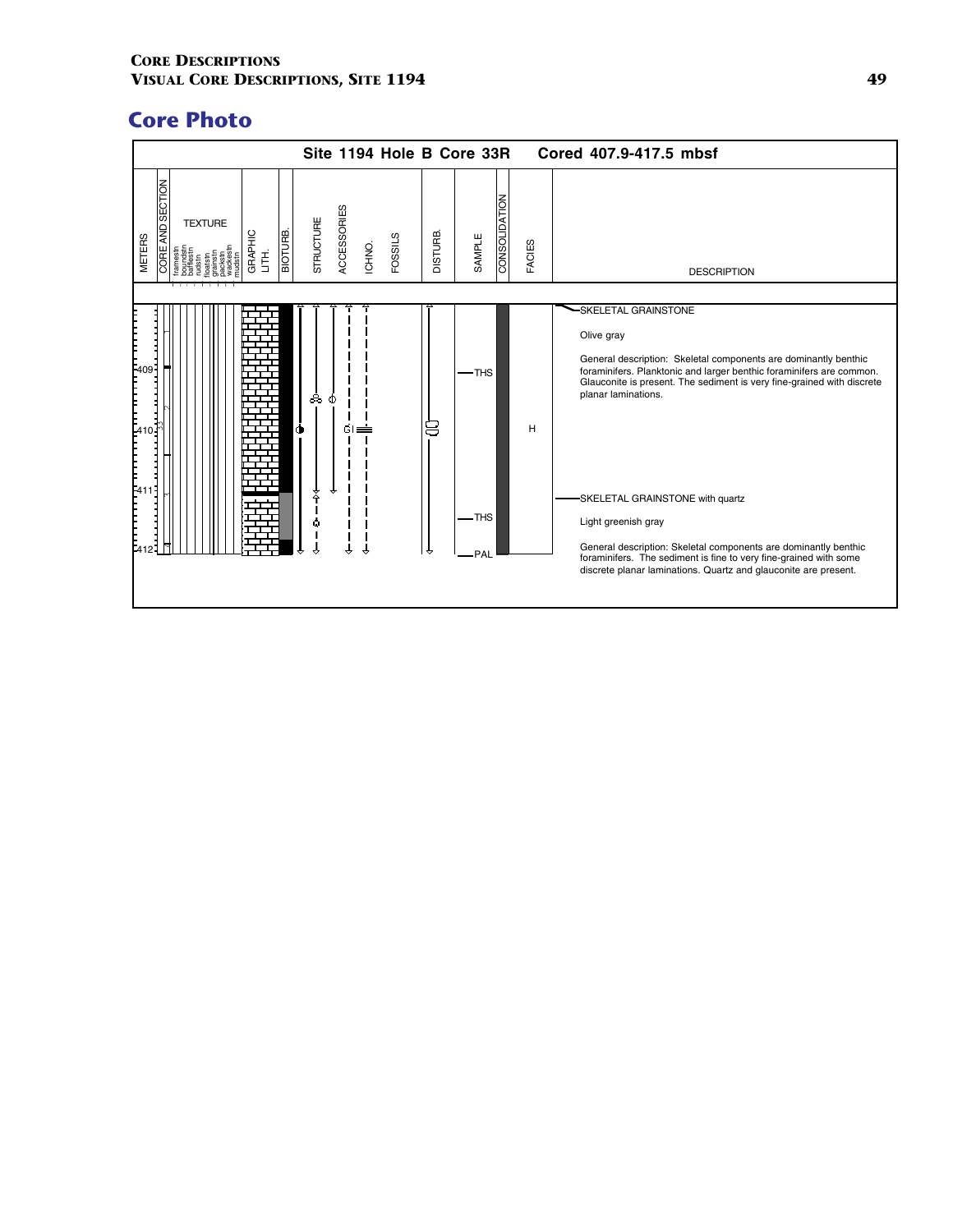|                                                                                       | Site 1194 Hole B Core 34R                                        |                                          | Cored 417.5-427.1 mbsf                                                                                                                                                                                                                                                                                                                                                                                                                                                                                                                                                                                           |
|---------------------------------------------------------------------------------------|------------------------------------------------------------------|------------------------------------------|------------------------------------------------------------------------------------------------------------------------------------------------------------------------------------------------------------------------------------------------------------------------------------------------------------------------------------------------------------------------------------------------------------------------------------------------------------------------------------------------------------------------------------------------------------------------------------------------------------------|
| CORE AND SECTION<br><b>TEXTURE</b><br><b>BIOTURE</b><br>GRAPHIC<br><b>METERS</b><br>舌 | ACCESSORIES<br>STRUCTURE<br>FOSSILS<br><b>JISTURB.</b><br>ICHNO. | CONSOLIDATION<br>SAMPLE<br><b>FACIES</b> | <b>DESCRIPTION</b>                                                                                                                                                                                                                                                                                                                                                                                                                                                                                                                                                                                               |
| ţ.<br>81<br>٠<br>E<br>E <sup>41</sup><br>9-l                                          | ஃ<br>⇔<br>$\hat{\mathbf{r}}$<br>⇁                                | H<br>.THS                                | SKELETAL GRAINSTONE<br>Light greenish-gray<br>General description: Skeletal components are dominantly benthic<br>foraminifers and planktonic foraminifers with bryozoans, bivalves,<br>echinoderms, and coralline algae occurring more commonly toward<br>the base of the sedimentary section. Glauconite is common as<br>isolated pellets and as a cavity fill within foraminifers. Larger<br>foraminifers, mostly Lepidocyclinids, become increasingly abundant<br>toward the base of this skeletal grainstone. Quartz is rare, except in<br>Section 2 interval 20-60 cm where it amounts to 15%. Crude fining |
| 420<br> <br> -<br> -<br>Φ                                                             | ඍ<br>දි                                                          | н<br>-THS<br>-THS<br>B                   | upwards trends and parallel laminations are observed in a number of<br>intervals associated with and overlying burrowed 'softgrounds'.<br>OLIVINE BASALT<br>Reddish black color                                                                                                                                                                                                                                                                                                                                                                                                                                  |
| Þ.                                                                                    |                                                                  |                                          | General Description: Felspar- and pyroxene-rich crystalline rock with<br>porphyres of olivine, and epidote. Red color comes from iron oxide.<br>Small circular cavities are filled with a white colored (zeolite,<br>probably natrolite) mineral. Extensive elongated vein networks,<br>which cut across the rock fabric, are filled with calcite. Many of the<br>olivines have been altered to iddingsite and opaques, probably<br>magnetite. This lithology represent the accoustic basement of the<br>Marion Plateau.                                                                                         |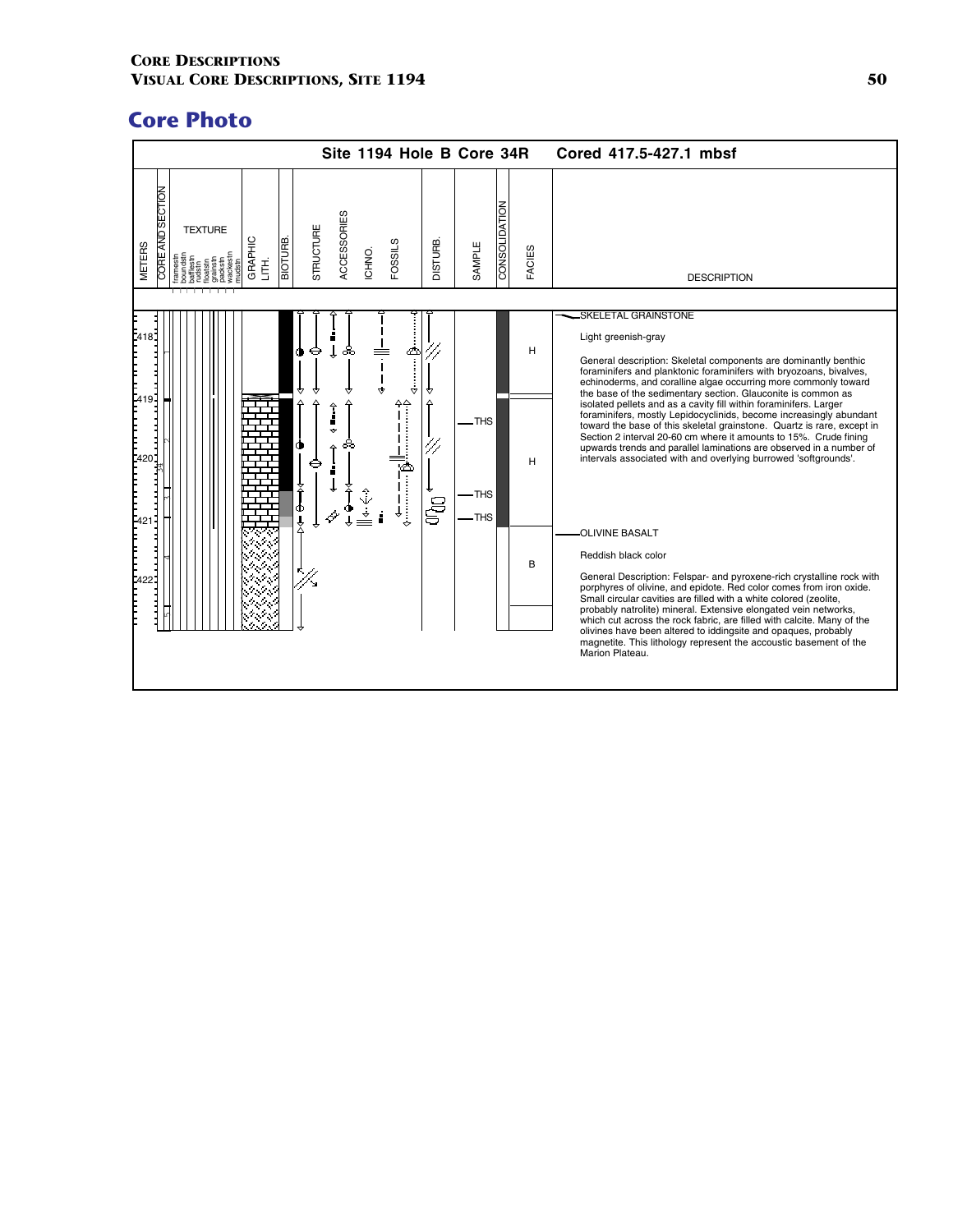| <b>Sample</b>                                                                                                                                                       |                                           | <b>Site 1194 Smear Slides</b>                                                                                                                   |                                                       |                                                                        |                                                                                                                                                         | <b>Texture</b>                                                                                                                              |                                                                                                                                         |                                                                                                                                                               | Mineral                                                                                                                                                      |                                                                                                                                                                     |                                                                                                                                                        |                                                                                                                                                                  |                                                                                                                                                                  |                                                                                                                                                               | <b>Biogenic</b>                                                                                                                                      |                                                                                                                                                                |                                                                                                                                          |                                                                                                                                               |                                                                                                                                                                    |                                                                                                                                                            |                                                                                                                                                         |                 |
|---------------------------------------------------------------------------------------------------------------------------------------------------------------------|-------------------------------------------|-------------------------------------------------------------------------------------------------------------------------------------------------|-------------------------------------------------------|------------------------------------------------------------------------|---------------------------------------------------------------------------------------------------------------------------------------------------------|---------------------------------------------------------------------------------------------------------------------------------------------|-----------------------------------------------------------------------------------------------------------------------------------------|---------------------------------------------------------------------------------------------------------------------------------------------------------------|--------------------------------------------------------------------------------------------------------------------------------------------------------------|---------------------------------------------------------------------------------------------------------------------------------------------------------------------|--------------------------------------------------------------------------------------------------------------------------------------------------------|------------------------------------------------------------------------------------------------------------------------------------------------------------------|------------------------------------------------------------------------------------------------------------------------------------------------------------------|---------------------------------------------------------------------------------------------------------------------------------------------------------------|------------------------------------------------------------------------------------------------------------------------------------------------------|----------------------------------------------------------------------------------------------------------------------------------------------------------------|------------------------------------------------------------------------------------------------------------------------------------------|-----------------------------------------------------------------------------------------------------------------------------------------------|--------------------------------------------------------------------------------------------------------------------------------------------------------------------|------------------------------------------------------------------------------------------------------------------------------------------------------------|---------------------------------------------------------------------------------------------------------------------------------------------------------|-----------------|
| Core                                                                                                                                                                | $_{\rm Type}$                             | Section                                                                                                                                         | $\operatorname{Top}\left( \mathbf{cm}\right)$         | Depth (mbsf)                                                           | Lithology                                                                                                                                               | Sand                                                                                                                                        | $\operatorname{Silt}$                                                                                                                   | $_{\rm{Clay}}$                                                                                                                                                | Calcite                                                                                                                                                      | Dolomite                                                                                                                                                            | Glauconite                                                                                                                                             | Muscovite                                                                                                                                                        | $\ensuremath{\text{Pytte}}$                                                                                                                                      | Quartz                                                                                                                                                        | Benthic Forams                                                                                                                                       | Calcispheres                                                                                                                                                   | $\operatorname{Cocc}_{}$                                                                                                                 | Discoaster                                                                                                                                    | Echinoid                                                                                                                                                           | Echinoid Spine                                                                                                                                             | Planktonic Forams                                                                                                                                       | <b>Comments</b> |
| 1194A<br>$\mathbf{1}$<br>$\mathbf{1}$<br>$\overline{3}$<br>$\mathbf{3}$<br>$\overline{4}$<br>$\overline{5}$<br>$6\overline{6}$<br>$7\overline{ }$<br>$\overline{7}$ | H<br>H<br>H<br>H<br>H<br>H<br>H<br>H<br>H | 3<br>$\overline{3}$<br>$\overline{3}$<br>$\overline{4}$<br>$\overline{5}$<br>$\mathbf{1}$<br>$\overline{1}$<br>$\overline{4}$<br>$\overline{4}$ | 64<br>132<br>125<br>131<br>80<br>90<br>70<br>20<br>80 | 3.64<br>4.32<br>18.45<br>20.01<br>30.5<br>34.1<br>43.4<br>56.9<br>57.5 | $\mathbf D$<br>$\overline{D}$<br>M<br>$\mathbf{D}$<br>$\overline{\text{D}}$<br>$\overline{D}$<br>$\overline{D}$<br>$\mathbf M$<br>$\overline{\text{D}}$ | $^\star$<br>$\mathbf{0}$<br>$\overline{C}$<br>$\mathsf{C}$<br>$\overline{C}$<br>$\overline{C}$<br>$\Lambda$<br>$\mathbf{A}$<br>$\mathbf{A}$ | $\, {\bf P}$<br>$\mathbf{P}$<br>$\overline{D}$<br>D<br>$\mathbf{A}$<br>$\mathsf{C}$<br>$\overline{C}$<br>$\mathbf{A}$<br>$\overline{C}$ | D<br>$\overline{D}$<br>$\mathbf{A}$<br>$\mathbf{A}$<br>$\overline{\mathbf{P}}$<br>$\overline{\mathbf{P}}$<br>$\overline{P}$<br>$\, {\bf P}$<br>$\overline{P}$ | $\boldsymbol{0}$<br>$\overline{0}$<br>$\overline{0}$<br>$\mathbf{0}$<br>$\mathbf{0}$<br>$\mathbf{0}$<br>$\overline{0}$<br>$\boldsymbol{0}$<br>$\overline{0}$ | $\boldsymbol{0}$<br>$\overline{0}$<br>$\overline{0}$<br>$\boldsymbol{0}$<br>$\overline{C}$<br>$\mathbf{A}$<br>$\overline{R}$<br>$\star$<br>$\overline{\phantom{a}}$ | $\mathbf{0}$<br>$\overline{0}$<br>$\overline{0}$<br>$\overline{0}$<br>$\mathbf{0}$<br>$\mathbf{0}$<br>$\overline{0}$<br>$\mathbf{0}$<br>$\overline{0}$ | $\boldsymbol{0}$<br>$\overline{0}$<br>$\overline{0}$<br>$\boldsymbol{0}$<br>$\overline{C}$<br>$\overline{C}$<br>$\overline{P}$<br>$\, {\bf P}$<br>$\overline{P}$ | $\overline{0}$<br>$\overline{0}$<br>$\overline{D}$<br>$\boldsymbol{0}$<br>$\overline{0}$<br>$\overline{C}$<br>$\overline{0}$<br>$\overline{0}$<br>$\overline{P}$ | $\boldsymbol{0}$<br>$\overline{\mathbf{P}}$<br>$\overline{P}$<br>$\mathbf{P}$<br>$\overline{0}$<br>$\overline{R}$<br>$\,$ R<br>$\mathbf{0}$<br>$\overline{0}$ | $\, {\bf P}$<br>$\overline{0}$<br>$\overline{P}$<br>$\, {\bf P}$<br>$\, {\bf P}$<br>$\, {\bf R}$<br>$\overline{C}$<br>$\mathsf{C}$<br>$\overline{C}$ | $\overline{0}$<br>$\overline{0}$<br>$\overline{0}$<br>$\overline{0}$<br>$\overline{0}$<br>$\overline{0}$<br>$\overline{0}$<br>$\overline{0}$<br>$\overline{0}$ | $\mathbf D$<br>$\overline{D}$<br>$\overline{D}$<br>$\mathbf D$<br>$\overline{D}$<br>$\overline{D}$<br>D<br>$\mathbf D$<br>$\overline{D}$ | $\, {\bf P}$<br>$\mathbf{P}$<br>$\overline{P}$<br>$\, {\bf P}$<br>$\rm P$<br>$\mathbf{P}$<br>$\overline{P}$<br>$\, {\bf P}$<br>$\overline{P}$ | $\boldsymbol{0}$<br>$\overline{0}$<br>$\overline{0}$<br>$\boldsymbol{0}$<br>$\rm P$<br>$\overline{\mathbf{P}}$<br>$\overline{P}$<br>$\, {\bf R}$<br>$\overline{0}$ | $\, {\bf P}$<br>$\overline{0}$<br>$\overline{0}$<br>$\mathbf{0}$<br>$\overline{0}$<br>$\mathbb{R}$<br>$\overline{0}$<br>$\boldsymbol{0}$<br>$\overline{0}$ | $\, {\bf p}$<br>$\overline{D}$<br>$\boldsymbol{A}$<br>$\boldsymbol{A}$<br>$\rm P$<br>$\overline{C}$<br>$\overline{A}$<br>$\mathbf{A}$<br>$\overline{A}$ |                 |
| 8<br>9<br>11                                                                                                                                                        | H<br>H<br>H                               | $\overline{4}$<br>$\overline{\mathbf{3}}$<br>$\overline{5}$                                                                                     | 80<br>90<br>111                                       | 67<br>75.1<br>97.31                                                    | $\overline{D}$<br>$\mathbf{D}$<br>$\overline{\text{D}}$                                                                                                 | $\mathbf{A}$<br>$\overline{C}$<br>$\mathbf{P}$                                                                                              | $\overline{C}$<br>$\mathsf{C}$<br>$\overline{C}$                                                                                        | $\overline{P}$<br>$\, {\bf P}$<br>$\overline{D}$                                                                                                              | $\overline{0}$<br>$\boldsymbol{0}$<br>$\overline{0}$                                                                                                         | $\overline{0}$<br>$\mathbf{0}$<br>$\overline{0}$                                                                                                                    | $\overline{0}$<br>$\overline{0}$<br>$\overline{0}$                                                                                                     | $\overline{P}$<br>$\, {\bf P}$<br>$\mathbb R$                                                                                                                    | $\overline{C}$<br>$\mathsf C$<br>$\overline{0}$                                                                                                                  | $\star$<br>$\star$<br>$\mathbf{0}$                                                                                                                            | $\overline{C}$<br>$\mathsf{C}$<br>$\mathbf{0}$                                                                                                       | $\overline{0}$<br>$\overline{0}$<br>$\boldsymbol{0}$                                                                                                           | $\overline{D}$<br>$\mathbf D$<br>$\overline{D}$                                                                                          | $\overline{P}$<br>$\mathbf{P}$<br>$\mathbf{A}$                                                                                                | $\overline{\cdot}$<br>$\boldsymbol{0}$<br>$\mathbf{0}$                                                                                                             | $\overline{0}$<br>$\boldsymbol{0}$<br>$\overline{0}$                                                                                                       | $\overline{A}$<br>$\mathbf{A}$<br>$\overline{C}$                                                                                                        |                 |
|                                                                                                                                                                     |                                           |                                                                                                                                                 |                                                       |                                                                        |                                                                                                                                                         |                                                                                                                                             |                                                                                                                                         |                                                                                                                                                               |                                                                                                                                                              |                                                                                                                                                                     |                                                                                                                                                        |                                                                                                                                                                  |                                                                                                                                                                  |                                                                                                                                                               |                                                                                                                                                      |                                                                                                                                                                |                                                                                                                                          |                                                                                                                                               |                                                                                                                                                                    |                                                                                                                                                            |                                                                                                                                                         |                 |
|                                                                                                                                                                     |                                           |                                                                                                                                                 |                                                       |                                                                        |                                                                                                                                                         |                                                                                                                                             |                                                                                                                                         |                                                                                                                                                               |                                                                                                                                                              |                                                                                                                                                                     |                                                                                                                                                        |                                                                                                                                                                  |                                                                                                                                                                  |                                                                                                                                                               |                                                                                                                                                      |                                                                                                                                                                |                                                                                                                                          |                                                                                                                                               |                                                                                                                                                                    |                                                                                                                                                            |                                                                                                                                                         |                 |
|                                                                                                                                                                     |                                           |                                                                                                                                                 |                                                       |                                                                        |                                                                                                                                                         |                                                                                                                                             |                                                                                                                                         |                                                                                                                                                               |                                                                                                                                                              |                                                                                                                                                                     |                                                                                                                                                        |                                                                                                                                                                  |                                                                                                                                                                  |                                                                                                                                                               |                                                                                                                                                      |                                                                                                                                                                |                                                                                                                                          |                                                                                                                                               |                                                                                                                                                                    |                                                                                                                                                            |                                                                                                                                                         |                 |
|                                                                                                                                                                     |                                           |                                                                                                                                                 |                                                       |                                                                        |                                                                                                                                                         |                                                                                                                                             |                                                                                                                                         |                                                                                                                                                               |                                                                                                                                                              |                                                                                                                                                                     |                                                                                                                                                        |                                                                                                                                                                  |                                                                                                                                                                  |                                                                                                                                                               |                                                                                                                                                      |                                                                                                                                                                |                                                                                                                                          |                                                                                                                                               |                                                                                                                                                                    |                                                                                                                                                            |                                                                                                                                                         |                 |
|                                                                                                                                                                     |                                           |                                                                                                                                                 |                                                       |                                                                        |                                                                                                                                                         |                                                                                                                                             |                                                                                                                                         |                                                                                                                                                               |                                                                                                                                                              |                                                                                                                                                                     |                                                                                                                                                        |                                                                                                                                                                  |                                                                                                                                                                  |                                                                                                                                                               |                                                                                                                                                      |                                                                                                                                                                |                                                                                                                                          |                                                                                                                                               |                                                                                                                                                                    |                                                                                                                                                            |                                                                                                                                                         |                 |